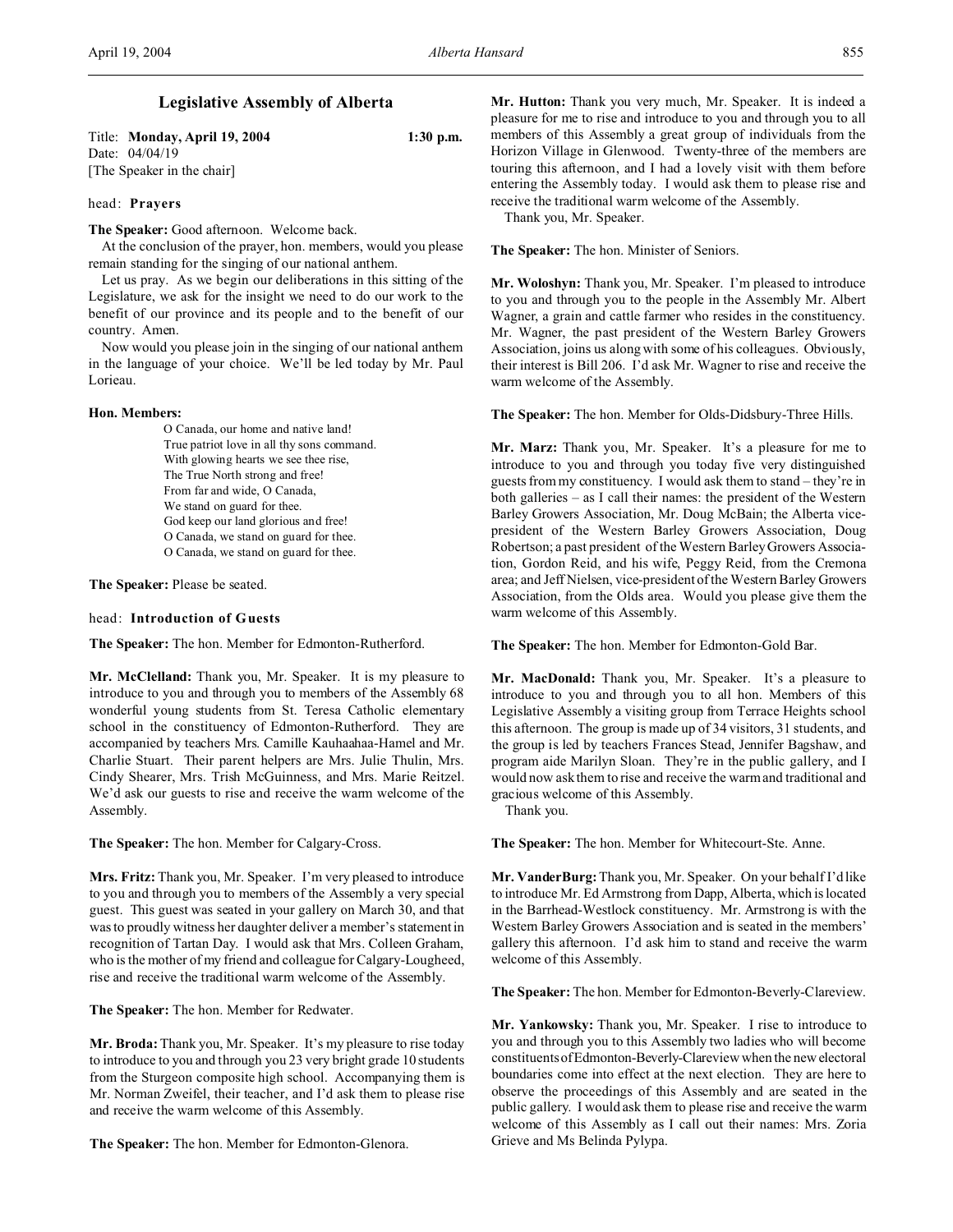**Mr. Ouellette:** Mr. Speaker, it gives me great pleasure to rise today and introduce to you and through you to all members of this Assembly a very hard-working couple from my constituency, Mr. Roy Sparks and Mrs. Janette Sparks. Roy and Janette run a grain and hay farm east of Innisfail, and Roy is also a director of the Western Barley Growers Association. They came to the Legislature today to support Bill 206, the Alberta Wheat and Barley Test Market Amendment Act, 2004, brought forward by the Member for Calgary-Mountain View. I would like Roy and Janette to rise and receive the warm welcome of this Assembly.

## *1:40*

**The Speaker:** The hon. Minister of International and Intergovernmental Relations.

**Mr. Jonson:** Thank you, Mr. Speaker. It is my pleasure to introduce to you and through you to members of the Assembly several constituents that have travelled to Edmonton to meet with me to discuss education in Alberta. They are seated in the members' gallery. I would ask that they please stand as I call their names: Ron Labrie, Bryan Martin, Brady Teeling, Pauline Mercer, Lori-Ann Hudacak, Rob Haggarty, and Darren Josephison. I'd ask members to give them the traditional warm welcome of the Assembly.

Thank you.

## head: **Oral Question Period**

**The Speaker:** First Official Opposition main question. The hon. Leader of the Official Opposition.

## **Learning Commission Recommendations**

**Dr. Taft:** Thank you, Mr. Speaker. As the Alberta Liberals said when the budget was introduced, this government's education budget falls far short of expectations. Instead of allowing school boards to implement the recommendations of the Learning Commission, classroom sizes will remain far below standards. Even the Learning Commission's chair said about the Learning budget, quote, I'm not sure this is transparent, open, and it's certainly not understandable, end quote. My questions are to the Premier. Why is this government letting down the children and parents of Alberta by failing to meet the benchmarks of the Learning Commission?

**Mr. Klein:** Mr. Speaker, we are not by any stretch of the imagination letting down the children of this province. The hon. Minister of Learning is working through the recommendations. Some have already been accepted. Some, of course, have been rejected. We will work through the recommendations keeping in mind that we have identified learning in our 20-year strategy program as one of the key pillars and a commitment to learning. [interjection] Well, they can laugh like Santa Claus, but basically we have decided as a caucus that learning and education will be top priorities of this government, and we will commit ourselves over the next, well, few years anyway but certainly in the 20-year strategy to address the needs of those not only in K to 12 but in postsecondary institutions and those seeking to embark on a program of lifelong learning.

**The Speaker:** The hon. leader.

**Dr. Taft:** Thank you, Mr. Speaker. The Premier talks about accepting and rejecting recommendations of the Learning Commission. Is it the case – because it appears to be – that they have rejected the Learning Commission's recommendation on classroom sizes?

**Mr. Klein:** Mr. Speaker, nothing could be further from the truth, and it's time this hon. leader started telling the truth. The truth is this. Now, listen. The truth is that the Learning Commission recommended that its class size guidelines be phased in over five years at an estimated cost of \$138 million. We can't do it all in one budget. We never said that we would do it all in one budget, but we do expect boards to begin reducing class sizes this year with the \$250 million budget increase and to continue to reduce class sizes with funding increases of nearly \$400 million in the next two years.

**The Speaker:** The hon. leader.

**Dr. Taft:** Thank you, Mr. Speaker. Is it the Premier's understanding that \$250 million is actually going into the school system? Is that his understanding?

**Mr. Klein:** Of course it is. Mr. Speaker, it is going to Learning. It is going to the benefit of children in the school system.

**The Speaker:** Second Official Opposition main question. The hon. Leader of the Official Opposition.

## **Health Care Reform**

**Dr. Taft:** Thank you. As the Alberta Liberals have long been saying, the evidence continues to roll in that a strong public health care system is the best possible way to deliver health services. Recent information from the OECD, the federal government, and from Britain's National Health Service all show that private health care is more expensive and harder to control than public health care. To the Premier: how can Albertans be confident that the Calgary health region is providing value for money when a consortium in which they are a key player was disqualified from contracting with the British government because it could not offer value for money?

**Mr. Klein:** I have no idea relative to the situation as it relates to the Calgary health region and any contractual arrangements they might or might not have had with anyone, for that matter. I will tell you, Mr. Speaker, relative to a part of the preamble that relates to health care reform, that Alberta is not alone in talking about the urgent need for reform. In February all Premiers wrote to the Prime Minister saying: "It is imperative that [you] understand that without real reform and renewal and an affordable foundation, health care as we know it will not survive the decade."

The Prime Minister wrote a letter on April  $13 - 1'$ ll be glad to table copies of this letter – to Premier Binns, who is chair of the Council of the Federation. In that he says, and I quote in part: with regard to health funding the additional \$2 billion to which you refer is over and above the commitment under the 2003 first ministers' accord on health care renewal for an additional \$34.8 billion federal investment over five years. That's good news depending on how it is to be distributed. But the important part of this letter is that we are in agreement that the health care system requires not only funding but also structural reform and renewal.

So, Mr. Speaker, certainly the Calgary health region may have had a contract. I can only commend them for trying something new, trying something that possibly could have created revenue, but if it didn't work out, so be it. At least they tried.

## **The Speaker:** The hon. leader.

**Dr. Taft:** Thank you. Will the Premier admit that his government's health care privatization plans are out of sync with a recent OECD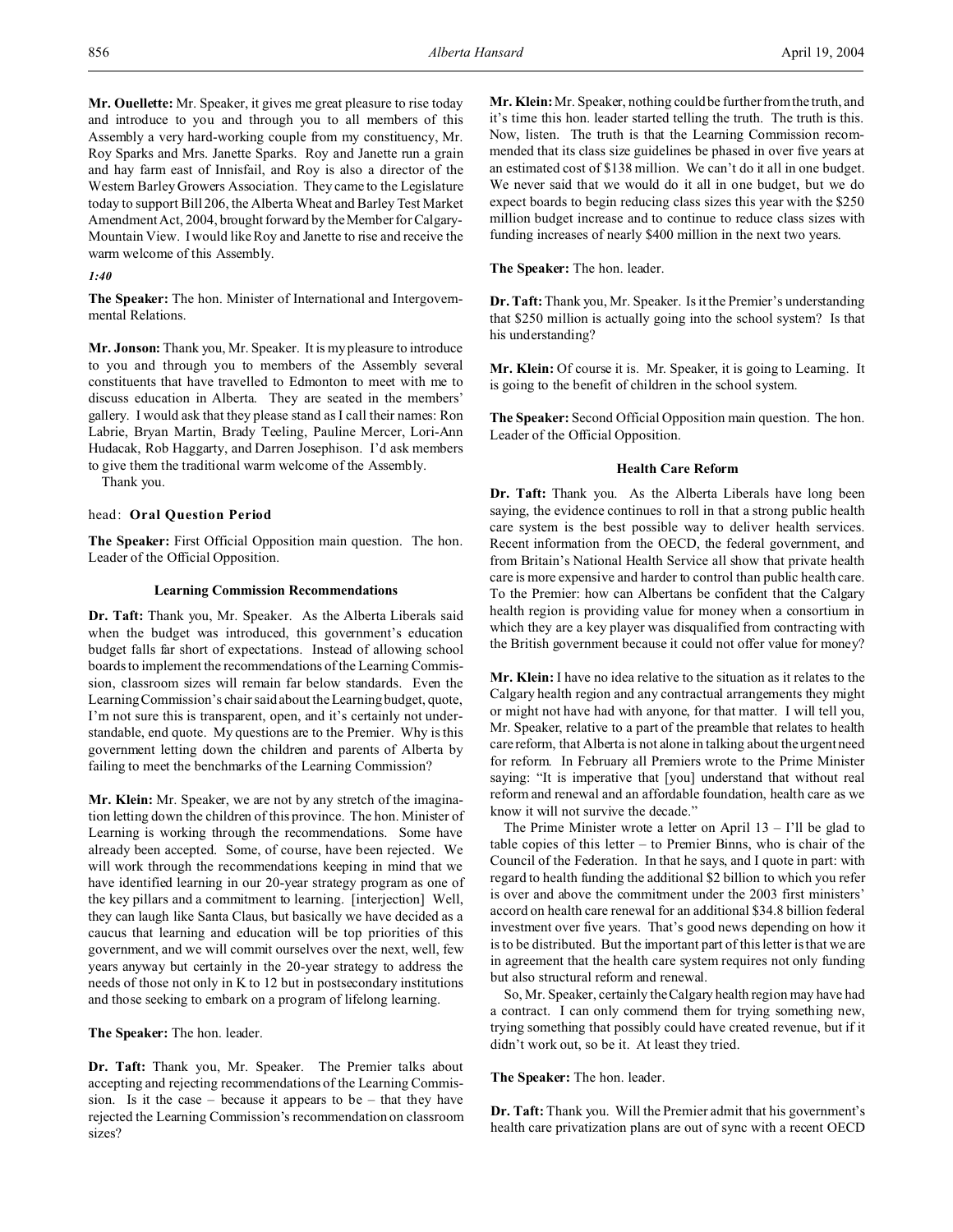study which found that mixed public/private systems could not control costs as well as single-payer public systems?

**Mr. Klein:** Mr. Speaker, the Liberal leader conveniently alludes to those things that create headlines and make for a good 15-second sound bite, and that's all the Liberals are good for, by the way. I don't know if they're good for 15 seconds, but sound bites they're good for.

Mr. Speaker, relative to health care reform and the whole issue of privatization, this idea or forms of this idea are only one small part of the puzzle. The true health care reform that we contemplate – and the package will be coming to caucus in the very near future – will be a broad process that might take years and must factor in the many complex challenges facing the system. These challenges include how we pay for new technologies, drugs, and infrastructure; how we recruit, train, and deploy health professionals; how we manage and administer the system.

## *1:50*

Mr. Speaker, I believe that Albertans and most Canadians are ready for a change to the system. Notwithstanding what the Liberals say, they know that the system as we know it today is not sustainable. They know in their hearts that a system that requires annual budget increases of 7 to 10 per cent just to maintain the status quo is simply not affordable. The people of this province know; the Liberals don't.

## **The Speaker:** The hon. leader.

**Dr. Taft:** Thank you. The Premier talks a lot about health care reform, but how can Albertans trust this government to reform their health care system when it tried and apparently failed through budget cuts in 1994, with the action on health plan in 1998, with the health summit in 1999, and with the Mazankowski report in 2002? What's next?

**Mr. Klein:** Mr. Speaker, all of these things will feed into the health reform. Relative to what took place in 1994, that was the first very significant step under the then health minister, who is now the Deputy Premier. It was a very significant step to take I forget how many health boards – I think there were something like 200 various health authorities – and boil those down into 18 and thus achieve administrative efficiencies. That was a very significant reform in itself.

Mr. Speaker, there have been numerous reforms since then. It's a work in progress, and we will have to continue to keep meeting the challenges of health care sustainability. But I don't apologize at all for what took place in 1994. I think it was very brave. It was a very bold and courageous step, and it achieved very significant administrative efficiencies.

**The Speaker:** Third Official Opposition main question. The hon. Member for Edmonton-Gold Bar.

## **Electricity Exports**

**Mr. MacDonald:** Thank you. I wish this government would apologize for electricity deregulation. This government has created behind closed doors an electricity transmission policy that benefits power producers at the expense of Alberta electricity consumers. Last week the Premier overjoyed power producers by signing an agreement that could significantly boost Alberta's electricity exports to the United States. While the Premier's decision guarantees power producers even bigger profits, the Marthas and the Henrys in this province are still struggling with sky-high electricity bills. My first question, Mr. Speaker, is to the Premier. Why did the Premier not consult with Albertans before he went ahead and threw the switch opening this province to further electricity exports to America?

**Mr. Klein:** You know, I talked earlier and alluded to the 15-second sound bite. Throwing "the switch": you know, all of these things lend themselves to good headlines but have nothing to do with the truth.

The truth is simply a matter of co-operation with the United States. The hon. member should read the memorandum that was signed by Governor Richardson of New Mexico and myself, and he will find that there is absolutely nothing sinister in that memorandum, Mr. Speaker.

I would like to point out that Alberta's rules ensure that provincial consumers pay for transmission lines only to the extent that they use them. That policy has not changed. Exporters pay for the lines to the extent that they use them, and they also pay for any lines that are dedicated for export. That is the truth. Now, if this man, this person, had any sense of honour, he would stand up and tell the truth for a change.

**Mr. MacDonald:** Mr. Speaker, the truth is in the Premier's own commission, the Bolger commission, which reports that increased exports will make electricity prices in Alberta higher at times. Why did the Premier sign an agreement that will increase the power bills of Alberta consumers?

**Mr. Klein:** The agreement, as I've said, was a very innocent memorandum. Well, Mr. Speaker, since he won't listen to me, perhaps he'll listen to the Minister of Energy.

**Mr. Smith:** Ah, Mr. Speaker, I've been speaking to this member for many years now, and let's continue to try because we'll never give up hope for the hopeless.

Mr. Speaker, when he refers to the Bolger commission, it's very clear that it says, "New supply was added by private sector companies rather than by government." That means no debt applied to the backs of taxpayers, unlike the hundred billion dollars worth of debt that stretches across the nation. Our "new electricity capacity is more environmentally friendly." You are in a province that has the largest amount of wind power energy in the Dominion of Canada. In fact, this government has signed the largest green power contract in North America. "The wholesale power market is working well." That's what the Bolger commission says. Don't revise it here in this room. Be honest.

**The Speaker:** The hon. member.

**Mr. MacDonald:** Thank you, Mr. Speaker. Again to the Premier: given that both Manitoba and British Columbia use the revenue from electricity exports to drive down the price of domestic electricity, will this government step up and do the same to protect Alberta consumers and pass those savings on to the consumers?

**Mr. Klein:** Mr. Speaker, in one breath he's complaining about the whole notion of even considering the export of electricity, and now he's talking about sharing the benefits of export with Alberta consumers. Of course, we would love to do that.

**The Speaker:** The hon. Member for Edmonton-Highlands.

**Mr. Mason:** Thank you very much, Mr. Speaker. Last week the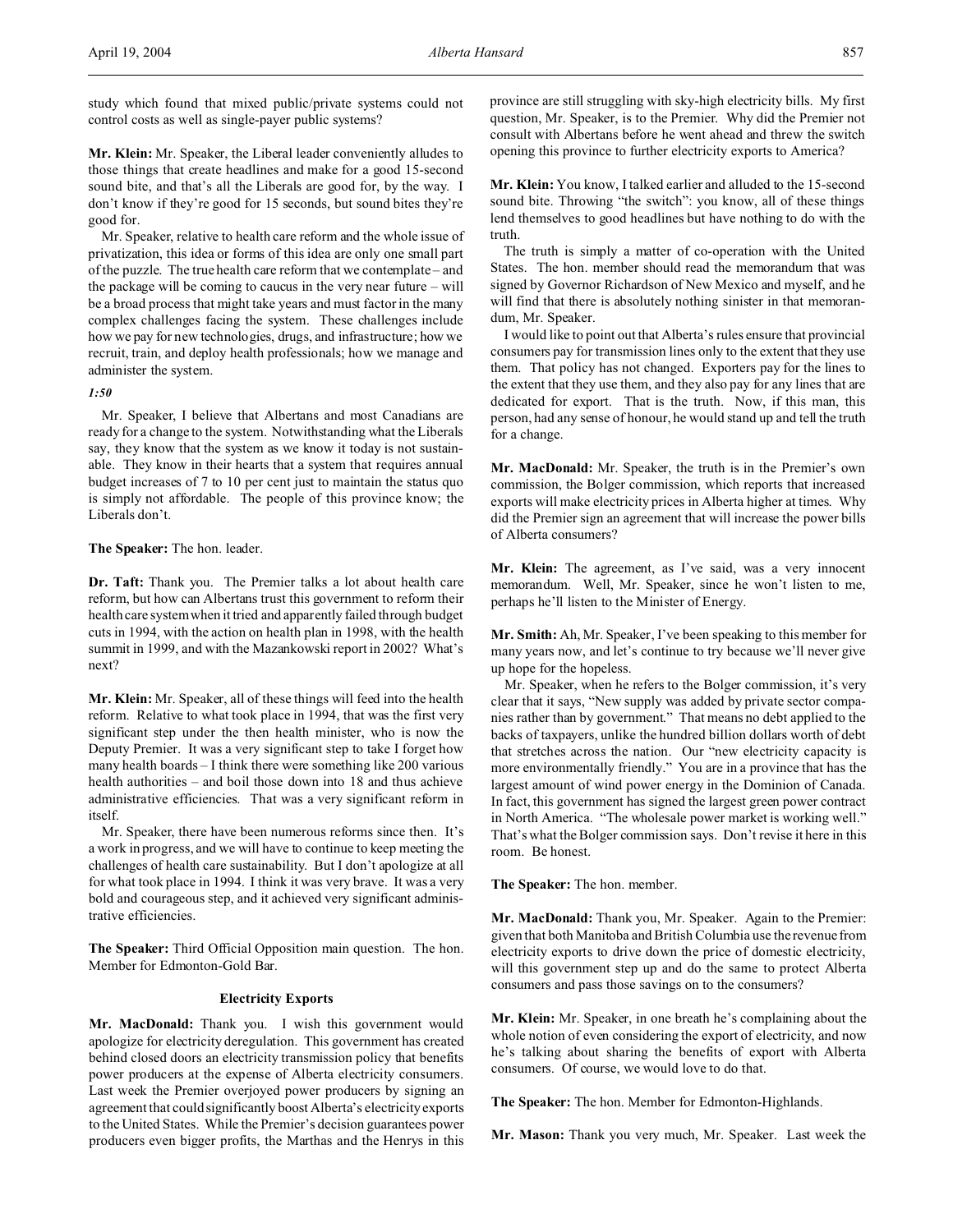Premier signed a deal paving the way for increased electricity exports to the United States, as we now know. While the Premier's buddies in the boardrooms of the energy industry are no doubt looking forward to fattening their bottom lines, this deal will mean even higher power bills for Alberta consumers. Intertwining ourselves with the U.S. market will only put upward pressure on prices here in Alberta. My question is to the Premier. Given the fact that power in California retails at considerably higher prices than it does here in Alberta, how can the government prevent the further spiralling of costs in Alberta's electricity prices?

**Mr. Klein:** Mr. Speaker, first of all, I stated quite clearly that an export market will only be developed if there is, first of all, a demand and if we can fill that demand.

Mr. Speaker, this energy conference that the hon. Minister of Energy and I attended in Albuquerque, New Mexico, dealt with all matters of energy: electricity, natural gas, oil, solar energy, windpowered energy, hydro-powered energy. It talked about how we create a North American as opposed to a Canadian alone or a Mexican alone or a United States alone environment relative to the sharing of these resources. Basically, that's all the agreement that I signed alludes to.

## **An Hon. Member:** Table it.

**Mr. Klein:** I'd be glad to table it. It's a public document. You can get it on the Internet. You don't have to go to www.lib.com or whatever it is. It's on the Internet. It's a public document. I'd be glad to table it if he doesn't know how to use computers. I'd be glad to.

The whole thing is about sharing and developing – sharing and caring and developing – a continental energy policy as it relates to all forms of energy, Mr. Speaker. There can be absolutely nothing wrong with that because like the cattle industry, as I say, we're all in this, and it is an integrated system.

## *2:00*

**The Speaker:** The hon. member.

**Mr. Mason:** Thank you very much, Mr. Speaker. Given the experience we've had with the natural gas industry and the Chicago prices we now pay, how can the Premier assure Albertans that we won't be paying even higher electricity prices when power companies can receive higher prices if they export to the United States?

**Mr. Klein:** Mr. Speaker, I don't know how one conceivably relates to the other. First of all, the policy of this province is that we won't export any power that we need and that will be used in the province of Alberta. Any export of power would have to be on transmission lines paid for by the power companies. Any power would have to be absolutely surplus to our needs. So I don't see how by any stretch of the imagination this relates to the price consumers pay for electricity or natural gas or any other energy commodity in this province.

**The Speaker:** The hon. member.

**Mr. Mason:** Thank you very much, Mr. Speaker. Let me put it simply. If a power producer can get a higher price for their electricity in the United States than they can in Alberta, why would they sell it here?

**Mr. Klein:** They would have to sell it here because the policy states

that they must meet the requirements of Alberta before any power is exported. So export power would only be power that is surplus to the needs of Albertans.

**The Speaker:** The hon. Member for Lac La Biche-St. Paul, followed by the hon. Member for Edmonton-Centre.

### **Beef Exports**

**Mr. Danyluk:** Thank you very much, Mr. Speaker. The United States Department of Agriculture has announced that all remaining conditions on the import of beef from animals less than 30 months of age have been removed. My question is to the Minister of Agriculture, Food and Rural Development. What does this announcement mean for Alberta's cattle industry?

**Mrs. McClellan:** Mr. Speaker, certainly, the USDA announcement is a significant step in moving the agenda forward on the full integration of trade between the U.S. and Canada in both beef products and live cattle. What this means is that bone-in meat can now be shipped, that ground meat can now be shipped, that processed meat from animals that are less than 30 months of age can now be shipped.

Now, Mr. Speaker, this is only about animals and product from animals under 30 months, but it's I think a very clear signal that the USDA is committed to moving this process forward in a very orderly, scientific, rational manner to the end that we want, which is the complete resumption of trade in live cattle and beef products.

**The Speaker:** The hon. member.

**Mr. Danyluk:** Thank you very much, Mr. Speaker. To the same minister. You mentioned that this announcement from the U.S. is a signal on fully reopening the border to cattle and beef trade. Can you tell us how soon you expect the borders to open to all live cattle?

**Mrs. McClellan:** Well, Mr. Speaker, I wish I could. However, we understand that the United States has a process that they have to follow, and of course part of the process concluded on April 7, when the comment period ended. In the discussions that the Premier and I had with Mr. J.B. Penn, who is the undersecretary of agriculture in the U.S., when we were in Washington some three or four weeks ago, it was very clear to us that they have a strong desire to review those comments that were received in this comment period and the one prior to Christmas expeditiously, that their desire is to move this process forward, and that their desire is to resume normal trade with this industry.

I should say, Mr. Speaker, that in the beef part of this industry this takes us to about 90 per cent of normal trade.

**The Speaker:** The hon. Member for Edmonton-Centre, followed by the hon. Member for Grande Prairie-Smoky.

## **Government Expense Claims**

**Ms Blakeman:** Thank you, Mr. Speaker. Taxpayers are angry about the lack of transparency on government travel and hosting expenses. While the federal government moves toward greater accountability, the Alberta government is anything but accountable. My questions are to the Premier. [interjections]

**The Speaker:** The hon. member does have the floor.

**Ms Blakeman:** Thank you. When will this government require that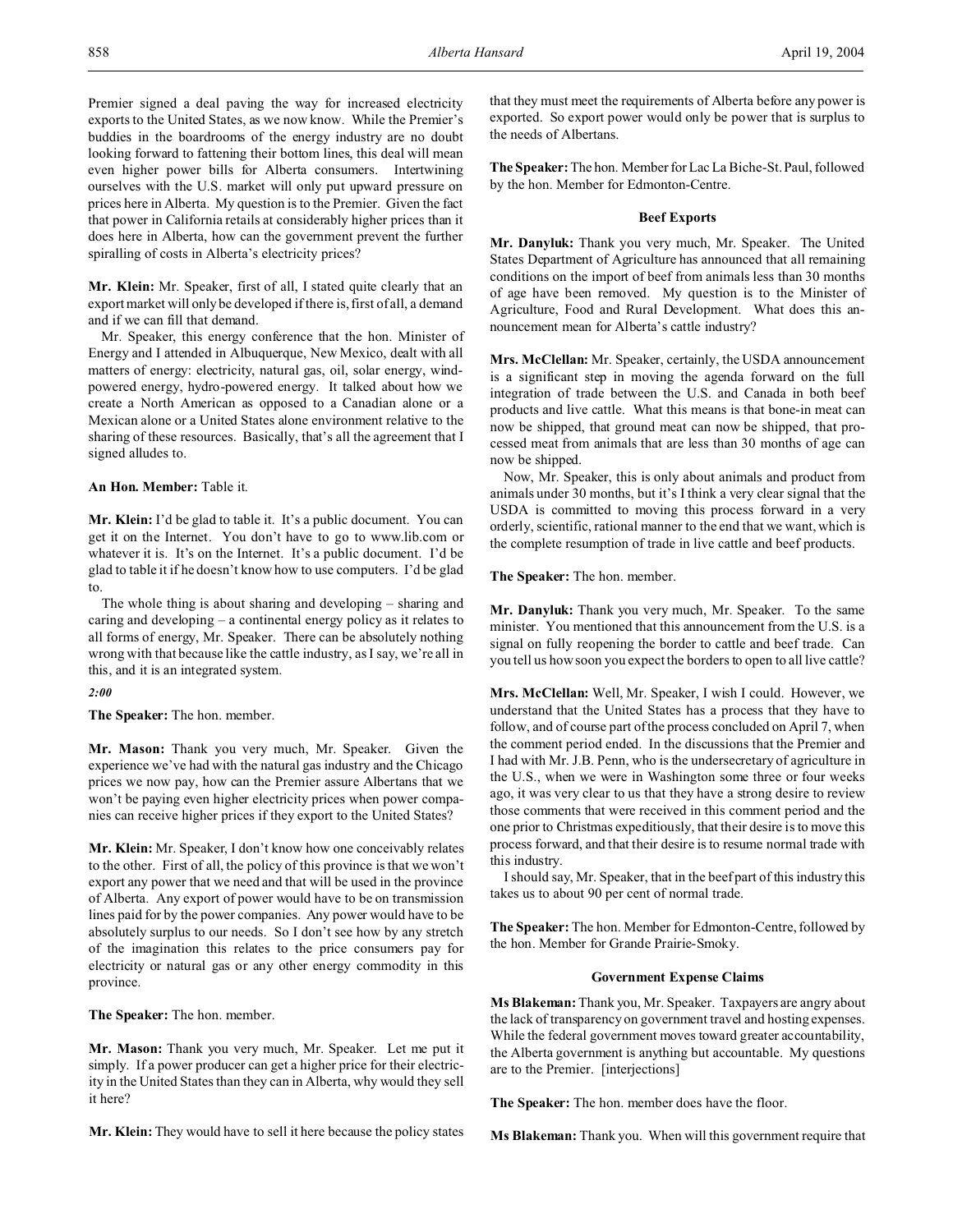all cabinet ministers and staff report every detail of their expenses on their web sites, just as the federal government now requires?

**Mr. Klein:** Well, Mr. Speaker, I don't know if that's the way we will go, but I would suggest that the federal government post those small, million-dollar-plus contributions to ad companies in Quebec. Maybe they aren't personal expenses, but certainly they come out of the taxpayers' dollars. I certainly hope these Liberals are not suggesting that we adopt the financial practices of their federal cousins.

Mr. Speaker, we are now evaluating whether we need to change the way that expenses are reported and how we need to do a better job or perhaps don't need to, but maybe we do need to do a better job in the future. Government expenses right now are reviewed annually by the Auditor General. He is involved in this, as is the Ethics Commissioner, and we will act on any recommendations of the Auditor General and/or the Ethics Commissioner. As well, the government's Agenda and Priorities Committee will examine all options related to further reporting on international travel by government members.

So it's a work in progress, but to say that we're going to adopt the federal model, no. We're not going to do it just because the Liberals across the way, these Liberals, say that that's the way we should do it. We'll come up with a plan that is open and transparent and . . .

#### **Mr. Bonner:** West Edmonton Mall.

**Mr. Klein:** West Edmonton Mall has nothing to do with personal . . .

## **The Speaker:** Please, please.

**Ms Blakeman:** Thank you, Mr. Speaker. Well, given that the Premier's Conservative cousins in Ontario brought in strict rules on expenses while they were still in government, what's stopping this government from following that set of rules? There's another choice for you.

**Mr. Klein:** Mr. Speaker, as I said, we're evaluating this whole business of expenses as we speak, and we want to have the best system. Now, I don't know much about the Ontario system, and I don't know much about the federal government system other than that we know there's a lot of coverage in the news media lately about the misappropriation of money. We want to have a system that is open, that is transparent, and that basically will hold all members of government, whether they're in cabinet or not, accountable for the expenditures they make. [interjection] And the opposition members, who also have expense accounts. You know, this whole thing, this holier-than-thou attitude, is a bit frustrating because they do run expenses.

That reminds me of the story one time when the NDs were in opposition. One of the hon. members criticized me for using a government plane from Calgary to go to Cold Lake when he drove up there and tried to let on that he wasn't benefiting when in fact he was getting 27 cents a kilometre to go up there and back. So he was making a lot more money than I ever made off that trip, I'll tell you that for sure, and these guys do as well.

*2:10*

**The Speaker:** The hon. member.

**Ms Blakeman:** Thank you. Well, Mr. Premier, for a government that wants Alberta to win the competition with other provinces, why is this government allowing Alberta to lose the competition on accountability? You don't want to do the federal system; you don't want to do the others.

**Mr. Klein:** Mr. Speaker, as I said, we're going through this. This is a work in progress. We have absolutely nothing to hide. The payments made to MLAs are published in public accounts, including all MLAs. For instance, the hon. Member for Edmonton-Gold Bar received reimbursement for travel expenses, \$10,075. I don't know where he travelled to or what business he was on. If they want that kind of a breakdown, then we're going to demand that he account for every single kilometre that he travelled and what he saw along the way, where he was going, who he spoke to. [interjection] Well, do it. Do it. If you want to, stand up and report right now.

**The Speaker:** The hon. Member for Grande Prairie-Smoky, followed by the hon. Member for Edmonton-Gold Bar.

**Mr. Knight:** Well, thank you, Mr. Speaker. A tough act to follow.

## **Electricity Exports** *(continued)*

**Mr. Knight:** Last week, as we have been informed, the Premier travelled to Albuquerque, New Mexico, for the western governors' North American Energy Summit. That's what the meeting was. On Thursday he signed an addendum to the 2002 transmission siting protocol. That's what he signed. My questions are to the Energy minister. What is the implication to the province of Alberta of signing the addendum?

**Mr. Smith:** Well, Mr. Speaker, you know, the question becomes so much more clear when the actual facts are stated as opposed to going to www.adlib.com. The addendum is to a 2002 original document. The export policy principles as established by this government are of May 29, 2002. So we do know that the Liberals are at least one if not two years behind.

I can say to the member that, as the Premier has stated and as we're more than pleased to table this protocol, this public document, it's a protocol amongst the Western Governors' Association, the U.S. Department of the Interior, the U.S. Department of Agriculture, the U.S. Department of Energy, and the Council on Environmental Quality governing the siting and permitting of interstate electrical transmission in the western United States.

It goes on to say that it does help to facilitate the protocol of being able to establish transmission links and that the Premier hereby agrees

to undertake best efforts to cooperate with the Original Signatories in meeting the objectives listed in the Protocol recognizing, without altering, diminishing, or expanding the existing jurisdiction, statutory and regulatory responsibilities and authorities or budget processes of the Province of Alberta.

Hardly a secret, profit-based document.

**The Speaker:** The hon. member.

**Mr. Knight:** Thank you, Mr. Speaker. Again to the Minister of Energy: can the minister assure residential and small and medium industrial and commercial consumers that they will not pay for future export transmission capacity?

**Mr. Smith:** Well, Mr. Speaker, if only the Liberals could take a page out of what I think is good question crafting and good fact basing. Mr. Speaker, we can assure small business, we can assure every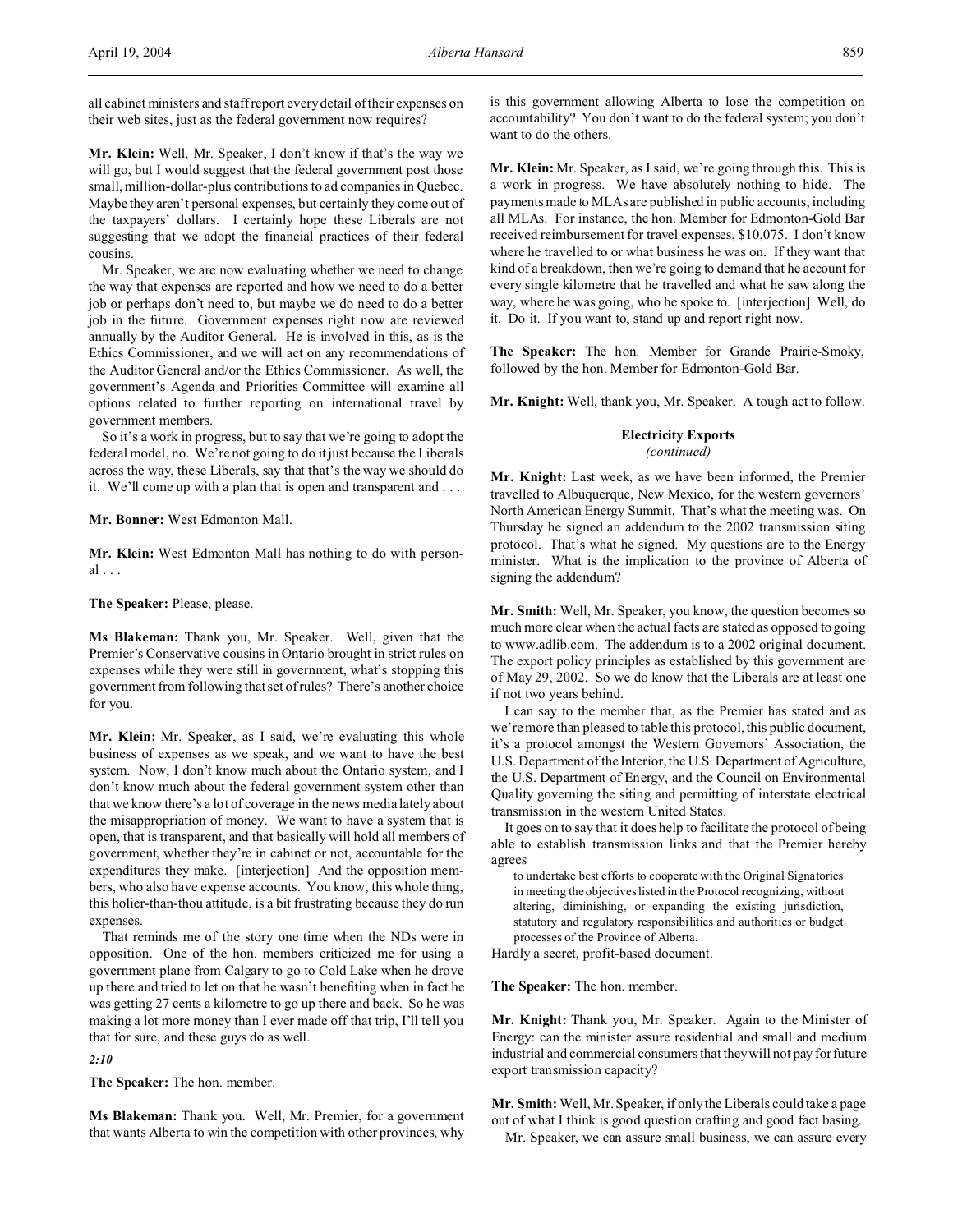consumer in this province that they will be served first, that this addendum only serves to help lower their prices. It's very, very easy to see where the benefits can accrue to these individuals, businesses, and private persons with the amount of generation that this can attract and create.

**The Speaker:** The hon. member.

**Mr. Knight:** Thank you, Mr. Speaker. The last question, again to the Minister of Energy: given the importance of this commodity, could you tell the Assembly why we would export electricity in any case?

**Mr. Smith:** Well, I think that's actually the question that those folks have been trying to put together all afternoon.

Mr. Speaker, I will remind the House, and do that by tabling at the appropriate period, of the electricity export principles as crafted on May 29 of 2002. Number one of the five guiding principles: "Alberta's electricity needs will be met while also serving export markets."

Now, if you have, Mr. Speaker, new generation – and the 3,000 megawatts of new generation have given us an average wholesale power price this quarter of 4.3 cents per kilowatt hour.

## **An Hon. Member:** How much was that?

**Mr. Smith:** Four point three cents per kilowatt hour, Mr. Speaker.

This new generation, if it is used completely in Alberta, can then move forward into other marketplaces. As long as people can know that they have a place to sell all their electricity, as Alberta grows, as other jurisdictions grow, we will have new generation, and the new generation is the fundamental underpinning to a good, positive, nonblackout, reliable supply of electricity at affordable prices.

**The Speaker:** The hon. Member for Edmonton-Gold Bar, followed by the hon. Member for Calgary-Currie.

## **Low-income Support Programs**

**Mr. MacDonald:** Thank you, Mr. Speaker. The government's decision to give Provincial Court judges a lower pay raise than they wanted was blamed on a commitment to other priorities. A cabinet document states: "Many priorities would come before increases to judge's salaries – seniors benefits, supplements to supports for independence and AISH issues, and other resources required in the justice system." My first question is to the Minister of Human Resources and Employment. Where are the increased AISH and SFI benefits that this order in council alludes to?

**Mr. Dunford:** Mr. Speaker, the business plans have been released with the budget. I'll be up for estimates I believe next week or maybe the week after. In any case, in terms of AISH we increased the budget line item that we had for AISH. We're going to go into a formal review of AISH this fall. As far as what we've done on the SFI side, we've gone to a more individually based, need-assessed system.

**Mr. Hancock:** Mr. Speaker, the hon. member is misreading the reasons that were given and attached to the order in council, and I might just expand for the benefit of the House what he's referring to and why what he's put before the House is a misread of what was said.

Judicial compensation commissions are set up every three years to

establish salaries for judges. As a result of a decision by the Supreme Court of Canada relative to how we determine judicial compensation under the Constitution of the country and the need for judicial independence, we are obliged to follow that format. Once a Judicial Compensation Commission reports, Lieutenant Governor in Council then has to deal with the report of the compensation commission and if it varies from the recommendations of the Judicial Compensation Commission, must provide reasons. In those reasons that were provided and that the hon. member has taken one small piece out of and tried to misrepresent, essentially what we've said is that the Judicial Compensation Commission has said that the raises that they proposed were affordable because the government has an excess of revenue over expenditures.

What we've said in the reasons is that that in itself does not mean that a raise of a particular magnitude is affordable, because you have to look at all the priorities of government and all the things that government has to take into account in determining how to spend and how to be accountable for the public's money. Among all those other things could be included things like raises to SFI or Alberta Works, raises to AISH, raises to seniors. We could have put in the reasons funding for public schools, funding for health care, all sorts of other priorities of government and the people which need to be taken into account.

Therefore, a Judicial Compensation Commission has a very difficult job when it tries to say: there's a surplus; therefore, it's affordable. That's what the reasons said. That's what the reasons mean.

*2:20*

**The Speaker:** The hon. member.

**Mr. MacDonald:** Thank you, Mr. Speaker. To the Minister of Seniors: where is the increase to seniors' benefits that this document claims to be such a high priority?

**Mr. Woloshyn:** Mr. Speaker, I don't know in the document specifically where it would refer, but I'll make a couple of statements here. In the last four years the increase to the seniors' benefits program has gone from some \$128 million to \$199 million. The number of seniors has not increased significantly. In the past three years I believe the payouts to individual seniors on ASB is about a 15 per cent increase. The number of folks helped on the specialneeds program went from 7,500 to some 15,000.

I could go on and on and state where the programs to seniors in need in this province have improved, Mr. Speaker. When the estimates come up in May, they'll also see that there have been increases for the seniors' benefits program, for special needs this coming budget year.

In addition, Mr. Speaker, they forget to mention that Alberta is the leader – and I underline "the leader" – of all the provinces in implementing and matching federal funding in an area that's of national concern, one called affordable housing. So when they want to reference where the money is going within this department, I'd be more than pleased to answer. [Mr. Hancock rose]

**The Speaker:** We've already spent five minutes on this. Please. The hon. member.

**Mr. MacDonald:** Thank you, Mr. Speaker. To the Premier this time: now that we have seen these massive increases in the travel and communications budgets of this government, when will the seniors, the disabled, and those on SFI benefits get a much-needed increase in their benefits from this government?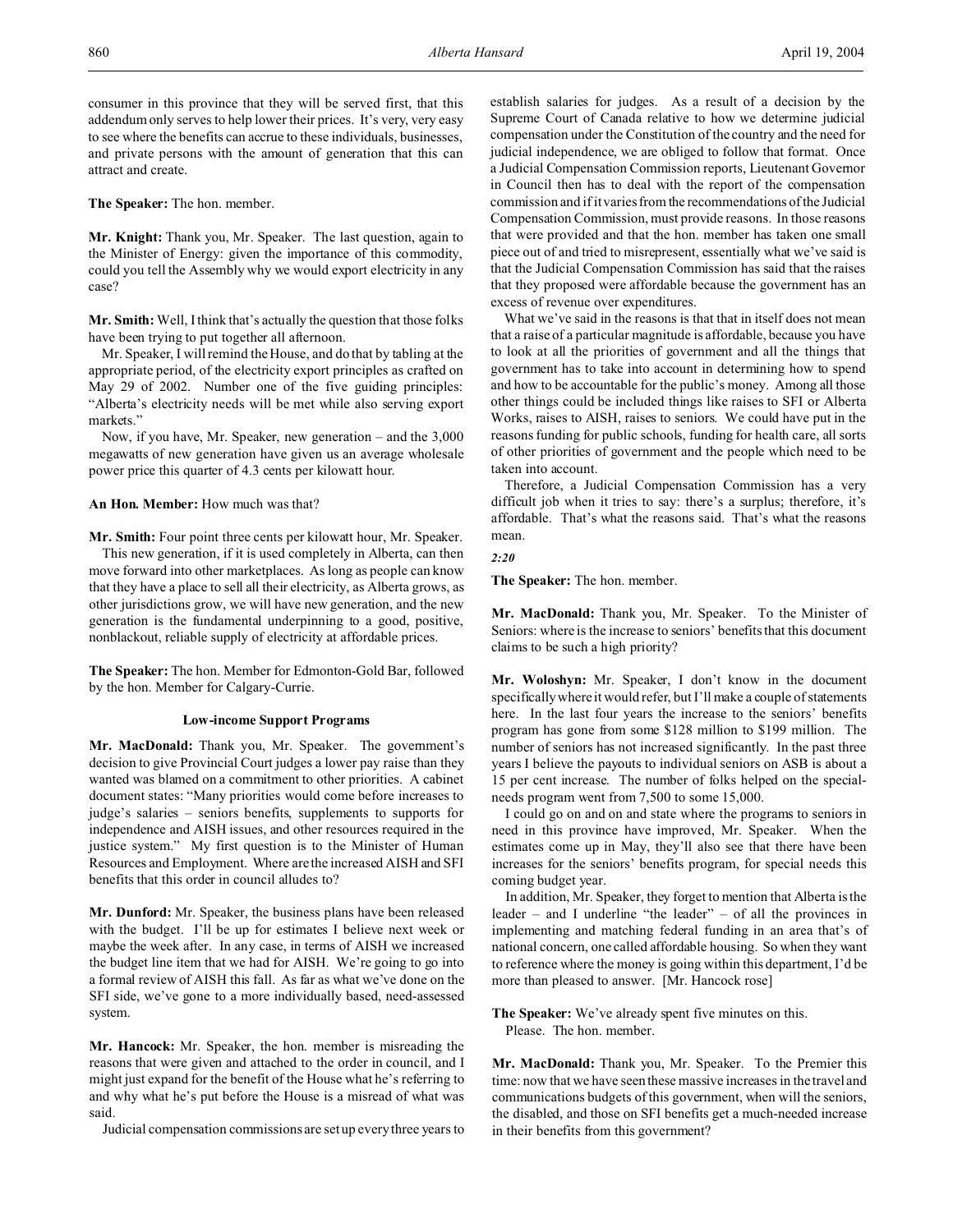**The Speaker:** Whoa. I fail to see the relationship between that third question and the first question. We've spent five and half minutes, and I've got a long list.

The hon. Member for Calgary-Currie, followed by the hon. Member for Edmonton-Glengarry.

## **Telework**

**Mr. Lord:**Thank you, Mr. Speaker. Teleworking represents one of the most important new employment and societal directions in our world today. Teleworking employment could revitalize struggling rural areas, reduce infrastructure demand and downtown traffic congestion, create employment for the disabled, improve the environment, but it could also steal our brainpower away if we don't provide competitive opportunities for employees here. My first question is for the Minister of Human Resources and Employment. Given that productivity gains of 20 per cent average and as high as 50 per cent have been reported amongst large organizations that have introduced major teleworking opportunities, what sort of initiatives is your department involved in that will promote teleworking within Alberta and specifically within the government workforce?

**The Speaker:** The hon. minister.

**Mr. Dunford:** Well, thank you for the question, Mr. Speaker. As far as the initiatives go, this is the kind of thing that we would look to for leadership from the private sector. As a government we are aware of the concept and, of course, always want to look at it and stay abreast of current thinking.

I agree with the preamble of the question in the sense of infrastructure, what it can do, and again for quality of life. What I haven't seen addressed in any of the research that I've been able to read to this point is: what is the impact or the downward pressure on wages by allowing people to stay at home? We haven't really had much discussion around those issues to this point but clearly less transportation expense required to get to work, perhaps wardrobe situations. Also, how is the issue of governance handled?

So there are many issues to this, and what looks on the surface of it always as a nice opportunity to provide another means of working – and I do recognize the member's concern about the disabled working at home. This is clearly important. But it's more complex than just a couple of articles out of a paper.

**Mr. Lord:** My second question for the same minister: given that an EKOS Research survey indicated that 55 per cent of 3,500 Canadian respondents wanted telework options, 43 per cent would switch employers to get telework options, and 33 per cent would choose telework opportunities over even a 10 per cent raise in pay, are there teleworking opportunities on the table in our labour negotiations with our provincial employees now?

**Mr. Dunford:** Again, as specific as the member would like me to be on this particular issue, the negotiations are going to be coming up later this fall. The demands that the employer will want at the next set of negotiations have not been established as yet, and of course we have no way of knowing at this particular point in time what the demands from the Alberta Union of Provincial Employees will be.

**Mr. Lord:** My third question is for the Minister of Innovation and Science. Given that the rollout of the SuperNet infrastructure could enable Alberta to become a world leader in teleworking opportunities, what initiatives is your department involved in to promote telework technology and telework opportunities to Alberta employers?

**Mr. Doerksen:** Mr. Speaker, the Alberta government is committed to a competitive global marketplace. Knowledge, skills, and innovation are important elements in a knowledge economy. What the Alberta SuperNet provides is the infrastructure to enable the opportunity for all Albertans to acquire the knowledge and skills to compete in the knowledge economy, and more importantly this infrastructure provides the opportunity for innovation that talks about the kind of initiative the hon. member is raising with respect to how we do work, from where it's delivered, because connected communities are all the same size.

#### **Anthony Henday Ring Road**

**Mr. Bonner:** Mr. Speaker, in its March 2004 inventory of major Alberta projects this government lists the southeast leg of the Anthony Henday ring road as costing Alberta taxpayers \$270 million. To the Minister of Transportation: does this amount include the \$75 million that the federal government will be contributing to the project?

**Mr. Stelmach:** Mr. Speaker, I didn't hear if he said southwest or southeast, but the federal government has made kind of a commitment to the southwest leg. They've said that they will give us \$150 million: \$75 million for Calgary and \$75 million for Edmonton. But we haven't seen that money as yet because we're still negotiating on certain parameters of the agreement, and until those negotiations are done, I can't honestly say that that money is coming, although we are accounting for it in the total project cost.

**Mr. Bonner:** To the same minister, Mr. Speaker: does the amount of \$270 million include the annual lease payments and the principal and interest costs for the project?

**Mr. Stelmach:** Sometime ago when we made the announcement on the southeast leg of the Anthony Henday, we were asked: what do you think the cost would be? At that time we said about \$300 million, but since then we have seen some pressures, mostly on bridge structures, and that's related to just a fast rising increase in the cost of steel. I believe it's gone up anywhere from 15 to 30 per cent, and in fact there are some that are only getting a seven-day commitment on the price of steel today.

**Mr. Bonner:** To the same minister, Mr. Speaker: if Albertans have to wait until a contract is signed before finding out the cost of the project, then how do taxpayers ensure that they are getting value for their money?

**Mr. Stelmach:** A number of points. One, Mr. Speaker, we've said in this House and continue to say that the request for proposal coming back from one of the three proponents has to make economic sense. We have to see value for the taxpayer dollar invested.

Secondly, I cannot say today on behalf of this government what innovation these companies will bring to their request for proposals. They may want to do that particular stretch of road because of the immense amount of traffic – concrete may be the way to go given the number of car and truck travel. They may have other solutions in terms of mitigating the cost of steel and maybe use more concrete on the interchanges. But I would think that at the end of the day every company will seek innovation and also look at huge amounts of cost savings by not allowing for the mobilization and demobilization of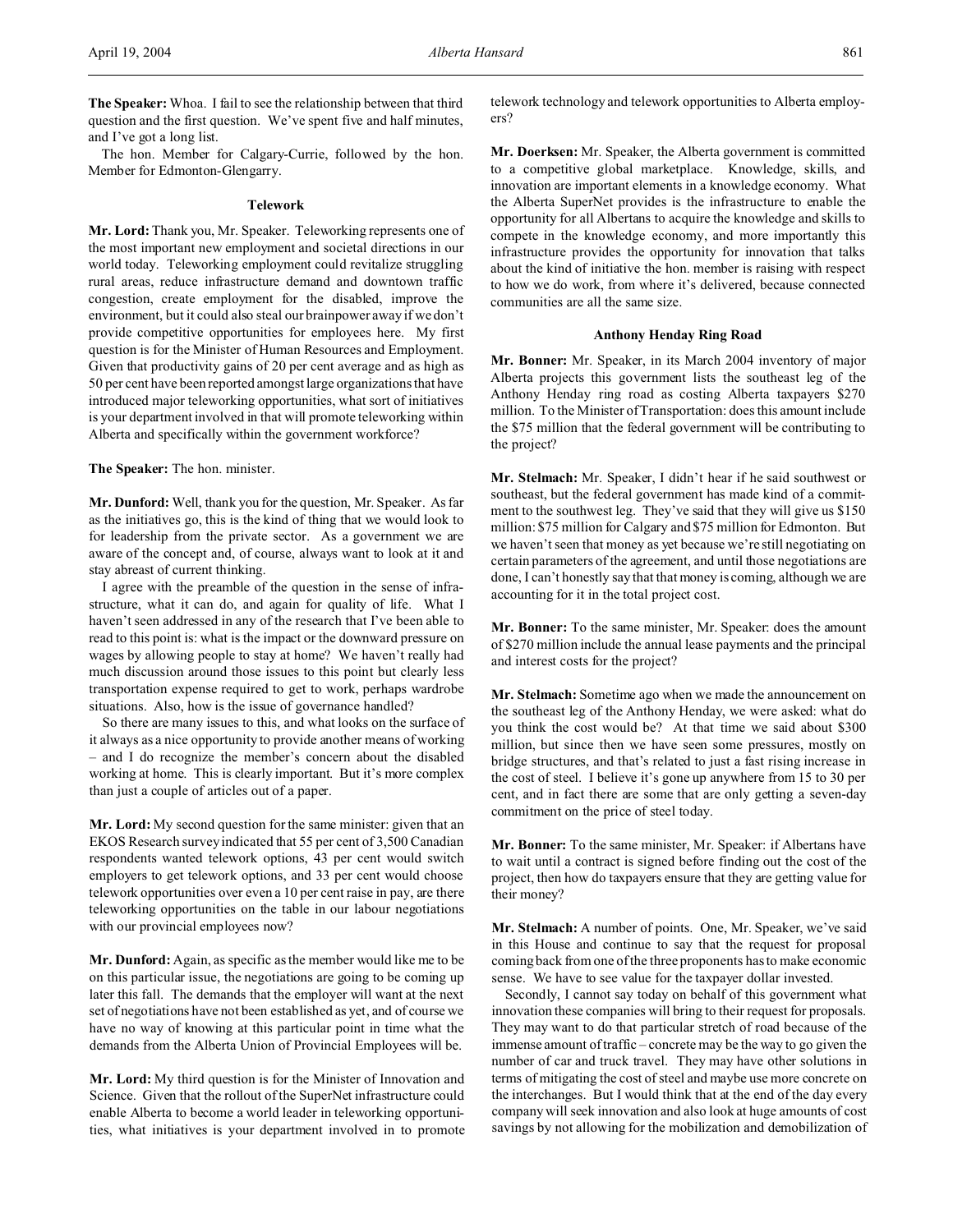the equipment. Once they're on site, Mr. Speaker, they'll stay there till it's completed.

## *2:30*

The Speaker: The hon. Member for Edmonton-Strathcona, followed by the hon. Member for Calgary-Mountain View.

## **Health Care Reform**

#### *(continued)*

**Dr. Pannu:** Thank you, Mr. Speaker. Two months ago today exactly I first demanded that the Premier make public the Graydon report, the government's blueprint for a two-tiered health care system in this province. For months the government has been working on a strategy to implement the Graydon report and its recommendations for user-pay health care, yet this strategy is being developed in secret behind the closed doors of the caucus and the cabinet room. My questions are to the Premier. Why has the Premier repeatedly promised to make the Graydon report public but consistently failed to actually deliver on this promise made to this House?

**Mr. Klein:** Mr. Speaker, again, there are some things in the Graydon report that undoubtedly will make for, as I said before, good 15 second sound bites. The problem is that when you feed this kind of material in isolation to the opposition, they say that that then becomes government policy. You know, it's that old saying that yes means yes, maybe means yes, and no means maybe. To them, anything that is mentioned, anything that is on paper becomes government policy.

Now, the Graydon report in conjunction with the Mazankowski report in conjunction with the survey of best practices in other jurisdictions, the national association of ministers of health, the annual Premiers' conference with the Council of the Federation: all of this information will be brought together, and we will consider it as a package. It won't be considered in isolation. That is one of the dangers.

Now, if the hon. leader of the third party will stand up and promise not to highlight and take out of context the Graydon report, then perhaps we'll give it to them, but they won't do that because they will use this for purely political reasons. They will take out the most dramatic and the most sensitive of all issues and they will say: folks, that's what the government is going to do. They will not use it to tell the truth. That is the problem.

**Dr. Pannu:** Mr. Speaker, the Premier has my promise. Will he table this report here tomorrow?

Given that the government has been planning radical changes to the health care system based on the Graydon report, how can the Premier justify keeping Albertans in the dark about that report? Albertans demand that it be released now.

**Mr. Klein:** Mr. Speaker, notwithstanding his yelling, he did promise. Well, I have no problems, you know, releasing the Graydon report, but I appeal to anyone, including the media, not to say that that report is the end-all and the be-all. That is like funding. That is like any other issue: one small piece of the puzzle. There are some good things in the Graydon report, some of which might be accepted, some of which might be rejected. But, for God's sake, don't imply or indicate that it's going to become or it is government policy, because it is not.

Now, the hon. Member for Grande Prairie-Wapiti did a commendable job, spent a tremendous amount of time working on that report, and that report will be given the utmost consideration along with a multitude of other information related to health care reform. So if the hon. leader of the third party gives an absolute undertaking that he will not politicize this and he will not use it for political purposes and he will not stand up and say that this is where the government is heading, if he will stand up and make that commitment, then he might – might – get the report.

**Dr. Pannu:** Mr. Speaker, once again I give this promise to the House and to the Premier that I'll focus on the contents of the report.

Now I ask him: on exactly what date will he release this report to this House and to the people of Alberta?

**Mr. Klein:** Mr. Speaker, I only have a promise relative to the contents of the report; I don't have a promise relative to how he intends to use it. I mean, notwithstanding the fact that there are only two of them, they are still politicians.

Mr. Speaker, it will be tabled, as they say, in the fullness of time, and it will be tabled in an appropriate manner so as not to be taken out of context.

### head: **Recognitions**

**The Speaker:** Hon. members, in 30 seconds from now I'll call upon the first of seven to participate.

The hon. Member for Edmonton-Rutherford.

# **Holocaust Memorial Day**

**Mr. McClelland:** Thank you, Mr. Speaker. Yesterday I was pleased to join you, our Minister of Community Development, the leaders of both opposition parties, and numerous colleagues to mark the anniversary of Yom ha-Shoah, Holocaust Memorial Day.

In 2000 the Alberta Legislature unanimously passed the Holocaust Memorial Day and Genocide Remembrance Act. Through this act we remember the senseless and systematic annihilation of 6 million European Jewish people as well as other victims of genocide.

Today I encourage Albertans to do more than remember. As global citizens we must be diligent in pursuing our responsibility to maintain a vigil, to stand on guard, and to defend others and ourselves against discriminatory behaviour and attitudes. We must listen to the voices of history and educate our children about the horrors of the Holocaust. We must honour those who fought and played an important role in defeating the evil of tyranny. Let's use this time to teach one another that those who live with us are our brothers and our sisters and that together we share the same short moment of life.

Mr. Speaker, as Albertans we will remember, for we must never forget.

**The Speaker:** The hon. Member for Edmonton-Meadowlark.

#### **Juno Week**

**Mr. Maskell:** Thank you, Mr. Speaker. It is my pleasure today to rise to congratulate all the organizers and volunteers who helped make Juno Week in Edmonton, the first week of April, the most successful celebration of Canadian music this country has ever seen. Congratulations to all our nominees: Sandro Dominelli, AaronLines, Terri Clark, John Stetch, Amanda Forsyth, Jessica Linnebach, and in particular the Alberta-born rockers Nickelback, who took home two Junos for group of the year and fan choice award.

Alberta's music and recording industry is a vital part of what makes our province such an exciting and vibrant place to live. Thankfully, our Alberta Foundation for the Arts, which receives its funding from the Alberta lottery fund, actively supports our arts community.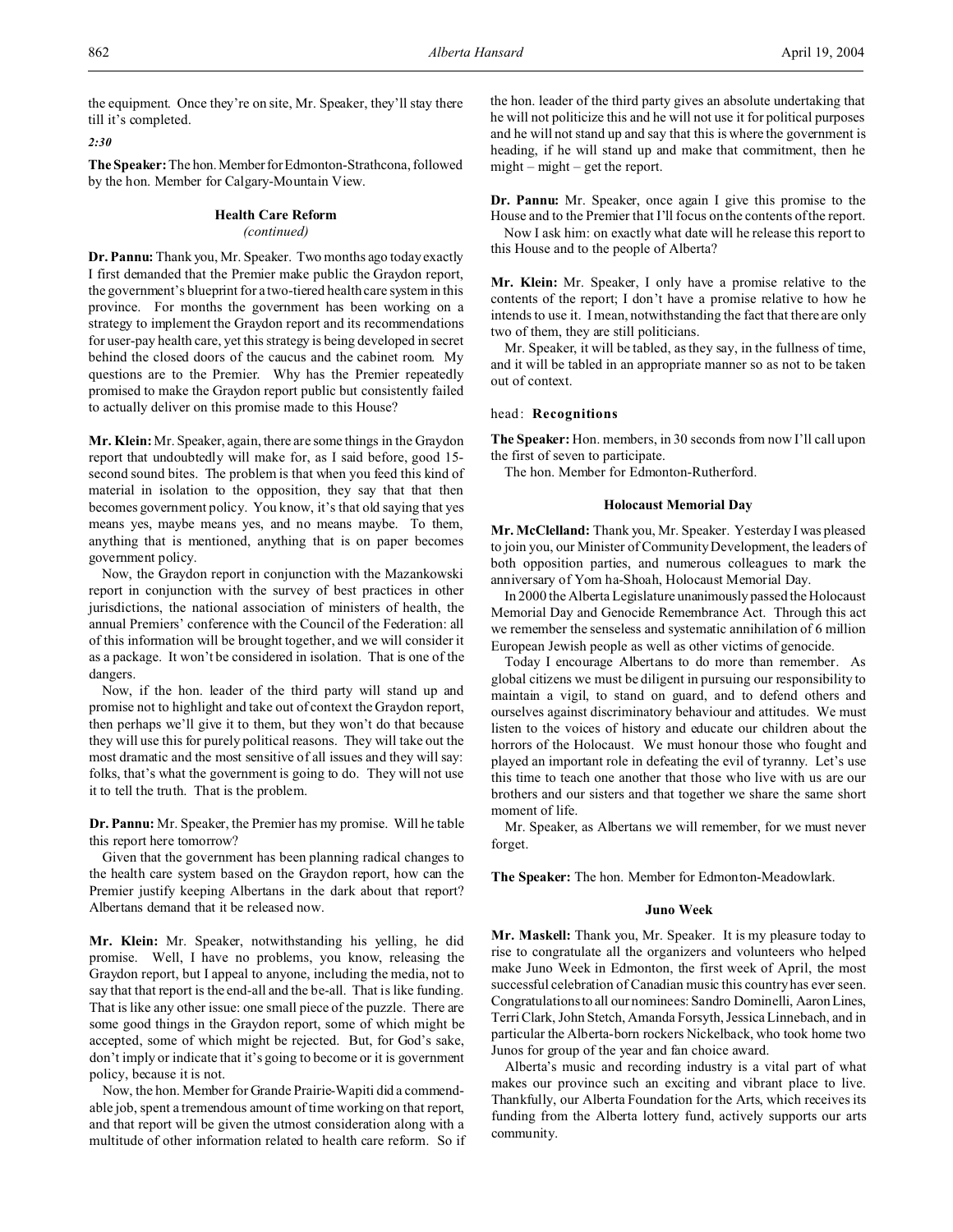I also extend a special thanks to our Minister of Community Development, who along with Mayor Bill Smith and Senator Tommy Banks worked so hard to bring the Junos to Edmonton and to showcase our city and our province to the rest of Canada.

Thank you.

**The Speaker:** The hon. Member for St. Albert.

## **Alberta Volunteers**

**Mrs. O'Neill:** Thank you very much, Mr. Speaker. I rise today to recognize some extremely important Albertans, our volunteers, and I would especially like to acknowledge the great work of the Wild Rose Foundation and all participants in Alberta's voluntary sector.

I know that throughout this week there are special recognition ceremonies taking place in almost all of the communities across this province. However, as the representative for the community of St. Albert I would like to recognize those five finalists in the volunteer citizen of the year for 2003. They are Lawrence and Doris Burt, Ferne Carignan, Michael Clulow, Gary Jurke, and Doris Lunn.

We also recognize at this time the leaders of tomorrow, who are the young members of our community who give so selflessly to other members within the community and beyond. They are Sara Hickerty from Bertha Kennedyelementary school, Briana Foster from Richard S. Fowler junior high, Jason LaChapelle from Paul Kane high school, Holli Lizée from the University of Alberta, and the youth group the Columbian Squires of the Brother Anthony Kowalczyk Circle 4759.

I'd like to recognize them and ask all members of this Assembly to recognize the wonderful volunteers.

**The Speaker:** The hon. Member for Edmonton-Centre.

#### *2:40* **National Volunteer Week**

**Ms Blakeman:** Thank you, Mr. Speaker. I'm pleased to recognize April 18 to 24 as National Volunteer Week. I hope the hon. members know – and I'm sure they do – how lucky we are here in Alberta. We have a very high level of volunteerism: hours and hours worked with dedication, experience, and, may I say, professionalism.

Coming from the arts, I know that our arts and cultural sector is deeply indebted to volunteers. They work as ushers, build sets and paint them, sell tickets, help with fundraising, transport things. You name it; volunteers do it. Just think of where Alberta's summer festivals would be without volunteers.

I want to honour and thank volunteers that work in some of the other areas like police victim services, literacy, youth sports and recreation, the food banks, blood services, emergency and disaster services, Catholic charities, United Way, the Edmonton Federation of Community Leagues, the SPCA and humane societies, child protection and assistance, the YWCA and the YMCA. The list goes on; I've only touched the surface.

To finish, I want to recognize the people who volunteer on various county, municipal, and government committees bringing the citizen's voice to the issues.

Thank you.

**The Speaker:** The hon. Member for Redwater.

## **Smoky Lake Firefighters' Curling Team**

**Mr. Broda:** Thank you, Mr. Speaker. It's great to rise today and recognize four individuals: Ken Osepchuk, Bill Smith, Larry LaFleur, and Jim Henderson. They represent the Smoky Lake fire department curling team. After winning the provincial firefighters' curling championship, they went on to compete at the 45th annual firefighters' Brier curling championship held in Valleyfield, Quebec, from April 1 to 11. This local team not only represented Smoky Lake but Alberta and competed against teams representing each province, one team from the Northwest Territories, two teams from Ontario.

I would like to thank the community of Smoky Lake for their support and congratulate our local team on winning the Canadian firefighters' championship curling bonspiel. Let's all give them a hearty congratulations.

Thank you.

**The Speaker:** The hon. Member for Grande Prairie-Wapiti.

### **Grande Prairie Storm Hockey Team**

**Mr. Graydon:** Thank you, Mr. Speaker. I'm pleased to rise today to recognize and congratulate the Grande Prairie Storm junior A hockey team. The Storm captured their first ever Alberta Junior Hockey League title last Thursday by defeating the Fort McMurray Oil Barons – I see the member has vacated the Chamber; he couldn't stand it – in a dramatic 4 to 2 victory.

For the players, coaches, and training staff this accomplishment represents a moment that will be forever written in the team's proud hockey history. This particular team have only been in existence nine years. The journey continues as the team now moves on to compete at the Doyle Cup in Nanaimo and after that the Royal Bank Cup, which will be held in the city of Grande Prairie May 8 to 16.

On behalf of the members of this Assembly I extend congratulations to general manager and head coach Fran Gow, President Bruce Little, and all members of the Grande Prairie Storm hockey team on this accomplishment. Best wishes for continued success in the year ahead.

Thank you.

**The Speaker:** The hon. Member for Edmonton-Strathcona.

## **Millwoods Welcome Centre for Immigrants**

**Dr. Pannu:** Thank you very much, Mr. Speaker. It's with pleasure that I rise today to recognize the Millwoods Welcome Centre for Immigrants. This centre is a joint venture of the Indo-Canadian Women's Association, Mennonite Centre for Newcomers, and Catholic Social Services and was established in 1997 after a study conducted by Dr. Laura Ho which demonstrated the need for such a centre.

The centre now assists approximately one thousand newcomers every year to overcome the challenges of becoming Canadian. In addition to offering classes to improve language and computer skills, the centre arranges for work placements for internationally educated professionals. This service is particularly important given the unacceptably high number of qualified professionals who continue to be underemployed and unable to meet their full potential in their adopted country, Canada.

In Alberta we are in desperate need of improved measures to integrate international professionals into our institutions and our economy. Albertans are truly privileged to live in a multicultural society that is enhanced by the contributions of diverse groups and individuals.

I am truly proud of the work performed by the staff and volunteers of the Millwoods Welcome Centre and thank them for the valued services that they provide to new Canadians.

Thank you, Mr. Speaker.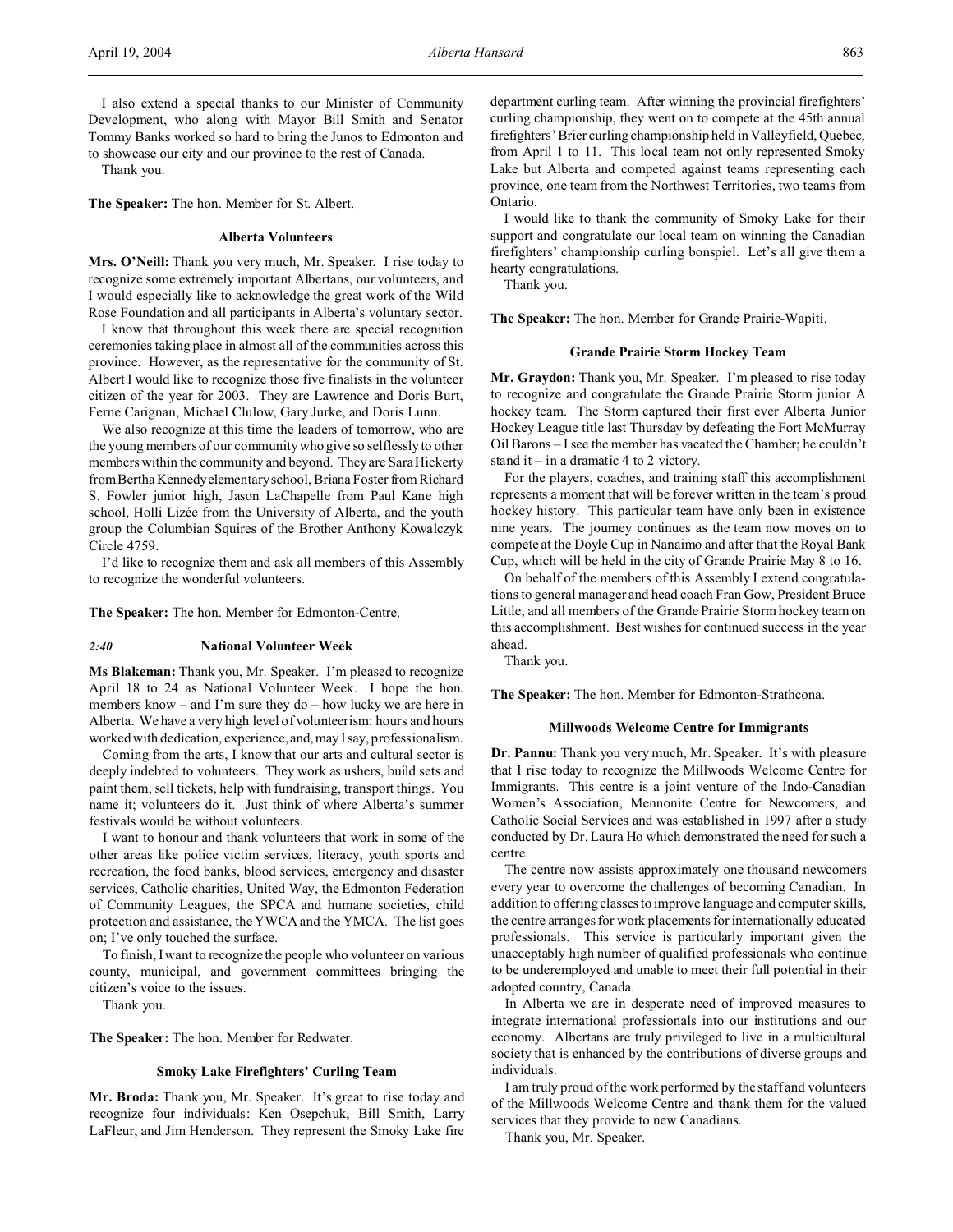## head: **Presenting Petitions**

**The Speaker:** The hon. Member for Edmonton-Castle Downs.

**Mr. Lukaszuk:** Thank you, Mr. Speaker. I'd like to present a petition from Edmonton Police Service signed by 151 people petitioning the Legislative Assembly to "support Bill 204, the Blood Samples Act, which will provide more security and peace of mind for people working in occupations who have a higher risk of exchanging bodily fluids with a potential carrier of a blood borne disease."

Thank you, Mr. Speaker.

## head: **Tabling Returns and Reports**

**The Speaker:** The hon. Deputy Government House Leader.

**Mr. Zwozdesky:** Thank you. Mr. Speaker, I rise to table copies of the House leaders' agreement that was signed today by the Government House Leader as well as by the House leader of the Official Opposition and by the House leader of the third party. It's my understanding that it has to be photocopied and circulated to all members of this Assembly as soon as possible, so I will provide a copy now to the page for that purpose.

Thank you.

**The Speaker:** The hon. Member for Edmonton-Centre.

**Ms Blakeman:** Thank you very much, Mr. Speaker. I would like to table five copies of the documents I referred to during my question today, and that is the federal government's new guidelines for ministers' offices on disclosure and accountability around personal travel and hosting expenses. It includes some sample pages from the web sites in which they go into layers of detail right down to the purpose of the meeting, how many people were at it, what the cost was, that level of detail. Most informative. I do recommend it to everyone in the Assembly.

Thank you.

**The Speaker:** The hon. Member for Edmonton-Gold Bar.

**Mr. MacDonald:** Thank you, Mr. Speaker. I have one tabling this afternoon, and that's a letter that I had written on March 31, 2004, to the hon. Minister of Finance, and this is in regard to credit scoring as an underwriting tool for the insurance industry in Alberta. Thank you.

**The Speaker:** The hon. Member for Edmonton-Strathcona.

**Dr. Pannu:** Thank you, Mr. Speaker. I rise to table two documents today. The first is a letter from Elisabeth Ballermann, the president of the Health Sciences Association of Alberta. The second document is a news release from HIV Edmonton dated March 22 of 2004. Each of these documents expresses serious concerns that many Albertans have about Bill 204, the Blood Samples Act.

Thank you.

**The Speaker:** The hon. Deputy Government House Leader.

**Mr. Zwozdesky:** Thank you. Mr. Speaker, I have two quick tablings this afternoon as well. One is the Clearwater/Christina rivers management plan, and I would like to just have it noted that this is Alberta's first provincial/Canadian heritage rivers designation. It's intended to recognize the interests of everyone who lives along

that river and uses it for recreation purposes, and it demonstrates the importance and the value of these partnerships in preserving and enhancing Alberta's wetlands and aquatic ecosystems.

My second tabling is on behalf of our Deputy Premier, who is also the Minister of Agriculture, Food and Rural Development, and it is responses to questions that were raised during interim supply estimates on March 17, 2004, in this House. Thank you.

## head: **Orders of the Day**

**The Speaker:** The hon. Deputy Government House Leader.

**Mr. Zwozdesky:** Thank you, Mr. Speaker. In accordance with the House leaders' agreement, which I just tabled and which was signed earlier today by the three House leaders and acknowledged by yourself I believe, I would move that the Assembly provide unanimous consent to give effect to this House leaders' agreement, specifically consent under point 5 of that agreement to waive Standing Order 34(2.1)(a) regarding an amendment in that agreement and to allow the removal of the motions for returns identified at 4(b)(iii) and 5(b) of that agreement and to waive Standing Order 34(2) to allow the Assembly to move on to public bills and orders following the Assembly having dealt with Motion for a Return 23 as outlined in that agreement.

#### *2:50*

**The Speaker:** The procedure today is very, very unusual, but I do want to compliment those who've worked together over the last several weeks in attempting to build a consensus with respect to this matter. It was not always easy on previous Mondays in terms of this.

The request is being made here today on the basis of a motion of the hon. Deputy Government House Leader calling for three items which are located on page 3 of 3. This is not all being read into the *Hansard* because we'll have it published anyway in the *Journals* of the House. The request is for unanimous consent to see three things moved, and all hon. members now have a copy of this document in front of them.

[Unanimous consent granted]

**The Speaker:** Unanimous consent having been given, as we move through the afternoon, additional comment will be made with respect to this, but again congratulations for attempting to unravel a little roadblock.

## head: **Written Questions**

**The Speaker:** The hon. Deputy Government House Leader.

**Mr. Zwozdesky:** Thank you, Mr. Speaker, and may I just say thank you to all members of the House for allowing that unanimous consent, which will allow us to speed along and provide as much information as possible and get on with other business thereafter.

Mr. Speaker, proper notice having been given on Thursday, April 1, it's my pleasure to move that written questions appearing on today's Order Paper do stand and retain their places with the exception of written questions 47, 49, 50, 51, 52, 53, 54, 55, 56, 57, 58, and 59.

[Motion carried]

## **Children's Services Contracts**

Q47. Ms Blakeman moved on behalf of Dr. Massey that the following question be accepted.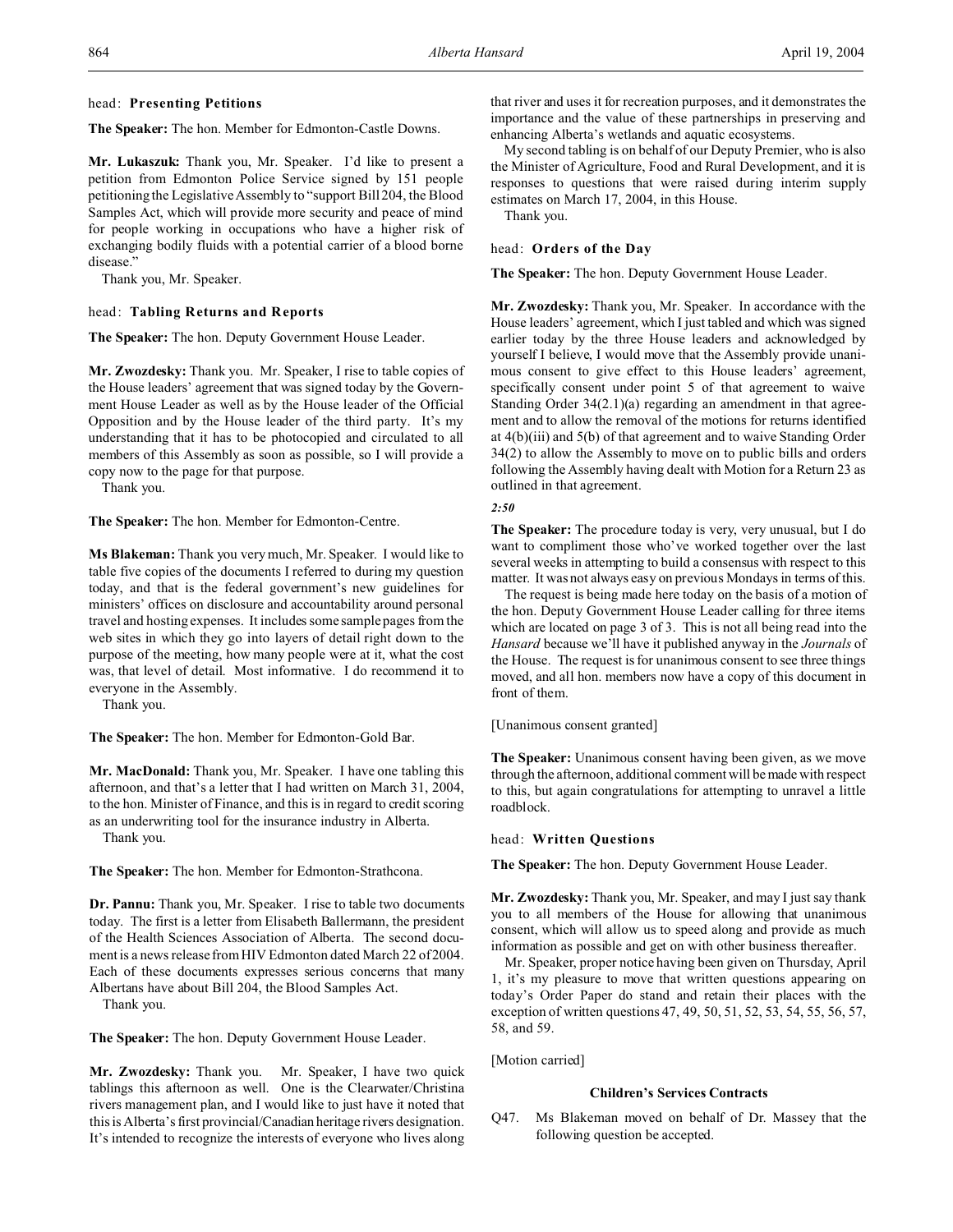**Ms Blakeman:** We have asked for this question in this format as we're not always able to examine every ministry before the Public Accounts Committee. We have put a number of written questions on the Order Paper in order to ensure that we're able to make public the questions and hopefully the responses from the government.

This is a fairly straightforward question. I'm expecting a positive response from the government and provision of the information that has been requested.

Thank you, Mr. Speaker.

**Ms Evans:** Mr. Speaker, I am very pleased indeed to respond on behalf of the government and accept Written Question 47.

**The Speaker:** The hon. Member for Edmonton-Centre to close the debate.

## **Ms Blakeman:** Thank you.

[Written Question 47 carried]

## **Lottery Fund**

Q49. Ms Blakeman moved that the following question be accepted.

> Which reports, consultation groups, and stakeholder reviews have indicated to the government that money allocated to the lottery fund is best spent by the government rather than being returned to the local communities where the gambling revenues came from?

**Ms Blakeman:** This is an attempt on my part to ascertain the logic behind the dismantling of the community lottery boards. Now, that in fact happened some two years ago now. It came into effect at the beginning of last year I think, and there was a fair to-do when the community lottery boards were dismantled. In response to the concerns raised by the opposition and by the community, the government responded with a different program with different processes, limits, and requirements.

I have been unable to get a clear answer from the government as to why they decided to dismantle the community lottery boards of the time, in which money was allocated on a per capita basis and the decision-making process happened in the communities or on a regional basis very close to the communities. The process that's in place now is a centralized decision-making process, very close to government, does not have that same community outreach. Members of the community continue to make clear to me that they far prefer the other method.

I'm interested in receiving the basis on which the government made its decision. So I am looking for documentation. I'm looking for reports or consultation groups or the stakeholder reviews that did indicate to the government that people preferred to have those decisions made by government rather than in the local community. Thank you.

**The Speaker:** The hon. Minister of Gaming.

**Mr. Stevens:** Thanks, Mr. Speaker. There are two general areas that I'd like to cover by way of response. The first is that the Alberta

lottery fund and the programs, generally speaking, that we have under that are as a result of listening to Albertans. There are specifically three reports – the Gordon report in 1995, called New Directions for Lotteries and Gaming; the gaming summit report in 1998; and the licensing policy review in 2001 – all of which are public and can be found on the ministry web site.

Additionally, I can advise that on an annual basis we in Alberta Gaming do poll Albertans to determine what level of satisfaction they have with respect to how the lottery fund revenue is used, and the most recent information is that 70 per cent or indeed a high percentage of Albertans are satisfied. That is reported in our annual report, and the annual report is also a public document that can be found on the ministry's web site.

The second general point that I wish to make, Mr. Speaker, is that lottery dollars are directly returned to Alberta communities through the fund. The hon. member refers to the community initiatives program, that was established in 2002. There were questions at that time as to why the predecessor was dismantled, and they were answered at that time. The answer with respect to the dismantling is that the previous program was eliminated because of lack of funds in the budget. That was the answer at that time, and it remains correct today.

The program that took its place was the community initiatives program, which over the past two years has had some \$60 million allocated to the communities and the charities in those communities. In excess of 2,500 grants have been granted. The program is again in place for this year and likely will continue into the future.

I must say, Mr. Speaker, that from my point of view the evidence is very clear with respect to this program. There has been no to-do. I do not receive letters from people saying that this program is not successful. Indeed, it seems that on a daily basis I receive letters from all areas of the province which, in fact, say that this program is overwhelmingly successful, that it is incredible.

In that regard, I do wish to file 16 letters directly related to the hon. member who has asked the question, letters of support that she had signed, three in number, and 13 letters from charities in her community which say that this particular program is outstanding. I don't have any letters from this hon. member's community that I'm aware of saying anything other than that. So I don't know who she's talking to, but I know that those people are not talking to me. Perhaps she can make that connection so that I do have some point of view other than one which is that this program is working very well indeed.

So the bottom line, Mr. Speaker, is that I have referred to various public documents. I will be filing with the Legislature the requisite number of letters that I've referred to, which are reflective of the dozens and dozens and perhaps even hundreds of letters that we have received over the past two years that simply speak to the incredible success of this program. I therefore urge the Legislature to reject this question.

### *3:00*

**The Speaker:** The hon. Member for Edmonton-Centre to close the debate.

**Ms Blakeman:** Thank you very much, Mr. Speaker. Well, I'm disappointed to hear that the minister is refusing to provide the information and, further, is making an end run around the accuracy of some of the reports that he quoted. In fact, if we're going to look at what came out of the gambling summit and if we're going to look at what came out of the Gordon report, they were very specifically recommending and, in fact, from those two flowed the creation of the community lottery boards, not the community initiatives program.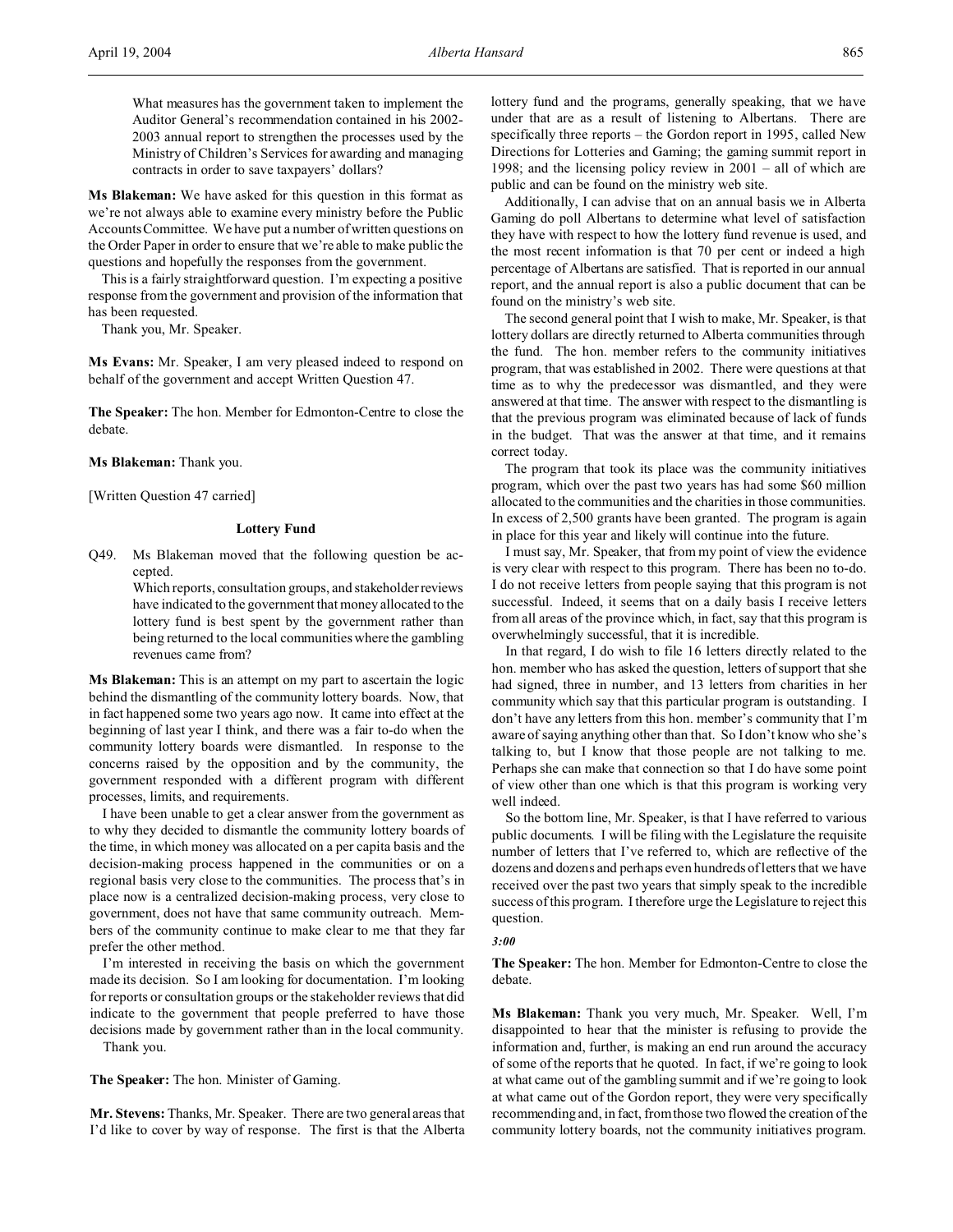So to somehow refer back to them and say, "Well, no, that was the impetus on which the government decided to dismantle the community lottery board and institute a lesser program," it's hard to forgive that kind of use of the truth, frankly.

I'm wondering if he's referring to the recent use of proceeds and licensing around the casino and bingo reports as his third reference there, as a reasoning. Well, there's no connection at all to that report, to the information that I was seeking here, so I wouldn't accept that referral as any kind of information around this.

I'm curious as to why the minister does not receive copies of the tablings. Certainly, at the time the community lottery board was dismantled, I tabled dozens and dozens of letters from organizations. There were media conferences. There were long lists of people that signed letters of concern and petitions. So I'm concerned with the process that exists in the Conservative caucus if information like that is not shared with the minister that needs to be seeing it.

Frankly, to pretend that a letter that I would write in support of an organization in my community applying for funds is some kind of example of my approval of a given program is simply not accurate. To organizations in my constituency that come to me for a reference or a letter of support in order to be applying for community facility enhancement money or any of the other lottery grant, lottery-funded programs that are out there – Wild Rose Foundation, Alberta Foundation for the Arts – I'm not going to say: no, I'm not going to write you a letter of support because the Minister of Gaming might get up at some point in the future and use that letter of support to somehow say that I do or do not support the given program. That's ridiculous, Mr. Speaker. Of course I'm going to assist those organizations. That's who I'm here to represent and support.

But signing a letter that says that this organization, you know, is a well-known organization, has a good volunteer base, manages its money well, has a good project that is worthy of support does not, then, in turn say that I think the community facility enhancement program or the CIP program is a good or bad program. I'm there to support the organizations that are asking for support, and letters supporting them are not – you cannot extrapolate that to a specific support or nonsupport of a government program.

Finally, the minister makes reference to polls that he's conducted, but the polls themselves are not released. What we get is a little tidbit of information here, reference in a performance measurement there that says that there is a 70 per cent satisfaction, but we don't get to see what the polls are. We don't get to see who they went out to, what the polling number was particularly. So that's not useful information either.

I think that at best the minister has ducked around what's being requested here. He's flat out refused to provide the information that's been requested. Remembering well the controversy at the time, it just leaves me saying: what's the government hiding if they refuse to provide the information? So a most unfortunate turn of events in having the minister decide not to give us the information. From this we're only left to decide that they really didn't have any information. I'm disappointed in the decision of the minister.

Thank you.

[Written Question 49 lost]

### **Seniors' Housing**

Q50. Ms Blakeman moved that the following question be accepted.

> What measures has the government taken to implement the Auditor General's recommendation contained in his 2002- 2003 annual report that the Department of Seniors improve

its system for monitoring the performance of management operations that deliver social housing programs for the ministry?

**Ms Blakeman:** Now, this is one of the questions that I was specifically referring to with my opening remarks, Mr. Speaker, in that we don't get to see a full rota of the ministries during any given year of Public Accounts Committee meetings. We only meet while the Legislature is in session, which severely restricts the number of departments that we're able to scrutinize. In trying to make sure that we got some things on the record, I did put these questions through as written questions. Public Accounts has in fact met with the minister, but I look forward to his response to this specific question and his provision of the information that has been requested.

Thank you.

**The Speaker:** The hon. Minister of Seniors.

**Mr. Woloshyn:** Thank you, Mr. Speaker. On behalf of the government I'm prepared to accept Written Question 50.

**The Speaker:** The hon. Member for Edmonton-Centre to close the debate.

**Ms Blakeman:** My thanks to the minister.

[Written Question 50 carried]

#### **Business Resumption Planning**

- Q51. Ms Blakeman moved on behalf of Mr. MacDonald that the following question be accepted.
	- What measures has the government taken to implement the Auditor General's recommendation contained in his 2002- 2003 annual report that the Department of Government Services make provision for appropriate recovery facilities and equipment to resume business operations if a service disruption occurs?

**Ms Blakeman:** We had discovered, in examining public accounts previously, that there was some disarray around business resumption after a disaster. The Minister of Municipal Affairs has answered some of those questions when appearing before Public Accounts, but in this case we're specifically interested in what the Department of Government Services has done and what plans are in place because this is the government department that handles so many of our legalities and technicalities, if I may, things like the motor vehicle registration, the registries, which have now been privatized. Nonetheless, they're still ultimately responsible for them. What plans are in place for resumption of business should a disaster strike?

So I'm interested in hearing from the minister whether he's willing to provide us with his response. Thank you.

**The Speaker:** The hon. Minister of Government Services.

**Mr. Coutts:** Mr. Speaker, thank you. We will respond and indicate that the government is pleased and prepared to accept Written Question 51.

**The Speaker:** The hon. Member for Edmonton-Centre to close the debate.

**Ms Blakeman:** My thanks to the minister.

[Written Question 51 carried]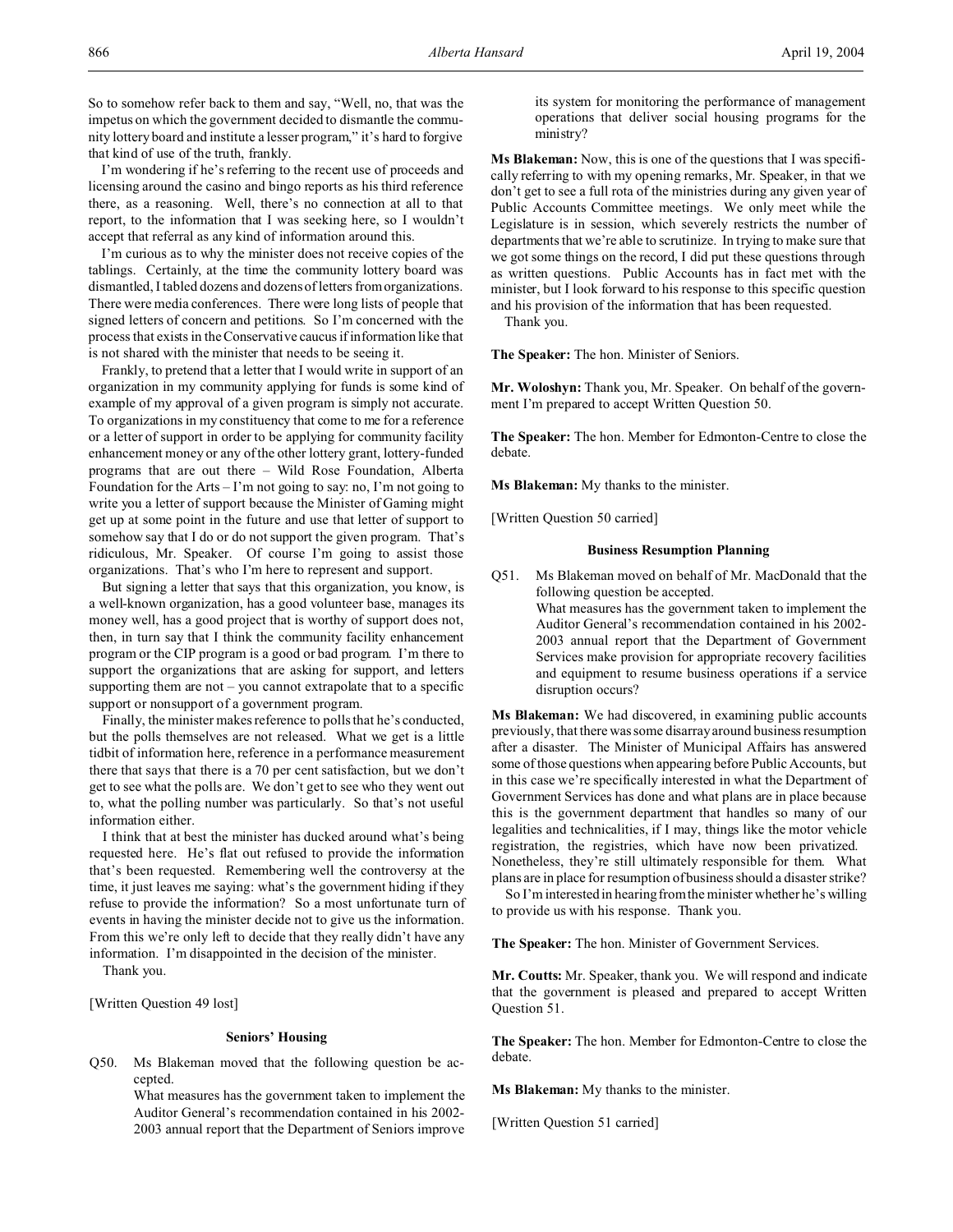## **Licence Plates**

Q52. Mr. Bonner moved on behalf of Mr. MacDonald that the following question be accepted. What did it cost the government to recall all licence plates issued with the letters BSE and issue new ones?

**The Speaker:** The hon. Minister of Government Services.

**Mr. Coutts:** Thank you, Mr. Speaker. We're prepared to accept Written Question 52 and also just add into the record, so that folks know, that the total cost of recalling the licence plates that had the prefix BSE on them comes to \$715.10. To recall and actually replace those plates was \$439, and the shipping charges around the province were \$51, and replacing 31 plates that were returned by the public – we gave the public the opportunity, if they had already bought and secured a plate that had BSE as a prefix, to return it – cost \$225, for a total of \$715. We accept that we will send that information back to the Member for Edmonton-Gold Bar in writing.

*3:10*

**The Speaker:** The hon. Member for Edmonton-Highlands.

**Mr. Mason:** Thank you, Mr. Speaker. I wanted to just make a few comments in connection to this. I appreciate that the Government Services minister has given us the amount of money that's involved here, and I also appreciate that the amount of money is relatively small, but this particular question raises eyebrows, I think, when people hear that the government actually took the step of recalling licence plates issued with the letters BSE.

It is one of the, I guess, sillier actions of government, and I would really like to understand why the government felt it was necessary to withdraw these licence plates simply because they had the letters BSE on them and whether or not there's a policy around this if the three letters in a licence plate happen to coincide with some other unfortunate abbreviation. None of them actually spring to mind, but I'm sure there probably are a number that have been proscribed because of any unfortunate connotation. What's the policy with respect to this? When did the government make the decision and why?

**The Speaker:** The hon. Member for Edmonton-Glengarry to close the debate.

**Mr. Bonner:** Thank you, Mr. Speaker, and thank you to the minister for the breakdown in costs associated with licence plates that were issued with the letters BSE.

[Written Question 52 carried]

**The Speaker:** Now, just a second. There's a very interesting consequence of what happens here. Remember that it is the Assembly that has to give acceptance to the question. What would have happened if the hon. minister, as he did, gave the answer but then the Assembly turned down the motion? Would there then have been a point of privilege against the hon. Minister of Government Services for having believed that he was above the Assembly? This is one of those interesting little procedural questions that today was rather innocent but on another day could have been something else.

## **Construction Grants**

Q53. Mr. Bonner moved that the following question be accepted. What measures has the government taken to implement the Auditor General's recommendation contained in his 20022003 annual report that the Department of Infrastructure require grant recipients to formally accept the terms and conditions of construction grants including roles and responsibilities, consequences for failing to adhere to the terms and conditions, reporting requirements, and the ministry's right to audit the grant recipient's use of taxpayers' money?

**The Speaker:** The hon. Minister of Transportation.

**Mr. Stelmach:** Thank you, Mr. Speaker. On behalf of the Minister of Infrastructure we're prepared to respond and indicate that the government is prepared to accept Written Question 53.

**The Speaker:** The hon. Member for Edmonton-Glengarry to close the debate.

**Mr. Bonner:** I'd like to thank the minister.

[Written Question 53 carried]

## **Regional Police Forces**

Q54. Ms Blakeman moved that the following question be accepted.

> Which communities is the Solicitor General working with to establish regional police forces?

**Ms Blakeman:** Mr. Speaker, this is flowing from the original draft report of the MLA committee that reviewed the Police Act. They came out with some initial concepts which the Solicitor General examined over the summer and fall, came back with some responses, and then we didn't hear anything more from them for two years until just recently when we had the government's acceptance and rejection in final form. This flowed out of that because I was interested in what work was actually being done and which communities were being actively worked with to achieve this.

I think there's still a debate around whether regional policing is the most effective, but I'm at this point very interested in it because I think that's a way for costs to be contained and services to be shared without getting into the more formal structure of a provincial police force, which I am not in favour of. I think this is an interesting proposal, and I'd like to see where it's being considered. So the question is on the Order Paper for the Solicitor General at this point, and I'm hoping that she will support my request and grant the information.

Thank you.

**The Speaker:** The hon. Solicitor General.

**Mrs. Forsyth:** Thanks, Mr. Speaker. I'd like to propose an amendment to Written Question 54 if I may. I move that Written Question 54 be amended by striking out "regional police forces" and substituting "regional police services." So the question will read, "Which communities is the Solicitor General working with to establish regional police services?"

The amendment, Mr. Speaker, uses the term "police services" instead of "police forces" because that is in keeping with the legislation as well as the philosophy and role of policing in Alberta. This amendment has been approved by Parliamentary Counsel, and I believe it's been passed around. I know I have a copy. At this time I move that Written Question 54 be accepted with the amendment.

[Motion on amendment carried]

**The Speaker:** The hon. Member for Edmonton-Highlands.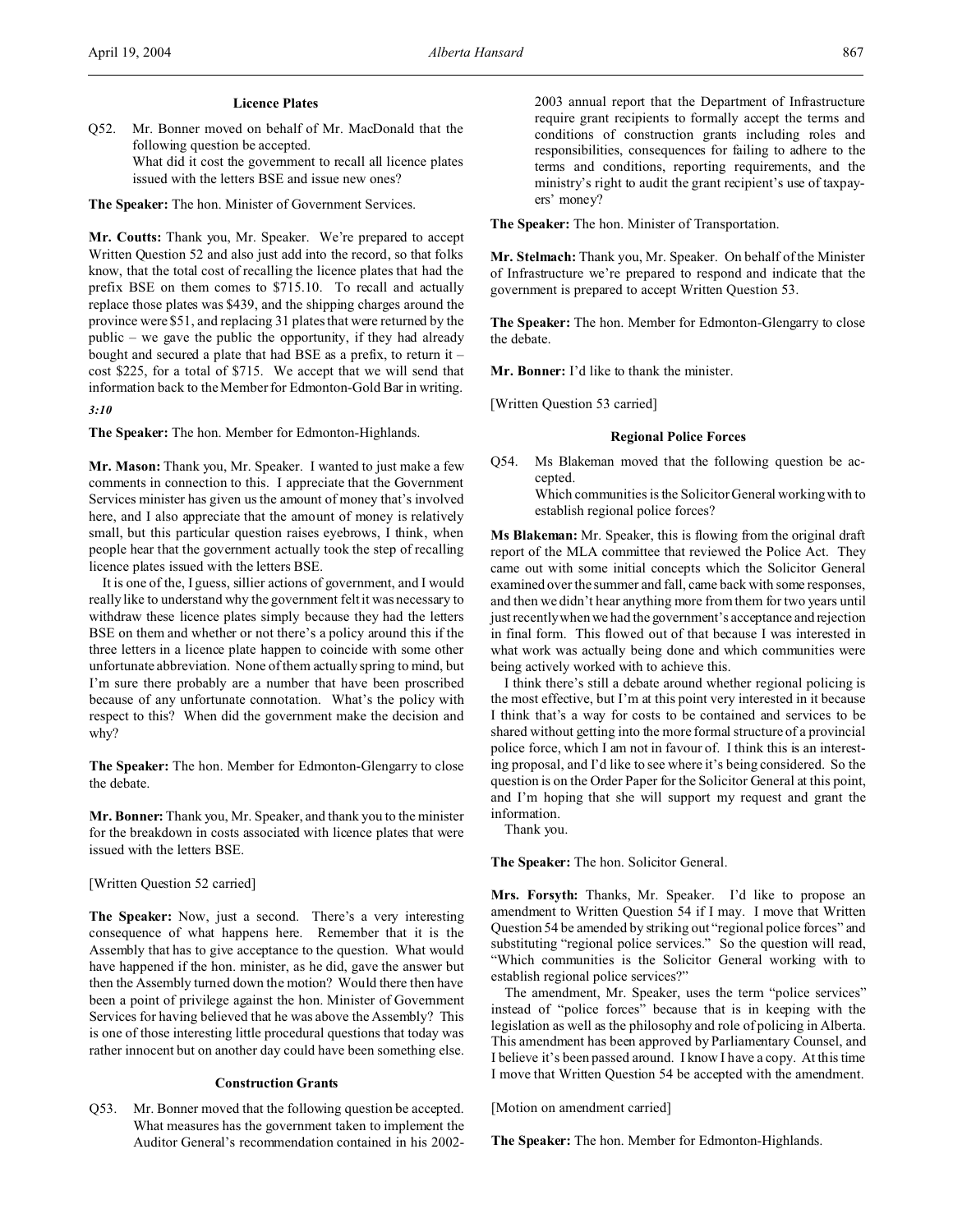**Mr. Mason:** Thank you, Mr. Speaker. I'm pleased to speak to this. I appreciate the minister's comments, and I appreciate as well the minister's amendment, which I supported.

You know, it's an interesting question, Mr. Speaker, the question of regionalizing municipal services and particularly police. I happen to think that regionalization of services is a good step to take and one that we ought to support, and I'm pleased that the minister is going in this direction. It doesn't make sense to me, taking for example the Edmonton regional area, to have a number of police forces. In fact, what actually occurs is that we have RCMP operating in different communities and you have the city police.

When I was involved in the Federation of Canadian Municipalities and, as well, at Urban Municipalities Association meetings, I often heard the concerns by municipalities who had RCM Police about the lack of responsiveness to their local needs. It was very difficult, indeed, sometimes to have responsive policing. Particularly, the RCMP had lagged considerably behind. I don't know if they've made up lost ground since that time, Mr. Speaker, but they had lagged considerably behind the municipal police forces of Edmonton and Calgary in implementing community policing. This was very difficult in such a centralized body as the RCMP is. You can't have community policing if it's directed from Ottawa, and that presented a real difficulty.

### *3:20*

I think there are very substantial cost savings that could be realized as a result of this regionalization, but the problem comes, Mr. Speaker, in that smaller communities are very concerned about any attempts to enforce a larger municipality's control over their services. They like to keep control of their local services. So that's a challenge, I think, for the minister. She needs to find ways in which local communities can actually increase a degree of local control in a regionalized police service, and I think there is lots of potential to do that with respect to regionalization if it's done in a sensitive manner.

Mr. Speaker, I guess in conclusion I would like to commend the minister for moving in this direction. I would suggest that there needs to be strong leadership if we're going to overcome some of the parochialism that does exist with respect to different municipalities jealously guarding their powers and authority.

I think there is a tremendous opportunity to improve policing, make it more sensitive, implement community policing more thoroughly, and indeed to save a considerable amount of money, and I would think that one of the first things the government should do is try and come up with some financial information that would indicate what savings ought to be realized. It's been said that there are too many municipal politicians, all of whom are able to, you know, draw a salary, require administrative support, and so on. How many police chiefs do you need? How many fire chiefs do you need? How many heads of sewer departments and so on do you actually need in order to deliver those municipal services?

I think the provincial government does have a leadership role here, Mr. Speaker. I think it's clear that if they do provide strong and firm leadership, they can save municipal taxpayers a great deal of money and at the same time can improve the service, as the hon. Member for Edmonton-Centre has suggested, correctly in my view, in avoiding going to a provincial police service, which I think would not be the best solution at all. There are lots of gains that can be made by co-operation between municipalities and by regionalization, and I'm sure that the Minister of Municipal Affairs would also agree with that type of statement.

So, Mr. Speaker, I would again just want to indicate my appreciation to the minister for accepting the question, to the hon. member

for raising the question, and hope that this will in fact see the light of day and the citizens of Alberta will be the beneficiaries. Thank you very much.

**The Speaker:** The hon. Member for Edmonton-Centre to close the debate.

**Ms Blakeman:** Thank you very much. I look forward to receiving the information. It should be very informative. Thank you.

[Written Question 54 as amended carried]

#### **Construction Grants**

Q55. Mr. Bonner moved that the following question be accepted. What measures has the government taken to implement the Auditor General's recommendation contained in his 2002- 2003 annual report that the Department of Infrastructure protect the spending of taxpayers' dollars by strengthening its monitoring process for construction grants?

**The Speaker:** The hon. Minister of Transportation.

**Mr. Stelmach:** Thank you, Mr. Speaker. On behalf of the Minister of Infrastructure I accept Written Question 55.

**The Speaker:** The hon. Member for Edmonton-Highlands.

**Mr. Mason:** Thank you very much, Mr. Speaker. Well, I'm pleased to rise to speak to this written question, and I appreciate that the minister has agreed to answer it. One of the things that I think is very important is that we do have a clear understanding of exactly how one might want to ensure that construction grants are well spent. The Auditor General did say in his recommendations in the 2002-03 annual report that the Department of Infrastructure should protect the spending of taxpayers' dollars by strengthening "its monitoring processes for construction grants." So I think it's a very pertinent question, and indeed I would urge all members to support the motion.

You know, the provincial government spends a great deal of money on this type of grant. The Auditor General makes recommendations, and usually these recommendations are well thought out, so it's important that we get an answer to the question. I do believe that the government should be taking strong action. I know that in my experience, again in municipal politics, there were oftentimes construction projects which were approved that were not the most effective use of taxpayers' money, and a good strong oversight I think is absolutely essential if we're going to continue to do that.

I remember one instance, Mr. Speaker, where a project to build a sewer was approved in the city of Edmonton. It was called the Highlands sewer, and since I come from Edmonton-Highlands I know a little bit about that particular project. It was an interesting project. There was an existing sewer that flowed from . . . [interjection] Absolutely. I'm using this as an example of what can go wrong, hon. minister. I'm not saying that it was your project at all, but you see that in the absence of really strong measures to make sure that these projects are well managed and cost-effective, this kind of thing could even happen in this minister's department, believe it or not.

In this particular case an outside company was brought in which looked at the existing sewer and said: "Well, you know, it's 30, 40 years old. We don't even know if it's a valid project. It might collapse. We can't test it. We can't examine it. So what we're going to do is we're going to build a brand new parallel Highlands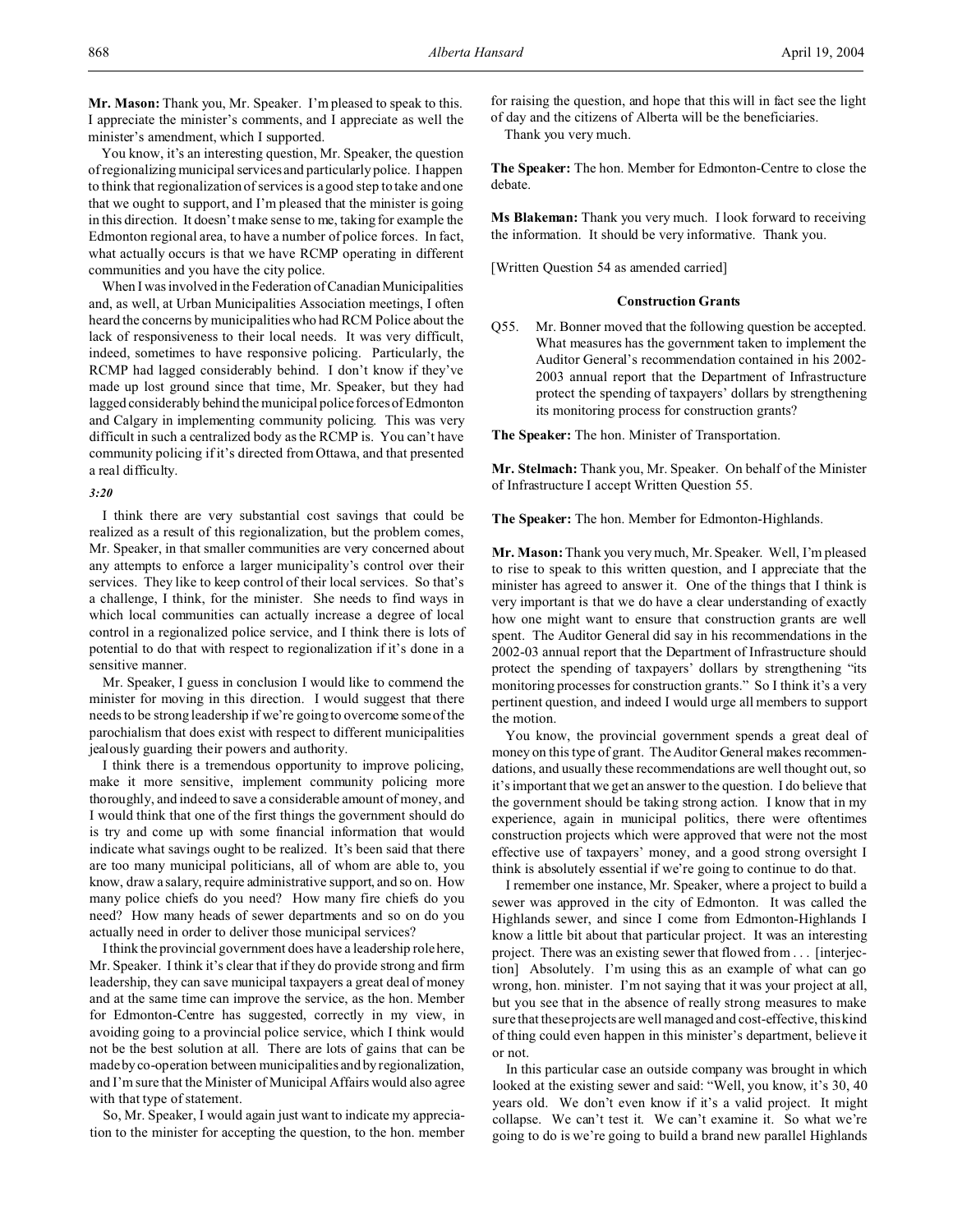sewer, the new Highlands sewer, because we don't know if the old one is in good enough shape."

What happened is that they went along and they started to build this sewer. They got most of the way through it, and they spent close to \$50 million, Mr. Speaker. That's a lot of money. Then a problem occurred in Gold Bar park, and there was an eruption of sewage from this partially completed line because there had been a rainstorm and all of the water got into the sewer and it surcharged and it erupted. It wasn't quite finished. It hadn't quite got all the way to the Gold Bar Wastewater Treatment Plant.

So we got the city auditor general involved, Mr. Speaker, and he began to examine this project and interestingly enough came to the conclusion that there was a big problem with the design of the new sewer but, furthermore, raised questions about the old sewer. Then the department claimed at that point that two sewers were needed to handle expansion, but the auditor general pointed out that even if they were both completed, the waste-water treatment plant only had enough capacity for one sewer.

## *3:30*

So they built a second line to double the capacity of the wastewater treatment plant. They would need millions and millions of dollars to expand the waste-water treatment plant, and that wasn't even in the plan. So the lack of oversight in this case ended up costing the taxpayers \$40 million or \$50 million, yet the administration and the construction and engineering firms wanted to forge ahead and finish the line for an additional \$17 million.

Then it was discovered, Mr. Speaker, that in fact the old line could be inspected, and an engineer was put in charge of inspecting that line. Sure enough, the inspection showed that the old line was not in danger of collapse – in fact, it was in very good shape – and further found that the line could not only be inspected; it was designed to be inspected. If the outside firms had taken the time to actually look at the original plans for this sewer, they probably would've been able to determine that and save the taxpayers a lot of money.

So here's an enormous waste of taxpayers' money on an absolutely unrequired line when the first line could've been inspected all along. Had proper safeguards as proposed by our Auditor General been in place at that time, the taxpayers would have been saved a great deal of money.

Mr. Speaker, I just want to indicate that it is very important. This question is very, very relevant, and I think the hon. Minister of Transportation is quite right in accepting this motion because without these kinds of safeguards a great deal of money can be wasted. I know that all hon. members want to ensure that that does not in fact happen. So I am pleased to support the motion and commend the minister and the hon. member for asking and agreeing to answer the question.

Thank you very much, Mr. Speaker.

**The Speaker:** The hon. Member for Edmonton-Glengarry to close the debate.

**Mr. Bonner:** Yes, Mr. Speaker. I would like through the Minister of Transportation to thank the Minister of Infrastructure for accepting Written Question 55.

[Written Question 55 carried]

#### **Natural Gas Rebate Program**

Q56. Mr. Bonner moved on behalf of Mr. MacDonald that the following question be accepted.

How much money in total was distributed to utility customers in January 2004 through the government's natural gas rebate program?

**Mr. Bonner:** Now, once again this is one of these essential questions whereby the opposition would like to certainly hold the government accountable in that we know where taxpayer dollars are going. So I look forward to the reply from the minister.

Thank you, Mr. Speaker.

**The Speaker:** The hon. Minister of Transportation.

**Mr. Stelmach:** Thank you, Mr. Speaker. On behalf of the Minister of Energy and on behalf of the government I wish to indicate that we are prepared to accept Written Question 56.

**The Speaker:** The hon. Member for Edmonton-Highlands.

**Mr. Mason:** Thank you very much, Mr. Speaker. I again am quite pleased that the government has agreed to this question because I think this is one of the most relevant questions that has actually been put in this session.

You know, we have seen government numbers with respect to this, Mr. Speaker. There were a variety of programs just before the last election. We do have a global figure for this, and it is \$4.2 billion, but that includes a multitude of programs including the electricity rebate program, including the \$150 down and \$150 after the government is re-elected. All of those programs, I think, deserve a great deal of scrutiny from the people of Alberta. So I think the question is quite relevant.

The charge has been made that the provincial government essentially bought its way out of a very difficult position with respect to utility costs before the last election. As we know, just before this election there was a tremendous spike in electricity prices caused precisely by deregulation, and there were a lot of unanswered questions about that around the time.

## [Mr. Shariff in the chair]

For example, there was participation in the energy market at that time by the American energy company Enron, and, Mr. Speaker, as we well know, there were a series of charges brought against Enron in the United States for manipulating electricity prices among other sins. Enron has been subject in the United States to prosecution and heavy penalties for their manipulation, but their role in Alberta has never been clarified. Certainly, with the high prices in electricity at that time the bottom line of Enron and other energy companies did not suffer. The question is: did that kind of manipulation of electricity prices take place in Alberta? This is a question the government, unfortunately, has been unwilling to ask or even to look into.

We've raised this issue before. The Minister of Energy has declined to order an investigation into that period of time. So then the government response was not to get to the bottom of the price spike and the high prices that people were paying both in gas and electricity but to order rebate programs. I just want to indicate that I think that the \$4.2 billion was an outrageous amount of money.

It's interesting, Mr. Speaker, as well, that since that time the government has not spent anywhere near as much money on rebate programs. In fact, before this winter we were able to say that they had not spent a nickel on rebate programs since the election. They spent \$4.2 billion – that's billion with a "b" – before the election, but after the election nada, not a penny, until, of course, finally, finally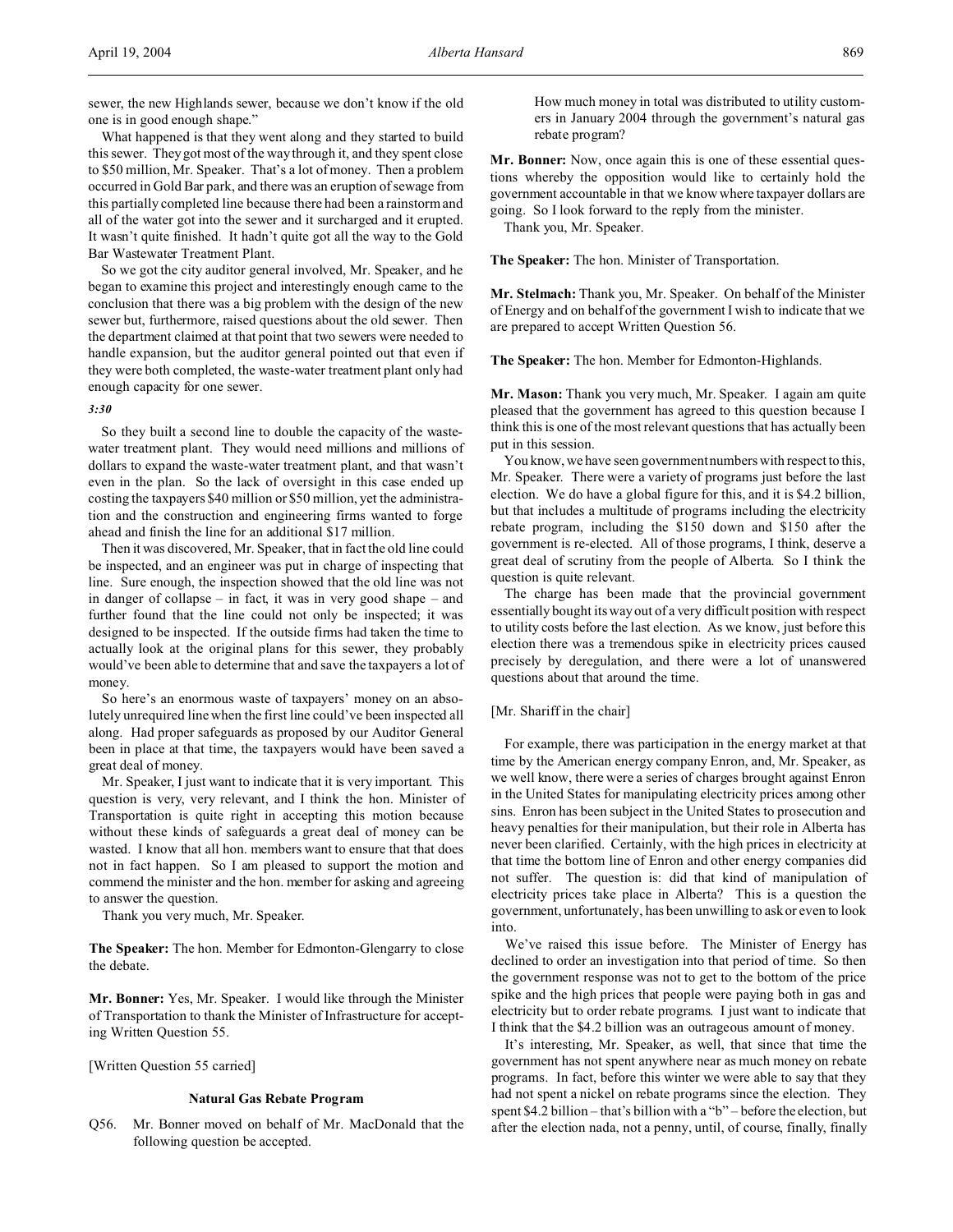gas prices got so high and stayed so high for a sustained period of time that they actually reached the trigger that the government thought it had set outside the reach of the actual prices, and we actually did get some rebates in terms of natural gas over the past winter months. That was the first time that Albertans had seen any kind of energy rebate since the last election.

### [The Speaker in the chair]

So the question really is: why would the government spend \$4.2 billion on rebates just before the election and then cut them off, just cut them off, once the election was out of the way? What are the possible election – sorry; that was a bit of a Freudian slip. What were the possible reasons for that? Could it have been that they weren't needed? No. We found that prices for electricity and natural gas stayed high. They didn't quite spike as high in the electricity sector as they did just before the election, but they remained very high, and we saw continued increases in natural gas prices as well.

### *3:40*

Certainly, in the area of electricity there was a considerable sustained increase. In fact, Mr. Speaker, Alberta now has the highest electricity prices in the country. That wasn't the case – that wasn't the case – before deregulation. We now have prices that are anywhere between 60 to 80 per cent higher than before deregulation. The government has not come up with rebate programs to help Albertans handle that nor have they been willing to change their mind on deregulation, which is really the source of it.

But, you know, there's still hope, Mr. Speaker, because we know that Bill 1, not the last Bill 1 but the first Bill 1 after the election, was a bill sponsored by the Premier. I can't quite recall the title of that bill, but it basically allowed the government to implement any energy rebate program for any amount, for any reason, for any period of time. It gave the government, in fact, complete freedom in order to create a rebate program for energy purposes.

So as we approach the next election, Mr. Speaker, I have some confidence that they may wish to revisit this decision to cut off energy rebates after the last election, and we may in fact see new energy rebates. I suspect, though, that that will have more to do with government polling, public opinion polling on their popularity, than it actually has anything to do with the price of electricity or natural gas.

Certainly, we've seen high and sustained prices for natural gas. They're continuing to rise as we run out of natural gas in North America and we continue to pump that natural gas across the border without taking any of the volatiles out of it thereby depleting our reserves to dramatic levels, exporting jobs, all as a result of the government's negligence with respect to this important resource. They would prefer to get as much money as possible for their unanticipated, in quotations, surpluses by selling as much natural gas at as high a price as they possibly can without regard to the future requirements of the Alberta economy or, indeed, the future requirements of people who depend on natural gas to heat their home or their business or their farm.

So, once again, Mr. Speaker, to conclude, I think that this particular motion is indeed relevant, and I think that the people of Alberta will be interested to know just how much money was spent by the government in order to pay the January 2004 natural gas rebate program.

Thank you very much, Mr. Speaker, for this.

**The Speaker:** The hon. Member for Edmonton-Glengarry to close the debate.

## **Mr. Bonner:** Thank you.

[Written Question 56 carried]

#### **Construction Contracts**

Q57. Mr. Bonner moved that the following question be accepted. What measures has the government taken to implement the Auditor General's recommendation contained in his 2002- 2003 annual report that the Department of Infrastructure protect the spending of taxpayers' dollars by implementing a process to ensure that contracts with construction managers protect the ministry's interests as the fund provider and are cost-effective?

**The Speaker:** The hon. Minister of Transportation.

**Mr. Stelmach:** Thank you, Mr. Speaker. On behalf of the Minister of Infrastructure we accept Written Question 57.

**The Speaker:** The hon. Member for Edmonton-Highlands.

**Mr. Mason:** Thank you very much, Mr. Speaker. I want to indicate to the Assembly that I appreciate the government's response to this written question. The written question specifies what measures the government has taken to implement the Auditor General's recommendation contained in his 2002-03 annual report that the Department of Infrastructure protect the spending of taxpayers' dollars by implementing "a process to ensure that contracts with construction managers protect the Ministry's interests as a funder and are costeffective." Once again, this is an important recommendation, and I think that it's a relevant question to be asking the government, so I'm pleased that they're going to provide an answer to it.

Certainly, contracts with construction managers need to protect the ministry's interests, and the ministry needs to make sure as the fund provider that these contracts are in fact cost-effective. I know that there are lots of members opposite that believe that providing contracts, or contracting out or outsourcing, is the most costeffective way to deal with it, but certainly unless appropriate steps are taken and a process is established that would make sure that the ministry's and the taxpayers' interests are protected, this is not necessarily the case, and there are many examples of shortcuts that have been taken that have failed to really protect the interests of the government who has let the contract.

I remember there was a book that I read a few years ago called *Reinventing Government*. *Reinventing Government* strongly suggested that the best way to do it was to outsource contracts, but it also required that you use modern techniques to monitor the contract, monitor the efficiency of the contract, the cost-effectiveness, and make sure that shortcuts weren't taken that would undermine those things.

I think the principle that they used in *Reinventing Government* – and this was a text that I think the government used in their so-called revolution of the mid-90s – is that the government ought to be steering and not rowing. But, in my experience, Mr. Speaker, quite often when the government contracts out, it's actually quite rudderless and steps are not in place to ensure that these contracts actually do what the government department wants done and do so in a way that protects the interests financially and otherwise of the taxpayer.

So I've never really bought into some of the notions contained in *Reinventing Government* in the same way that this government has, but I would draw attention to the authors' contention that unless there are appropriate safeguards in place, you will not be able to ensure that contracts actually provide a more cost-effective means of accomplishing something than government doing it itself.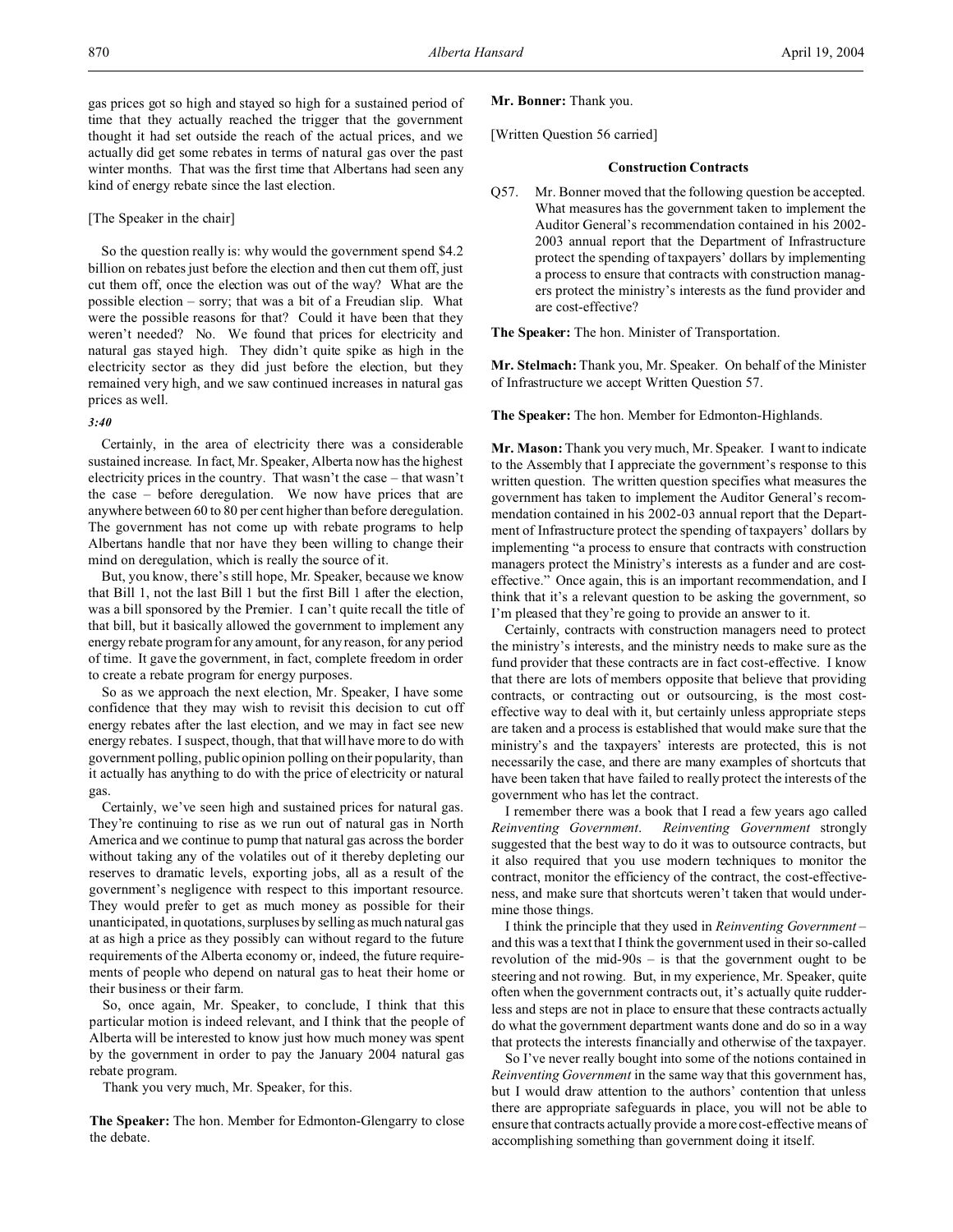In fact, we've all heard the famous quotation about the consultant who borrows your watch to tell you the time, and I think we've all had experiences with that kind of consultant. The same thing applies in a general sense to contracts, whether they be directly for construction services or for construction managers to look after the projects, and so on. Their interests aren't necessarily the same interests as the government's. They have their own personal interests, their own businesses to run, and so on, and they need to make a profit on that as well. So they always have an interest, I think, in minimizing costs. That can be a good thing if we can benefit by it, but if we end up paying later for their omissions, it can in fact be a very negative thing indeed, and the result is, I think, that we need to make sure that these processes are in place, as the Auditor General has indicated.

### *3:50*

I would urge members to support the motion. I know that given the minister's comments with respect to this, most members will no doubt look very favourably on this motion for this written question. I hope that it will in fact pass the Assembly. Again, Mr. Speaker, I would like to congratulate the member for bringing the question and the minister for agreeing to answer it.

Thank you, Mr. Speaker.

**Mr. Bonner:** I thank the minister for accepting this question, Mr. Speaker.

[Written Question 57 carried]

## **Construction Grant Payments**

Q58. Mr. Bonner moved that the following question be accepted. What measures has the government taken to implement the Auditor General's recommendation contained in his 2002- 2003 annual report that the Department of Infrastructure make all construction grant payments through the consolidated cash investment trust fund bank account?

**Mr. Bonner:** Mr. Speaker, again, I think this is an excellent suggestion by the Auditor General, and it certainly will enhance the process of openness and transparency that taxpayers do require and request with their taxpayer dollars.

Thank you.

**The Speaker:** The hon. Deputy Government House Leader.

**Mr. Zwozdesky:** Thank you, Mr. Speaker. I'm pleased to indicate on behalf of the hon. Minister of Infrastructure that he and the government are prepared to accept Written Question 58.

**The Speaker:** The hon. Member for Edmonton-Highlands.

**Mr. Mason:** Thank you, Mr. Speaker. I just want to indicate that I always . . .

**Mr. Dunford:** Filibuster. He's opposed to private members' bills.

**Mr. Mason:** Well, the hon. minister is saying that I'm opposed to private members' bills. Not in the least, Mr. Speaker. But I do think that we need to examine these written questions very carefully because I think they're very valid. I'm pleased that the government has indicated that it's going to support this particular Auditor General's recommendation.

You know, Mr. Speaker, I am a member of the Public Accounts Committee, and I certainly find it an immensely valuable experience

for me as a Member of this Legislative Assembly. The opportunity to ask ministers questions in a less formal setting and in a less adversarial setting is extremely valuable. The Auditor General is always present at those meetings, and I think he, in fact, is a tremendous asset to our work on that committee. His recommendations, I think, are generally taken quite seriously by ministers. But we don't always get enough of an opportunity to ask questions in that committee. There's a significant number of members, and they are all active participants, so we often don't get as many questions as we would like, I guess. So these written questions, I think, have an important function, and they are indeed relevant.

Now, the suggestion of the Auditor General that the Department of Infrastructure make all construction grant payments through the consolidation cash investment fund bank account I think is an interesting one, and I for certain look forward to the answer of the government. The government often does respond very promptly, Mr. Speaker, to the Auditor General's recommendations. Most of them, in fact, are accepted by the department and are implemented within a year or sometimes two, but there are some that drag on year after year, and we often wonder why the government doesn't implement them, because they do seem to be very, very relevant.

Sometimes we're hard-pressed to know why the government is dragging its feet. Quite often in these cases, Mr. Speaker, the government is dragging its feet because of some centralized policy. The departments get individually blamed or named, at least, in the Auditor General's report for not implementing the recommendation, but it often comes back to a policy of the Treasury Board or the Finance department. I don't know if that's the case in this particular instance, but it may well be, and if so, I think the government ought to reconsider that policy. I think one of the big issues is to make sure that all transactions of the government are transparent and paid from the appropriate accounts.

So in this case, Mr. Speaker, once again I would urge all hon. members to support this motion and again give my congratulations to the hon. member who asked the question and to the government for agreeing to answer it. I will look forward to receiving the response to this written question in due course.

Thank you very much.

**The Speaker:** The hon. Member for Edmonton-Glengarry to close the debate.

**Mr. Bonner:** Yes. I'd like to thank the minister once again for accepting Written Question 58.

[Written Question 58 carried]

#### **Jubilee Lodge Nursing Home**

Q59. Ms Blakeman moved that the following question be accepted.

> How many times has Alberta Health and Wellness exercised its right under section 12(1) of the Nursing Homes Act to inspect Alberta nursing homes in the last five years, how many inspections of Jubilee Lodge nursing home in Edmonton occurred as a result of this legislation, and when and why did inspections of Jubilee Lodge nursing home occur and what were the results?

**Ms Blakeman:** Given the number of concerns that have been raised particularly around two incidents at Jubilee Lodge, I'm hoping that the minister can see his way to providing this information. I hope he does.

Thank you.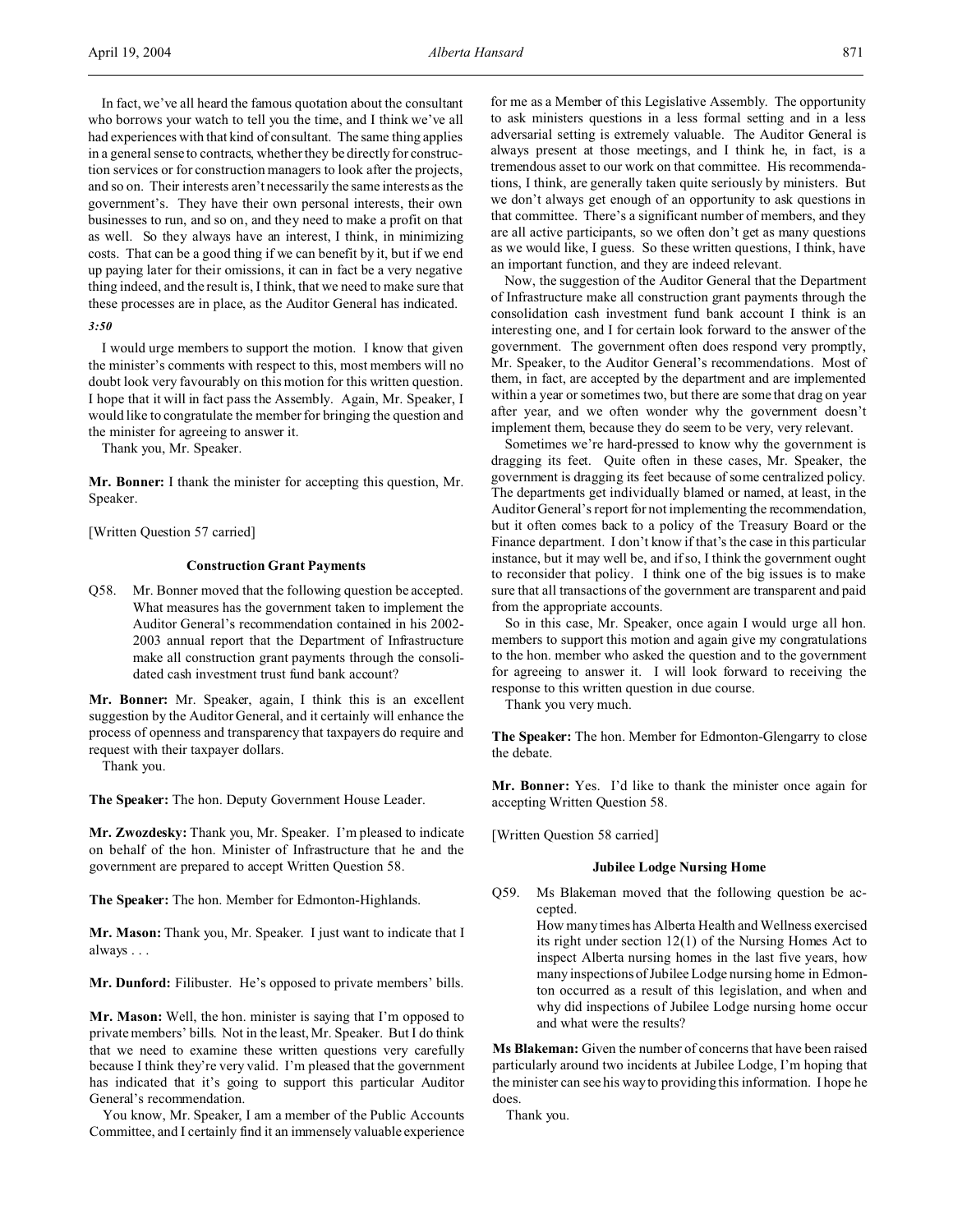**The Speaker:** The hon. minister.

**Mr. Dunford:** Yes. In the interest of openness, transparency, and accountability the government accepts.

**The Speaker:** The hon. Member for Edmonton-Highlands.

**Mr. Mason:** Thank you very much, Mr. Speaker. Now, I'm pleased to speak to this motion, and I'm pleased that the minister has indicated that they will in fact respond. You know, we . . .

**Mr. Dunford:** We didn't say we'd respond; we said we'd accept.

**Mr. Mason:** Well, the minister is making a distinction between accepting the question and responding to it. I guess I'd have to ask why he would accept the question if he has no intention of responding to it. I thought that we were going to get a response, but perhaps not.

You know, Mr. Speaker, there have been some very serious concerns with respect to the Jubilee Lodge nursing home, and when we've asked questions about this in question period to the Minister of Health and Wellness, we have been assured that the government regularly inspects nursing homes and so on. But what we don't quite know is how often and when this has occurred. In fact, you know, there's a real concern underlying it, Mr. Speaker, and that is that we know that the government has cut back on inspectors. It's cut back on these kinds of front-line staff in lots of areas.

#### *4:00*

One of them where it's most concerning is in another department altogether. That is the Ministry of Sustainable Resource Development, where the number of inspectors has been cut back so far and the budgets have been cut back so far that they've actually complained that their budgets are so tight, they have to buy their own gas. So the real question is not that these places are inspected in theory – because in theory they are; the legislation requires that – but whether or not the government puts the resources behind their official legal requirements is a very valid question and one that I think we need a real answer to. So it would be very useful indeed, from our point of view, if in fact the Minister of Alberta Health and Wellness would respond and tell us exactly when this particular nursing home was inspected.

I'd like to go further. I'd like to know what's entailed by the inspection. I mean, how many people participate in the inspecting? What is inspected? What happened with the inspection reports? I think something that could be really valuable as well that is not included in this question is: what happened to the inspection report? Who dealt with it? What decisions were made on the basis of those reports? If, in fact, they showed that there were serious problems at this particular nursing home, then did everyone take that into account and act appropriately, right up to the minister? I'm not sure that this question actually gets at that, Mr. Speaker, so I would hope that the minister would go the extra mile and provide those kinds of details.

You know, Mr. Speaker, we need to protect our seniors. Seniors, especially those in the final years of their life in these homes, are extraordinarily vulnerable people. As we've seen, sometimes the neglect that can occur can have very, very tragic consequences, and it's important that the government take its responsibilities seriously to inspect these homes and make sure that our seniors are well cared for by trained professional people, that there are sufficient staff on duty at all times to make sure that people are not neglected when they need help or care.

So I would hope that this motion is in fact passed. I think people throughout the province have taken an interest in the tragedies that have taken place here, and they want to be assured that the government is taking its responsibilities seriously. If the government takes its responsibilities seriously, then we can be assured that the nursing home itself will be taking its responsibilities seriously, because the government will be making sure that they do. That's what we expect of our government, and that's what we expect from Alberta Health and Wellness, and we can accept nothing less, Mr. Speaker.

So again I would urge all hon. members to vote in favour of accepting this question. Hopefully the government will then respond to it in an appropriate and informative manner. I commend the hon. member for asking this question, and I also commend the minister for indicating that he's prepared to accept the question.

Thank you very much, Mr. Speaker.

**The Speaker:** The hon. Member for Edmonton-Centre to close the debate.

**Ms Blakeman:** Thank you.

[Written Question 59 carried]

head: **Motions for Returns**

**The Speaker:** The hon. Deputy Government House Leader.

**Mr. Zwozdesky:** Thank you, Mr. Speaker. Proper notice having been served on Thursday, April 1, it's my pleasure to move that motions for returns appearing on today's Order Paper do stand and retain their places with the exception of motions for returns 18, 19, and 23 as modified by the House leaders' agreement, which was signed and which I tabled earlier today.

[Motion carried]

## **Office of the Premier IT Contracts**

M18. Ms Blakeman moved on behalf of Ms Carlson that an order of the Assembly do issue for a return showing the total dollar amount spent by the office of the Premier on contracts for information technology services broken down by company and total dollar amount for each for the 2002-2003 fiscal year.

**Ms Blakeman:** Now, we have had some other ones for other departments on the same subject turned down by the government. I'm hoping that for this one we will get some information and that we will get it without amendments to it, which render the information more vague and less useful to us. I'm looking for exactly the request that's submitted here. So I'm hoping that the government will comply.

Thank you.

**The Speaker:** The hon. Deputy Government House Leader.

**Mr. Zwozdesky:** Thank you, Mr. Speaker. Well, I think the hon. member is correct in stating that similar motions were given considerable debate. As I recall, it was back on March 22 or thereabouts. So in actual fact this particular motion for a return at this point is redundant and unnecessary.

Motion for a Return 10, which was dealt with back on page 610 of *Hansard* on March 22, certainly referred to the same information being requested of the Health and Wellness ministry for contracts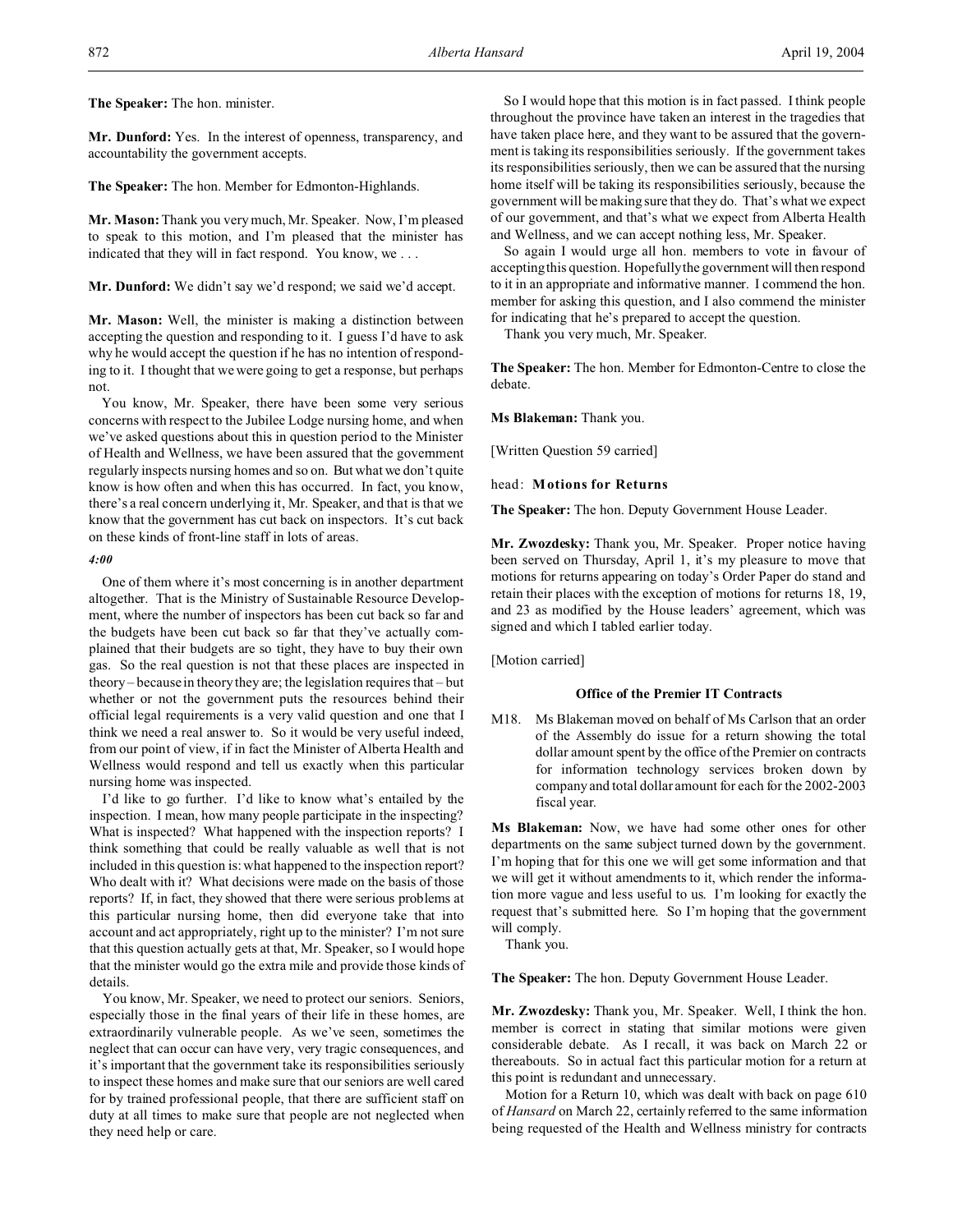pertaining to information technology services, broken down by company and dollar amount and so on. Then the amendment, which was presented shortly thereafter, in fact removed the specific reference to one government department and/or ministry and made it clear that we were prepared to provide information showing the total dollar amount spent by the government of Alberta on contracts for information technology services, including a listing of vendors who were providing those services for the 2002-2003 fiscal year. So I think that adequately covers it, and as such we do not need this particular motion that is before us at the moment.

That having been said, we would be rejecting it because the amendment I referred to earlier accommodates this particular information that is being sought and is to be provided for the entire government of Alberta, and it will be broken down by company and by dollar amount. Again, I think it's therefore redundant, so on behalf of the Premier's office I'm recommending that we reject this motion for the reasons stated.

**The Speaker:** The hon. Member for Edmonton-Centre to close the debate.

**Ms Blakeman:** Yes. I'm sorry; I was momentarily distracted and missed a few words of what the minister was saying. My concern here with the amended version that was discussed a few weeks ago, mentioned in the minister's response there, is that once again the government has changed the information that was being requested and made it less detailed, in other words more vague, and unattached. The suggestion that they had to provide an aggregate amount, a total amount spent on all information technology contracts for all of the government and then a list of vendors that are unconnected is the kind of unhelpful information that leads to misunderstandings, because from that you really can't tell if there was one vendor who was getting a disproportionate amount.

Perhaps they need to be looked at to make sure that all the tendering processes are as they should be. Perhaps a very reputable company is getting hardly any contracts at all. You can't tell when you get two separate lists where the information has been deliberately disconnected, has been torn apart, unlinked by the government.

I don't understand why the government is so reluctant to provide information like this. It's pretty innocuous information, and it does raise the hackles of people looking at government transparency and accountability. It certainly raises questions in their minds. What are they hiding? This is a very simple, innocuous question. Why can't they just deliver the information? Why this great need to disattach everything so that no clear understanding can be gained from it? As a result of that, you do end up with misunderstandings. You do end up with people making leaps of logic that are perhaps inappropriate, but how do you tell that when you can't find a clear trail of information?

So I'm disappointed to hear that the information will not be provided as requested. Thank you.

[Motion for a Return 18 lost]

## *4:10* **Government Out-of-province Travel Expenses**

M19. Ms Blakeman moved on behalf of Dr. Massey that an order of the Assembly do issue for a return showing the total number and costs of extraprovincial and international trips taken by government Members of the Legislative Assembly who are not members of Executive Council between March 13, 2001, and February 17, 2004, broken down for each member, outlining the trip destination, the costs for meals,

accommodations, entertainment, travel, telecommunications, dry cleaning, and gifts for each destination.

**Dr. Taylor:** How about including the Liberals in that?

**Ms Blakeman:** The Minister of Environment has suggested that the Liberals be included in that. I'm sure that he is more than welcome to take advantage of the written question process that's available in this House and put forward such a question, but the question before us today is asking for government Members of the Legislative Assembly who are not members of Executive Council.

**Dr. Taylor:** Why aren't you honest?

**Ms Blakeman:** Well, I am going to be heckled on this one; aren't I, Mr. Speaker? The Minister of Environment is questioning my honesty in bringing forward a request on behalf of my colleague for Edmonton-Mill Woods to get this information.

Earlier today I did table the information, that is now available to all members of the Assembly, on the rules that are now being used by the federal government and a good example there. Or, as I said, if the government members are not comfortable with that, then they're certainly welcome to look at those that were put in place by the previous government in Ontario, which would be their Tory cousins.

So that's the information that I'm requesting at this time, and I look forward to the response from the government. Thank you.

#### **The Speaker:** The hon. Deputy Government House Leader.

**Mr. Zwozdesky:** Thank you, Mr. Speaker. I want to indicate on behalf of the hon. Minister of International and Intergovernmental Relations that we would be prepared to accept this particular motion, albeit with some amendments, and I believe those amendments have been circulated and shared with all members of the House. If I might, I'd like to move this motion as amended and make a few comments as to why these amendments are required, and that may help address some of the concerns that certain members of the House might have.

First of all, by looking at the original motion called for, I want to indicate what I had heard referred to in question period today, and that is to suggest that there is currently some work being done on streamlining this whole process of reporting and doing it on a consistent basis and so on, beyond what is already being done, I need to say, because it is done consistently. So that will take care of part of this request.

Secondly, we're trying to make this fit within the government calendar year, which I hope no one would object to. In fact, we're expanding the time frame of that part of the motion so that it would read: from April 1, 2001, to March 31, 2004.

The third issue pertains to the breakdowns that are being requested. Mr. Speaker, in the original motion – there's nothing wrong with it, of course – there are all kinds of detail being sought. However, we need to keep in mind that if you accept a motion for a return with certain categories and certain undertakings, my understanding of that would be that you would be in breach of that particular acceptance if you did not specifically address every single one of those. In some cases some of those expenses may not be occurring, may not have been incurred, in fact.

So what I am proposing here is that we instead categorize them according to the categories that we ourselves use. For example, by grouping all of these expenses under accommodation, travel, hosting, and miscellaneous expenses, we will effectively be providing all of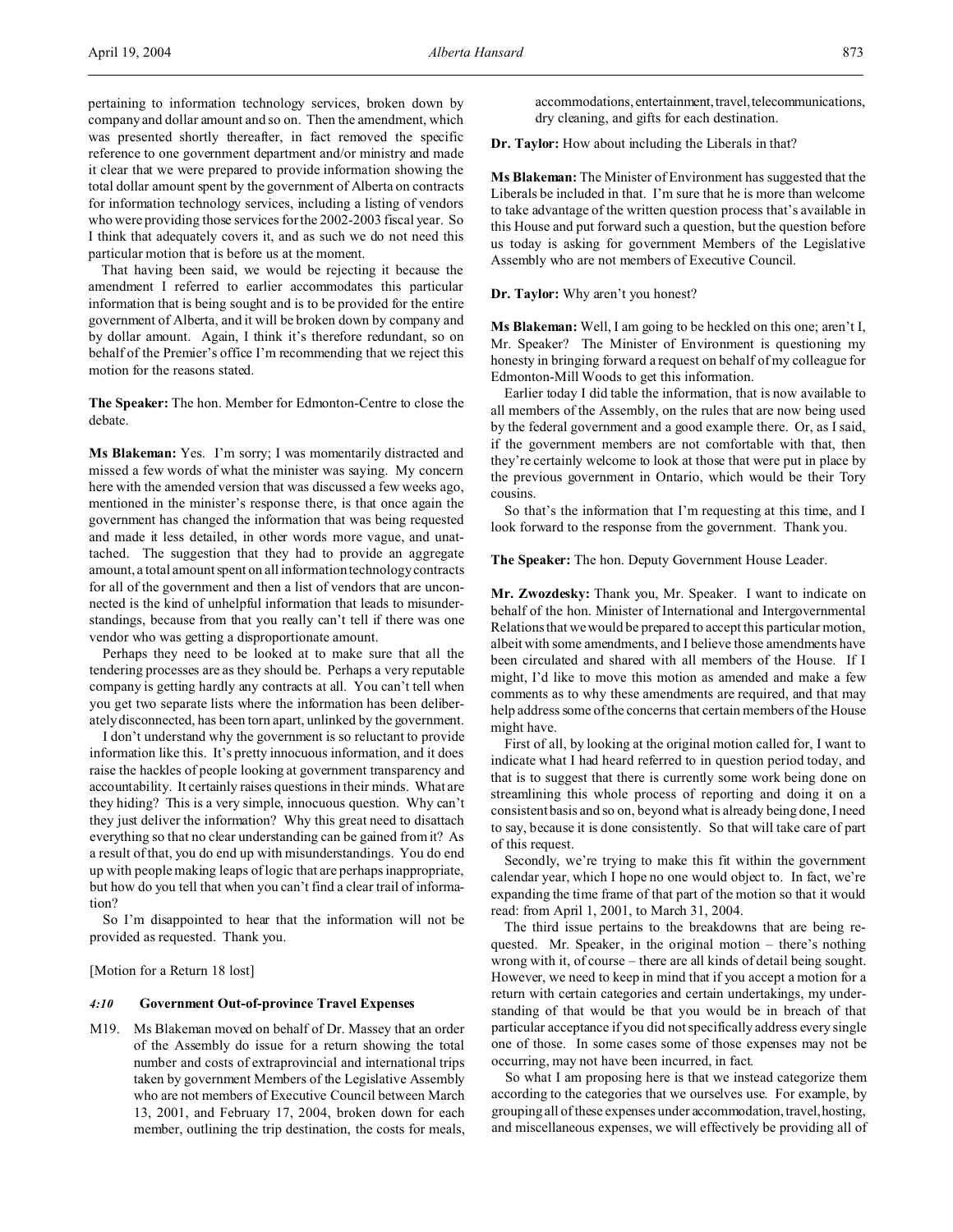the information that's being asked for. So the amended motion for a return then will cater to that particular point. That having been said, Mr. Speaker, I think that the amendment has been shared with our main opposition colleague prior to 11 a.m. today as per requirements and procedures.

Mr. Zwozdesky moved that Motion for a Return 19 be amended to read that an order of the Assembly do issue for a return showing the total number and costs of international trips taken by government members of the Legislative Assembly who are not members of Executive Council between April 1, 2001, and March 31, 2004, broken down for each member outlining the trip destination and categorized by accommodation, travel, hosting, and miscellaneous expenses.

On that basis I would move that Motion for a Return 19 be accepted as amended.

## **The Speaker:** On the amendment?

**Ms Blakeman:** Yes. Thank you, Mr. Speaker. I'd like to speak to this amendment.

There are a couple of issues that I want to raise here. There has been no explanation as to why the government is unable to provide the information on extraprovincial trips. They've just merely cut it off and deleted it, exempted it from the amended motion for a return. That basically takes away any trips that are taken out of province but inside of Canada, so any trips taken to any other provinces or territories. There is no explanation given by the government as to why they refuse to provide this information.

Secondly, we did ask for a level of detail. We did ask for cost of meals, accommodations, entertainment, travel, telecommunications, dry cleaning, and gifts for each destination, and for a reason. I don't understand where those expenses were incurred. Let's take dry cleaning as an example. Where a dry cleaning expense was incurred and reimbursed, then the government, in fact, has a record of it and can provide it. Where there was no dry cleaning submitted for reimbursement or as an expense on travel, then there's nothing to provide. But certainly in the cases where it, in fact, was paid for by taxpayer dollars, there is a record of it. I fail to understand – and the government has failed to convince me – why they cannot provide this level of detail.

So once again we see an attempt by the government to group things into a way of explaining expenses that makes it very difficult for people to have to tease out what actually happened, what actually went on. It does raise questions in people's minds including: if you had dry cleaning, why can't you just tell us? If you didn't, well, then it won't show up as an expense. The grouping together masks and hides what the expenses actually were.

So I understand. I've done expense claims. I used to have to do expense claims on behalf of the people that I worked for when I worked for government. I know what those categories are, but I also know that underneath those categories expenses like we're describing can in fact be stated, so I'm failing to understand why the government cannot provide this information. I mean, I'm assuming that perhaps what I'm being told is that ministers and backbenchers are not reimbursed for these particular expenditures, but I'm pretty sure that they are. If they are reimbursed, then they exist on a form somewhere, and they should be able to provide them to us.

*4:20*

When I'm looking at the federal examples of what's possible here, there are very detailed and extensive and vigorous policy statements on what is acceptable, what is not acceptable as an expenditure. I was saying: well, maybe dry cleaning is not allowed, and that's why it can't be provided here.

In Ontario they very specifically exclude alcohol, for example, and their policies lay that out. If you are going to have to try and reimburse for expenditures on alcohol, you have to provide very detailed reasons about why the government incurred expenses for alcohol as part of their hosting. It may well be reimbursed and accepted, but the details have to be there: you were entertaining someone from a particular culture that accepts this or expects it, et cetera, et cetera.

I would also like to note that, in fact, this motion for a return was accepted by Parliamentary Counsel. The reason for that in the number of debates and tries at this that we've now had over the last couple of weeks is because there was no attempt to group additional motions for returns underneath it. Therefore, it serves as a standalone. So as I try and seek this information from government, having been steered toward this particular parliamentary process to seek that information, in fact, by the Premier and other members of cabinet, I have not received a satisfactory explanation about why the information cannot be provided.

I'm now in the position as the person putting forward the request on behalf of another to say: well, do we accept some information which may not be as useful to us or reject it and get no information at all? At this point I'm willing to try the experiment and support the amended motion for a return and see what kind of information I do get. If it just becomes, you know, a one-line aggregate total of all of this and is deliberately delinked from all accompanying information, then I know that this is a game that's being played here, and I'll be seeking information in another way in the future. But at this point I'm willing to try the experiment. I'm willing to take the government on their good word and hope that they follow through in good faith.

Thank you.

[Motion for a Return 19 as amended carried]

## **Out-of-province Travel Costs for Energy Minister**

M23. Ms Blakeman moved on behalf of Mr. MacDonald that an order of the Assembly do issue for a return showing the total number and costs of extraprovincial and international trips taken by the Minister of Energy between March 13, 2001, and February 17, 2004, broken down by the trip destination, meals, accommodations, entertainment, airfare/ground travel, telecommunications, dry cleaning, and gifts for each trip.

**Ms Blakeman:** Again, we are seeking a specific level of detail from the government, but I can see by the amendments that have been circulated that there already is an anticipation that they would be amending this.

Nonetheless, I will argue that the motion for a return as stated is reasonable. Particularly given that the Minister of Energy is our frequent flier on the government side, we would like to see the details of his trips. That's not to say that there will be anything untoward there. I fully expect that it will all be quite as it should. But the insistence of the government to lead us on a merry dance and withhold this information does raise questions in the minds of the opposition and the minds of the public that there is something to be hidden. I think that at this point it's important that the detail is provided so that that can be aired.

Thank you very much.

**The Speaker:** The hon. Deputy Government House Leader.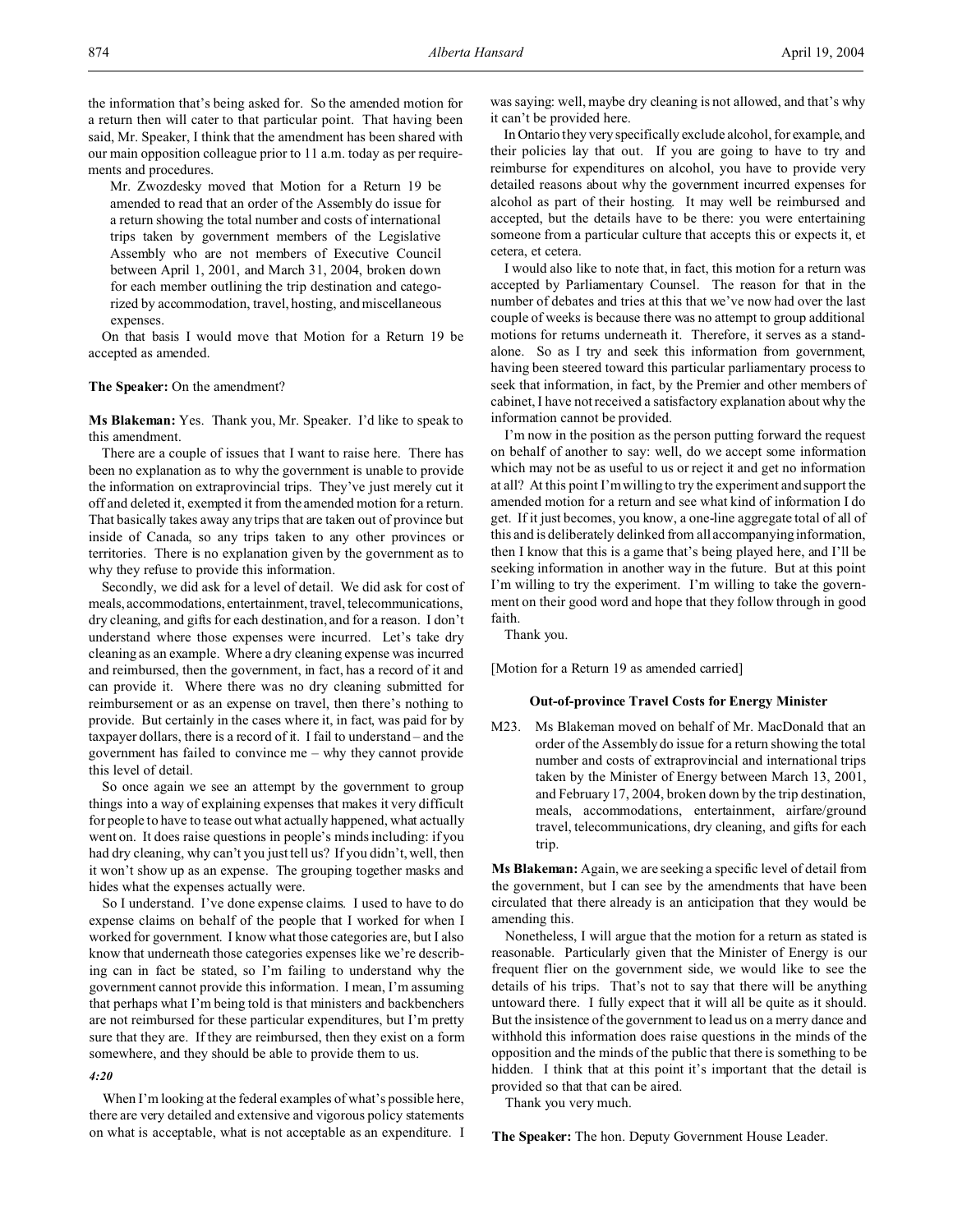**Mr. Zwozdesky:**Thank you, Mr. Speaker, and thank you to the hon. member opposite for her comments. She is correct in understanding that some of what is being amended and the way it's being amended here in Motion for a Return 23 stems out of the way Motion for a Return 19 was in fact amended. It's a similar set of circumstances virtually, and in this particular case I'm prepared to move that Motion for a Return 23 be accepted as amended and as presented and provided for in the House leaders' agreement, which was signed today and which I tabled today and which, I believe, all members have received a copy of. So that would constitute the notice required, and it had been shared, in fact, much earlier in the day in accordance with the time restrictions that are needed.

The essential comments that I made for Motion for a Return 19 actually do apply here for Motion for a Return 23 as well. I do note and understand some of the reluctance that has been expressed by members in the opposition, but I just want to assure them that due diligence will be followed through as much as is possibly possible to help ensure that they get as much information as it is possible to provide. That is the spirit under which all of this was done and under which the House leaders' agreement was jointly arrived at, and we'll deal with it in that vein.

Mr. Zwozdesky moved that Motion for a Return 23 be amended to read that an order of the Assembly do issue for a return showing the total number and costs of international trips taken by members of Executive Council between April 1, 2001, and March 31, 2004, broken down by the trip destination and categorized by accommodation, travel, hosting, and miscellaneous expenses.

So thank you for your anticipated support of accepting Motion for a Return 23 as amended.

**The Speaker:** The hon. Member for Edmonton-Centre on the amendment.

**Ms Blakeman:** Thank you. I am speaking to the amendment. This did come about through a House leaders' agreement. It is an experiment to see whether, in fact, we are provided with the level of detail that we require. I also want to underline again that this is not a precedent in any way, shape, or form for grouping. This is an issue of trust. It is trying to see if we can get the information that we're seeking. Frankly, we don't get the information that we're seeking here, so right from the word go I'm having to bargain away the information that the Official Opposition was interested in receiving.

I have severe qualms about this process because, to my eye, the government continues to do what they wanted to do, and the opposition is not getting the information that we were looking for. From the top, all of the inside of Canada but outside of Alberta trips again have been cut off, with no explanation given, no reasoning for it, nothing. Just: we're not getting the information.

Again I say: why aren't we getting the information? We should be able to find out why those trips happened, what the purpose was, who went on it, how much did it cost, were those costs reasonable, all of that information. You're spending taxpayers' dollars. We should be able to get this information and have it shared with the public.

The attempt to group this motion is changing it from a specific question to the Minister of Energy to one of international trips taken by members of Executive Council. The reason that the opposition puts in a question that appears to be repeated for 23 more ministries is a lesson learned from bitter experience, frankly, where we have in the past requested information generally and what we got was one line or one figure, which was an aggregate figure. We couldn't tell how much of it divided for each ministry. We couldn't tell who was

included in it or how many staff or any number of things, so we were being played with.

I don't think there was any reasonable attempt to provide us with the information. This was: how can we not provide the information? So we learned by bitter experience to separate it out and to ask the question for each and every ministry because some of them, frankly, provide us with the information and some don't provide us with the information. So it's worth our while to ask for it by each and every ministry. As we grow from 17 ministries, which is what there was when I was first elected, to 24 ministries, which is what we've got now, you get that many more questions on the Order Paper.

## *4:30*

We lose the specificity when we go from ministry by ministry to an aggregate, which is what's being anticipated here by going to something taken by members of Executive Council. In this particular question – and this is why I allowed it – it is broken down by trip destination and then categorized further, so there is a way of us being able to determine who went on this trip and where did it go. So there is a level of detail to allow us to figure out what's going on here.

It's not helpful when things become aggregate to a point where we don't know which ministry provided what information, how many people were involved, where they went, et cetera, et cetera. It's become a bit of a game with the government not providing the information we've requested, and we have been forced into a position of having to separate everything out and ask for the detail one by one. That is happening again here. So we're going on trust that we're going to get the information that has a level of detail that's reasonable in it.

You know, we've been given quite the jolly runaround with this. Back on February 19 the Premier in response to opposition questions on expenses asked us to provide documentation on the expenses so that the questions could be answered. February 23 we were told to ask for the information through a written question. On March 1 we sent a letter to the Premier detailing all of the questions that we would like answered. As far as I know, we've never received a response to that, and we're now at almost a month later. March 22 and other times we had our first of many motions for returns voted down. So we're told to go to motions for returns and written questions, and then we're turned down for the information. In some cases we're told that this is an inappropriate way to ask for that level of accountability.

Well, what are we supposed to do, Mr. Speaker? This is the process that's open to us, and then we're told we're not supposed to use it. Then we do it, and we have it altered in such a way as we're not getting the information that we wanted to see. We've given up the clarity and the level of detail that we wanted to see. We'll see whether we are getting less than what we asked for. We'll see whether this experiment, in fact, was one that was worth taking.

I agreed, and in fact I proposed the House leaders' agreement that was signed here. It's in the form that I proposed it. I did want to see certain private member's bills get an opportunity for debate, so I'm the one that came up with this idea so that we could go forward with that today because I am interested in seeing it happen. But what do I get for that, Mr. Speaker? What I get is that I don't get the information that I was asking for. I'm not the one that's come out even-even on this one; I've come out behind on it. We've yet to see whether this will be worth it. [interjection] The Minister of Environment wants to get in on the discussion again.

You know, we're more than willing on this side for the few trips we take out of province to have people scrutinize the individual personal expense reimbursement claim forms. If people want to see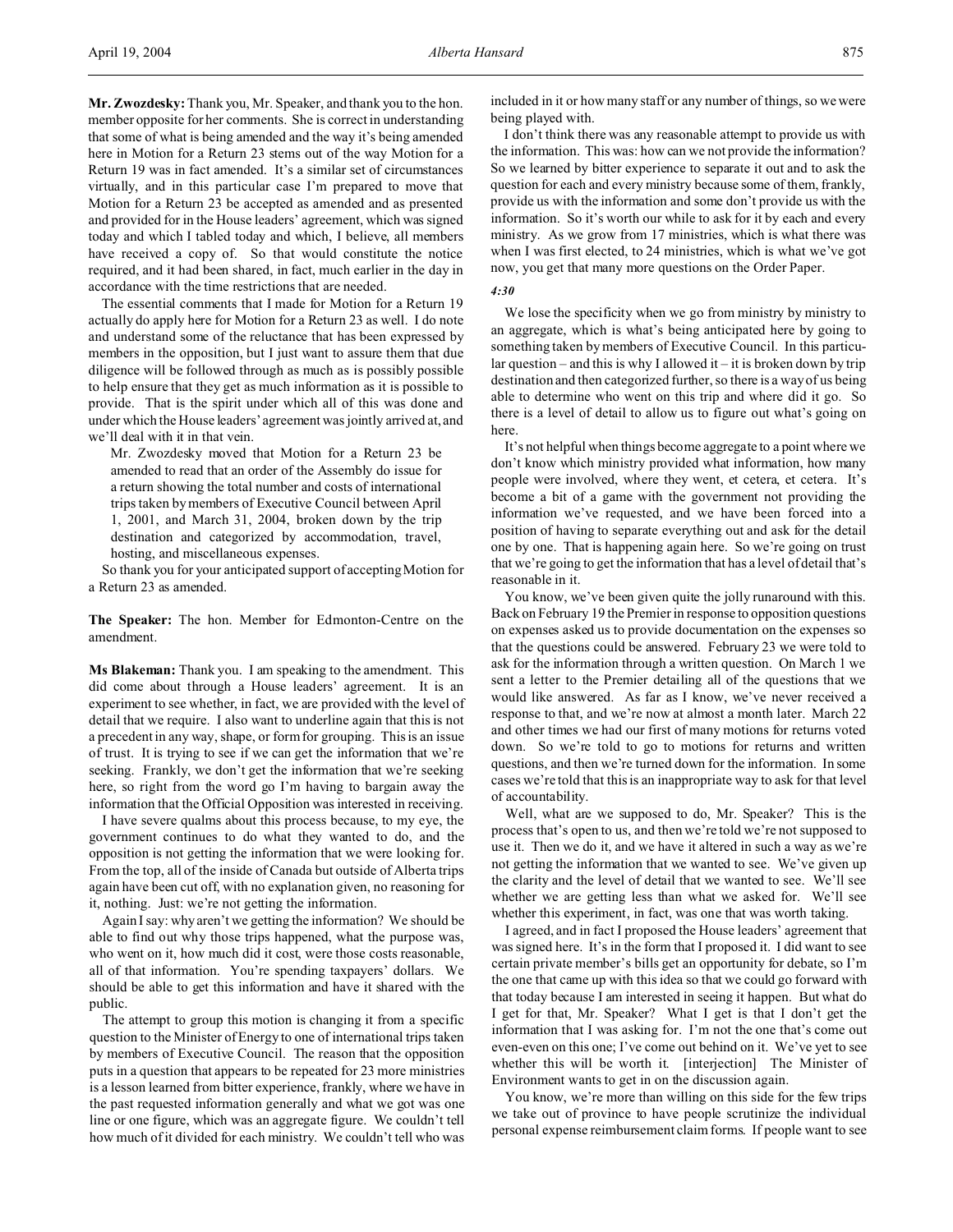them, I'm certainly willing to show you the one when I went to Texas last summer. I, in fact, had a clerk who submitted more money than I was asking for, and I had to go back and say: "Excuse me, but you do exactly what I said. I only want to be reimbursed for the money that I spent. I don't want to claim per diems that give me more money than I asked for." I insisted that it be redone. So I'm more than willing to give you that level of detail. That was the concern that the Minister of Environment was heckling me on previously. [interjection] Oh, someone else wants to heckle now too. Okay.

We'll see whether this works. I'm approaching this with trepidation, but we'll see whether this works.

## **Dr. Taylor:** Approach it with good hope.

**Ms Blakeman:** I am approaching it with hope. I wouldn't have done this if I wasn't hopeful that there would be some kind of realistic information provided. But, boy, there's a hand of trust being extended here, and it better come back with some good detailed information in it, or all bets are off on this one.

Thank you very much, Mr. Speaker.

## [Motion for a Return 23 as amended carried]

**The Speaker:** What essentially will run then as a consequence of the agreement that the House provided unanimous consent to today – the House leaders' agreement has absolutely no merit unless all members of the Assembly agree to it, and that was very important. So motions for returns 65, 67, 68, 84, 85, 86, 87, 129, 130, 131, 132, 133, 169, 170, 171, 172, 173, 181, and 182 will now be removed from the Order Paper.

It's also clear that today was a very abnormal day which required unanimous consent of the House to deal with what happened here. This date will not be referred to further in the annals of the Alberta Legislative Assembly, and what happened here today will not bind this Speaker or any subsequent Speakers in the future in terms of administrative matters related to any of these things. With all the denials and the reluctance contained in this document, it's like saying, "Well, I'll agree to get married for a one-day time frame, and we'll see how it works out, but tomorrow's another day, and I'm not going to be held by what I did yesterday" kind of thing. This applies only for today. There should be boxes put around the *Hansard* of the Legislative Assembly of Alberta. This happened. It's ended and is not to be repeated again tomorrow.

Now, Clerk, let's move on.

## head: **Public Bills and Orders Other than**

Government Bills and Orders

head: Second Reading

# **Bill 203 Canada Pension Plan Credits Statutes Amendment Act, 2004**

[Debate adjourned March 29: Mr. MacDonald speaking]

**The Speaker:**The hon. Member for Calgary-West. I take it this will be to conclude the debate.

**Ms Kryczka:** Yes.

The Speaker: Okay. Clerk, how much time is left?

**The Clerk:** Nine minutes.

**The Speaker:** Nine? Five to conclude the debate. Okay.

Anybody else want to speak? Then the hon. member to conclude the debate.

**Ms Kryczka:** Thank you, Mr. Speaker. I believe the rationale for the merits of and concerns around Bill 203 have been addressed very well in second reading by speeches from many of my colleagues. I would like to thank these colleagues for their comments and support during second reading: the members for Spruce Grove-Sturgeon-St. Albert, Edmonton-Manning, Edmonton-Meadowlark, Vermilion-Lloydminster, Redwater, Calgary-Buffalo, Clover Bar-Fort Saskatchewan, St. Albert, Calgary-Currie, Calgary-Fort, and Edmonton-Rutherford. It is also very important to thank my researcher for Bill 203, Andrea Hennig, for her exemplary commitment to its preparation and all other researchers who have prepared speeches for my colleagues.

As we have heard, the purpose of this legislation is to give Albertans by law an informed, mutually agreed choice whether to split their Canada pension plan benefits following a divorce or separation. Mr. Speaker, I'd like to reiterate a few of the crucial arguments and major objectives of Bill 203, the Canada Pension Plan Credits Statutes Amendment Act, 2004. First, Bill 203 would allow divorcing or separating Albertans, upon being informed, to decide how to best divide their CPP pension benefits pertinent to their individual circumstances and personal situations. It will not force Albertans to opt out of the credit-splitting program but, rather, let couples consciously decide for themselves; that is, whether to opt out or not.

Second, Bill 203 will provide for consistent treatment of assets in the province as property division is based on mutual agreement. Most aspects of family property between spouses upon relationship breakdown are subject to agreement.

Third, Bill 203 would bring clarity and certainty to the decisions made concerning the splitting of CPP credits. If spousal agreements have been entered into and waivers signed, then Bill 203 would provide the appropriate provincial legislation to uphold these agreements.

## *4:40*

Fourth, this legislation would prevent an ex-spouse or ex-partner from applying for the split of CPP credits without the other party's knowledge. Bill 203 prevents the effect of creating a future entitlement of pension benefits.

Fifth, Bill 203 will help to raise awareness of the Canada pension plan credit-splitting program. For example, it is little known that all credit-split decisions are permanent unless this decision is challenged through the courts. What is most realistic is that a federal decision is never returned to the ex-spouse even following the death of the applying ex-spouse. This legislation will bring a valuable understanding to all Albertans, especially low-income Albertans, about the possible division of their CPP pension benefit, and with that understanding Albertans will be able to plan appropriately for their future.

Mr. Speaker, with reference to financial planning, especially considering the future impact of an aging population, it is very important to underline that government and the private sector encourage and support Albertans wherever appropriate to be accurately informed and to plan for their retirement. As personal financial plans include a combination of pensions including CPP, RRSPs, savings, bonds, and other investments in residential and other properties, it follows, using common sense, that these same assets would be considered in preparing a divorce or separation agreement.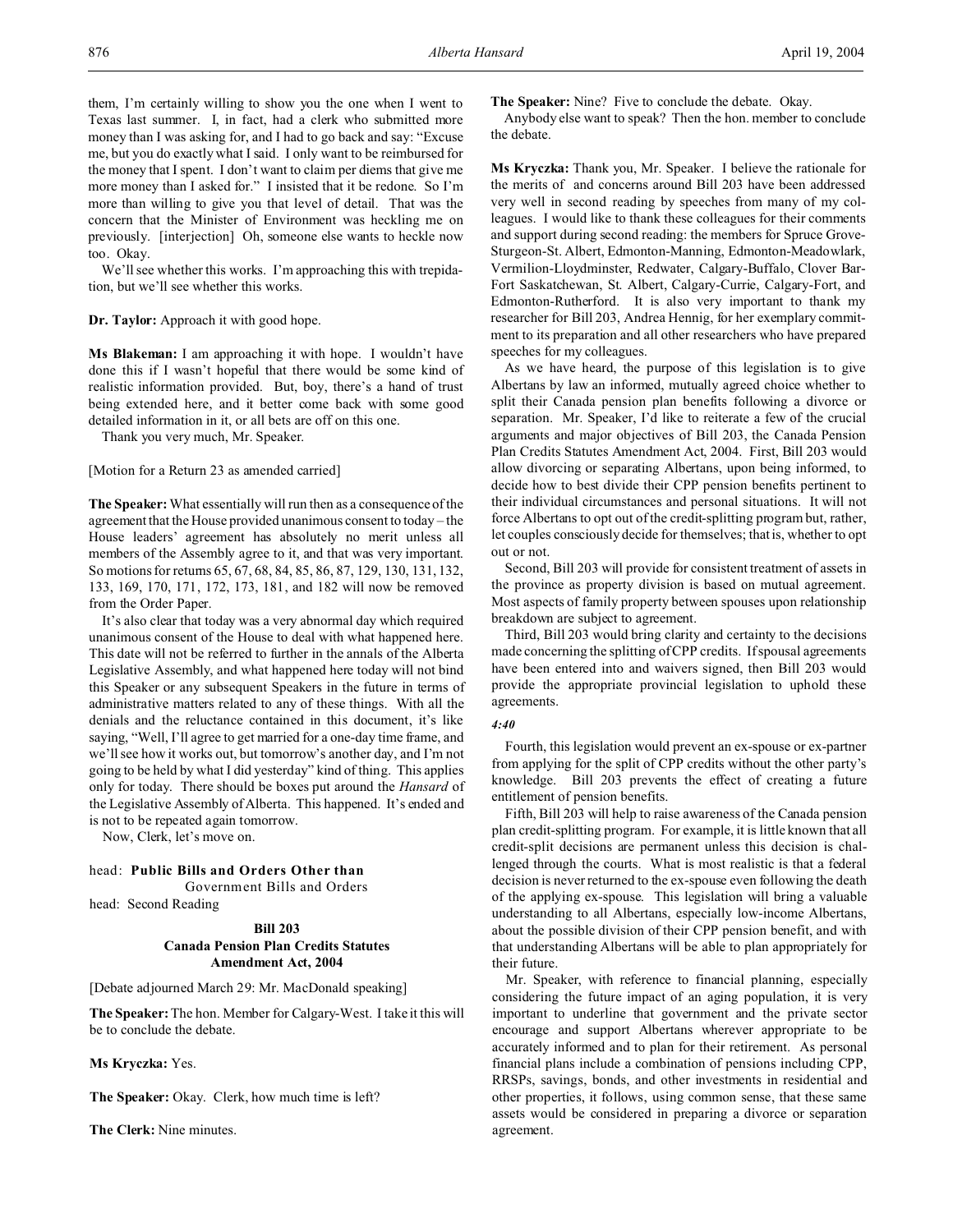Mr. Speaker, I believe very strongly in the purpose of Bill 203 and in the advantages and benefits that will stem from giving adult Albertans the right and responsibility of informed choice in making decisions concerning their finances upon the breakdown of commonlaw and marital couples.

My thanks once again to everyone for their participation in the debate and discussion of Bill 203, the Canada Pension Plan Credits Statutes Amendment Act, 2004.

Mr. Speaker, I now move that the question be put.

[Motion carried; Bill 203 read a second time]

## **Bill 204**

## **Blood Samples Act**

**The Speaker:** The hon. Member for Edmonton-Castle Downs.

**Mr. Lukaszuk:** Thank you very much, Mr. Speaker. Indeed, it is my pleasure to bring into debate in second reading Bill 204, the Blood Samples Act. The goal of Bill 204 is to protect good Samaritans, police officers, firefighters, correctional officers, and front-line emergency and health workers who in the course of their work exchange bodily fluids with someone who may have a communicable disease. The bill would create a process to allow a qualified medical practitioner to take a mandatory blood sample from someone who refuses to comply voluntarily.

## [Mr. Shariff in the chair]

Mr. Speaker, currently the rights of people who refuse to supply a blood sample in the event of an exchange of bodily fluids prevail over those of the infected worker. I have heard a story of a police officer who had a suspected drug user spit in his face. The suspect then yelled at the officer: welcome to the world of AIDS. This man could be charged with assaulting a police officer, but by law he cannot be forced to provide a blood sample to see if he really was HIV positive. His right to privacy prevails over the health and security of the police officer.

Imagine the emotions that went through the infected officer. How could he kiss his wife? The thought of possibly transmitting the disease would constantly haunt him. How could he play with his children without worrying about exposing them to the disease?

After exposure workers begin a grueling drug cocktail. The infected worker suffers numerous side effects caused by the drugs. The victims must also wait for signs of a disease to develop. Passing Bill 204 could alleviate these stressful circumstances. The results may allow the infected worker to end the medication earlier. The results may also offer peace of mind that they pose no threat to patients, victims, co-workers, friends, or, most importantly, family.

People working in firefighting, law enforcement, health, corrections, paramedics and ambulance service employees are subjected to dangerous and potentially fatal occupational hazards. Some of these hazards are avoidable through safety and training and improved safety equipment. There are also safety protocols for preventing the transfer of blood from victims or suspects to front-line emergency or health care workers. These protocols focus on prevention and compliance. The safety training and protocols do not properly address what happens after the exposure occurs.

Other Canadian governments have considered legislation similar to Bill 204. On May 1, 2003, Mr. Speaker, the Ontario government proclaimed the Health Protection and Promotion Amendment Act. This amendment gave authority to front-line emergency and health care workers to seek a blood sample. It also provided victims of crime the same right to seek a blood sample. The scope of Bill 204 is restricted to people who come into regular contact with someone else's bodily fluids.

Legislation similar to the Blood Samples Act has also been introduced in the House of Commons as a private member's bill on two occasions. Both bills would have amended the Criminal Code to force someone to provide a blood sample. In February 2002 the Standing Committee on Justice and Human Rights was advised that this legislation governing civil rights and health falls within the power of the provincial government. Using this technicality, the Liberal government has absolved itself of having to deal with this particular legislation, which explains many of the antics which are taking place in this Chamber.

There are implications of Bill 204 that do affect the federal government.

### **Ms Blakeman:** Point of order.

**Mr. Lukaszuk:** Some have argued that forcing a blood sample . . .

**The Acting Speaker:** Hon. member, there's a point of order here. The hon. Member for Edmonton-Centre.

# **Point of Order Allegations against Members**

**Ms Blakeman:** Thank you very much. I'm afraid the member has not clearly been listening to what's been happening in this Chamber today in making – sorry; the citation I'm referring to is  $23(h)$  – an allegation against another member or  $-1$ 'm presuming that can also be used in the plural – against other members.

The member has no idea why certain issues were raised in this Chamber today. I thought I'd already been pretty clear that the very ability of this member to get up and debate this bill was because of the House leaders' agreement that I proposed. So I think he needs to withdraw that particular allegation that's been made against the Liberal opposition.

**Mr. Lukaszuk:** Mr. Speaker, no allegation was waged against any member, and if it offended anyone, I withdraw this comment.

**The Acting Speaker:** Standing Order 23(h) states that "a member will be called to order by the Speaker if, in the Speaker's opinion, that member . . . makes allegations against another member." To the best of my knowledge I did not hear an allegation being made against an individual. I think it referred to a group. However, the hon. Member for Edmonton-Castle Downs has withdrawn those remarks, and I believe that that's acceptable, and we can proceed.

The hon. Member for Edmonton-Castle Downs.

#### **Debate Continued**

**Mr. Lukaszuk:** Thank you, Mr. Speaker, for that ruling. I shall continue.

Mr. Speaker, the Supreme Court of Canada has said that the taking of a blood sample is a very intrusive procedure that can occur only when justified circumstances occur and where there is pressing necessity. I would argue that the results of the blood sample are a pressing necessity for the person most affected. Rights defined in the Charter of Rights and Freedoms are not absolute, and the law infringing on them may be upheld if it is found to be within a reasonable limit. I would argue that Bill 204 is within the realms of the Charter of Rights and Freedoms as outlined. I think it's our duty as legislators to spell out some of the responsibilities and obligations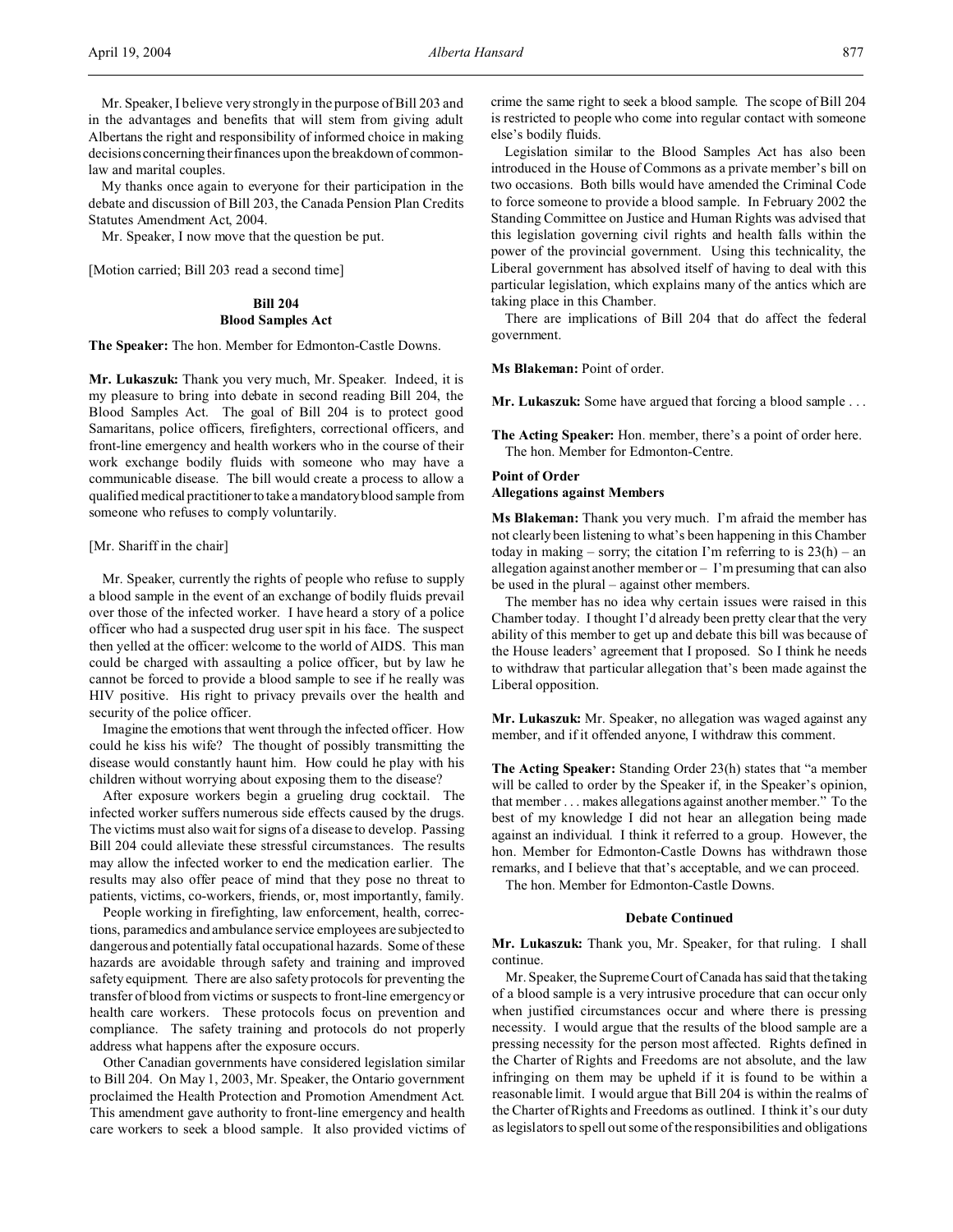that come along with the rights in the Charter of Rights and Freedoms.

Blood-borne diseases are a dangerousreality for front-line workers defined in Bill 204. Someone who knowingly transmits these diseases should be forced to provide a blood sample.

I think it's also important to stress existing legislation that protects the privacy of the individual. The results of the blood sample cannot be used for any reason other than those defined in Bill 204. The process for taking a blood sample for those purposes of Bill 204 already exists through Alberta legislation. The Health Information Act, the Public Health Act, and the Freedom of Information and Protection of Privacy Act set out the rules for collecting and disclosing health information. These acts also set out the penalties for breaking these laws.

#### *4:50*

It is true that most of the support for the bill comes from personal experience of officers and health professionals. However, this bill will help infected workers understand the severity of the exposure. I am confident that most reasonable, caring Albertans will support this bill. I am also confident that Bill 204 will help protect the people who help others.

This Assembly has an opportunity to provide peace of mind for workers exposed to bodily fluids. It's time to give our police, firefighters, prison guards, and health care workers more tools and more security. This bill brings a common-sense approach for balancing the safety of workers with the safety of private health information. I would encourage all members to vote in favour of Bill 204.

Thank you, Mr. Speaker.

**The Acting Speaker:** The hon. Solicitor General.

**Mrs. Forsyth:** Mr. Speaker, thank you. I rise today to speak in support of Bill 204 for my colleague the hon. Member for Edmonton-Castle Downs. As Solicitor General I have supported this issue from the beginning. I have written the Federation of Police Associations supporting this issue. I have also been approached by various front-line emergency workers concerned about mandatory blood testing.

Bill 204 is designated to protect police officers, firefighters, correctional officers, front-line emergency workers, good Samaritans, and health care professionals. Without exception these workers are worried about the transmission of blood and other body fluids carrying diseases like HIV, AIDS, hepatitis C, and spinal meningitis. I support this bill because I believe it will protect and it will give peace of mind to emergency personnel. This bill would allow specified individuals to ask a medical officer of health for an order to take a blood sample from a third party.

In my contact with police and correctional officers I have learned about the many precautions they already take. Some wear special gloves; some wear soft body armour to protect themselves from gunshots, knifings, blood trauma, motor vehicle collisions, and aggressive behaviour. Just like anyone, correction officers, health, police, and other emergency personnel want to go to work each day with the knowledge that they are protected in the best possible way from all forms of danger. At the moment, Mr. Speaker, these workers are not protected against someone who accidently or deliberately infects them with body fluids.

There are many ways these workers could be infected, such as when dealing with patients who turn violent and must be chemically or physically restrained, after being spit on, attending an accident scene where there are severe injuries, or being stuck with a concealed needle or syringe. In the United States some estimate that there are 600,000 accidental needle sticks every year.

Over the years I have spent countless evenings doing police ridealongs. I have seen first-hand what police and other front-line emergency workers have to endure. Mr. Speaker, consider this situation: you're an emergency health care worker; you are accidently pricked by a needle; the patient is a drug addict, but you don't know if they are infected. You have two choices: one, do nothing and hope for the best or, two, assume the patient is infected and begin extremely painful medical treatments that carry with them severe side effects and prohibit physical contact with anyone else for six months. All this would be unnecessary if the patient were required by law to submit a sample of their blood to determine whether they are infected.

We owe it to the fine men and women of this province who serve the public while providing emergency health services. Their job is already hard enough. This bill can reduce some of the risks they face and provide some additional peace of mind.

Mr. Speaker, this bill goes beyond protecting emergency workers. It also protects the good Samaritan and the victim of crime. Do we want to continue to have a situation where a person may be in desperate need of help and others simply stand, wait, and watch because they are afraid to help because of AIDS or hep C or some other disease?

Some will say that this bill will infringe on a person's right to privacy. Well, Mr. Speaker, I say that the protection of privacy and the release of public information has always been a balance between protection and disclosure. How can we protect the privacy of a known drug addict while increasing the risk for first responders? Often blood samples are given voluntarily, and people should be commended for that.

Mr. Speaker, the debate today is: what should the government do when someone refuses to give a blood sample to hurt someone else? This bill would only be applied on rare occasions when someone refuses to give a blood sample for testing. More importantly, this information would only be shared with the medical staff and the affected individual. The blood test analysis would only be used for medical purposes, with the highest level of confidentiality. I believe this provides an adequate balance between the privacy of a person's health information and the safety of good Samaritans, victims of crime, and emergency personnel.

Mr. Speaker, I commend the Member for Edmonton-Castle Downs and want to thank him on behalf of front-line emergency workers, health professionals, and good Samaritans.

**The Acting Speaker:** Hon. Member for Edmonton-Highlands, did you want to speak?

**Mr. Mason:** Sure. Thank you very much, Mr. Speaker. I'm pleased to rise and speak to this bill. You know, I believe that this bill has some merit, and I certainly appreciate the work that the hon. Member for Edmonton-Castle Downs has done on this bill. However, I do have a number of concerns.

It's certainly the case that many front-line emergency workers are at risk from accidental or even in rare cases, I believe, deliberate infection from HIV, hepatitis C, and other viral blood infections. It is a concern, and it has I think been taken very, very seriously in all sorts of areas. It has radically changed how many services are in fact delivered.

It's clear that a number of organizations representing people in front-line jobs have expressed their support for this. For example, Michael Rennich, who is the chair of Alberta Union of Provincial Employees local 003, has sent the hon. Member for Edmonton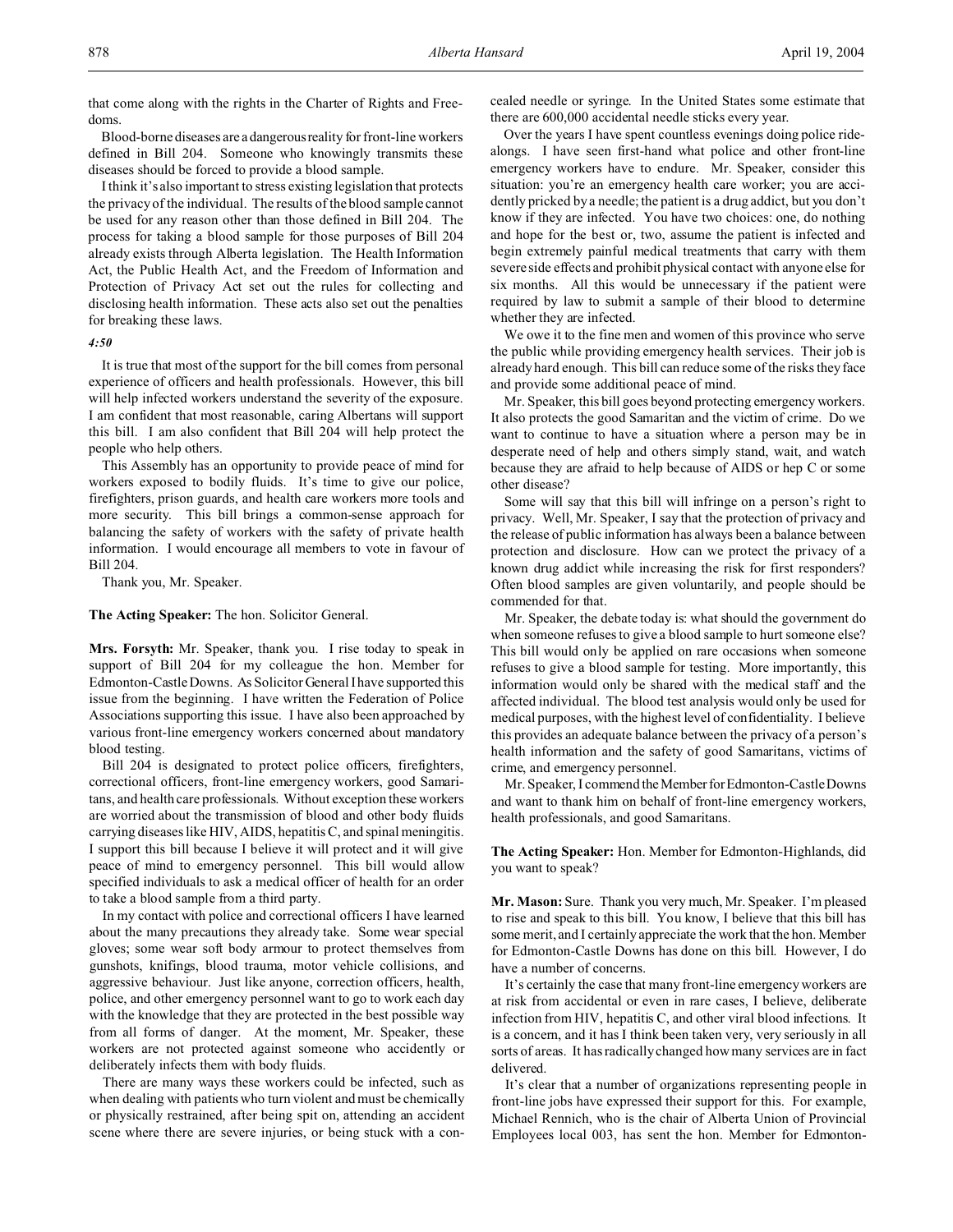Castle Downs a letter in support of this particular piece of legislation. Similarly, I understand that the firefighters' union and police association have indicated their support for it. Mr. Speaker, I entirely understand why this would be the case. These workers are faced day to day with the risk of being infected either accidentally or, potentially, even deliberately by people that they deal with, and if all of the precautions that have been taken – and they are considerable – fail, they want to know as soon as possible whether or not the person with whom they've had contact is indeed infected by one of these agents. That's something that is entirely understandable.

It's interesting, Mr. Speaker, that not all associations or unions that represent people who are on the front line and potentially at risk support this position. We have done some research and have obtained some documents with respect to this issue. In November of 2000 the Canadian Nurses Association published a revised position statement on blood-borne pathogens. It did address the issue of compulsory testing, and here's what they said.

Mandatory testing for blood-borne pathogens either before or after significant exposure is not warranted because current technology cannot always identify persons infected with blood-borne pathogens. In caring for all clients, whether their status regarding bloodborne pathogens is known, the nurse is guided by the values of the Code of Ethics for Registered Nurses.

The nurse has an ethical responsibility to provide care that includes bringing good to the client, minimizing harm, and respecting the right of the client to accept or to refuse treatment. So that's the position of the Canadian Nurses Association.

*5:00*

The Canadian Association of Nurses in AIDS Care also established a position relative to this. They stress the urgent need to collect and analyze data on needle sticks and other occupational injuries in Canada to identify the extent of occupational exposures and respond to them in a timely fashion. They have a number of those; for example, "examine current practices for invasive procedures, and design and implement protocols and programs to eliminate registered nurses' unnecessary exposure to bloodborne pathogens." They called on health care facilities to "implement work-practice measures, such as new safety devices, to minimize or eliminate the risk of occupational exposure to bloodborne pathogens." They also called for "comprehensive educational and training programs that address prevention measures and post-exposure management should be included in nursing curricula, employee training programs, and continuing education programs." However, they do say that they maintain that testing a patient without informed consent is unethical. These are the people that deal directly with patients with AIDS/HIV.

The Canadian Medical Association also has a position on this, and the information we have indicates that their policy on HIV infection in the workplace addresses HIV infection and AIDS in the general workplace and the health care workplace and discusses testing for the HIV antibody. It notes that

any policy in this area should be based on scientific, epidemiologic and ethical principles. The primary purpose is the promotion of effective action to control infection among health care workers and the public and the safeguarding of human rights.

They say that in the health care workplace

the nature of the health care workplace carries with it a greater risk of occupational exposure to HIV than the general workplace. A health care worker may be directly exposed to the blood or body fluid of an HIV-positive patient during routine work or through a work-related accident such as a needle-stick injury. Nevertheless, the occupational risk of HIV infection for health care workers, although not absent, is very low. The risk of transmission from an infected health care worker to a patient is also very low.

They go on to say that the risk of infection does not warrant refusal of services. That's fine. That's certainly not the point of the bill. The CMA policy observes that the prevention of exposure to HIVinfected blood or bodily fluids can best be achieved by the routine application of infection-control guidelines for all patients.

I just want to be absolutely sure, Mr. Speaker. When I reviewed this document earlier, I believe that it indicated that the Canadian Medical Association did not support – yes, they had a motion at their convention in 1999 dealing with mandatory testing, and these motions were rescinded by the general council of the CMA in the year 2000. So they are apparently not supportive of mandatory testing.

The Canadian Union of Public Employees, or CUPE, represents all kinds of people involved in the health care field and in particular does represent ambulance employees in many cities, including here in Edmonton. I'm not sure about Calgary, but they represent members in a number of health care or health-related occupations which are at risk of occupational exposure, including ambulance attendants, housekeeping staff, waste handlers, laundry workers, materials handlers, nurses aides, and laboratory technicians and technologists. [Mr. Mason's speaking time expired] Am I finished? I guess I am.

## **The Acting Speaker:** The hon. Member for Calgary-North Hill.

**Mr. Magnus:** Thank you, Mr. Speaker. It's an honour to join debate in the second reading on the Blood Samples Act, sponsored by the Member for Edmonton-Castle Downs. Bill 204 creates a mechanism that would allow firefighters, police officers, nurses, doctors, paramedics, and correctional officers to know whether or not they contracted a blood-borne virus. I think that this bill creates an opportunity for this Assembly to protect these workers from an emerging danger in their workplace. Similar legislation was proclaimed in Ontario last year, and the concept was also considered on two different occasions as a private member's bill within the federal government.

Opponents of the federal and provincial legislation had several concerns about taking mandatory blood samples from people who refused to give their consent. Their opposition was based on the perceived violation of the right to privacy and security listed in the Charter of Rights and Freedoms. As previous speakers have pointed out, some people believe the Charter rights are absolute and can't be violated by others, including the government. However, lawyers, judges, and the Supreme Court of Canada understand that the parameters of the Charter of Rights and Freedoms are open to interpretation.

Charter rights are important, but they must be balanced with corresponding responsibilities. Some groups believe that a person has the right to refuse to submit a blood sample after contaminating a health or emergency worker. However, these people fail to understand the mental and physical effects that their refusal has on the affected worker.

We live in a society that places a high priority on mental health, Mr. Speaker, and there is no doubt in my mind that refusing to provide a blood sample under the conditions outlined in Bill 204 causes significant mental stress to the workers defined in Bill 204. My worry is that there's also the possibility of these workers suffering from long-term mental illness due to stress related to drug treatment and uncertainty, and exposure can cause significant anxiety because of the existing dangers related to blood-borne viruses.

Some argue that legislation forcing a blood sample is an extreme measure for a relatively small number of exposures, but I disagree. There is a great deal of fear felt by the exposed victim as well as their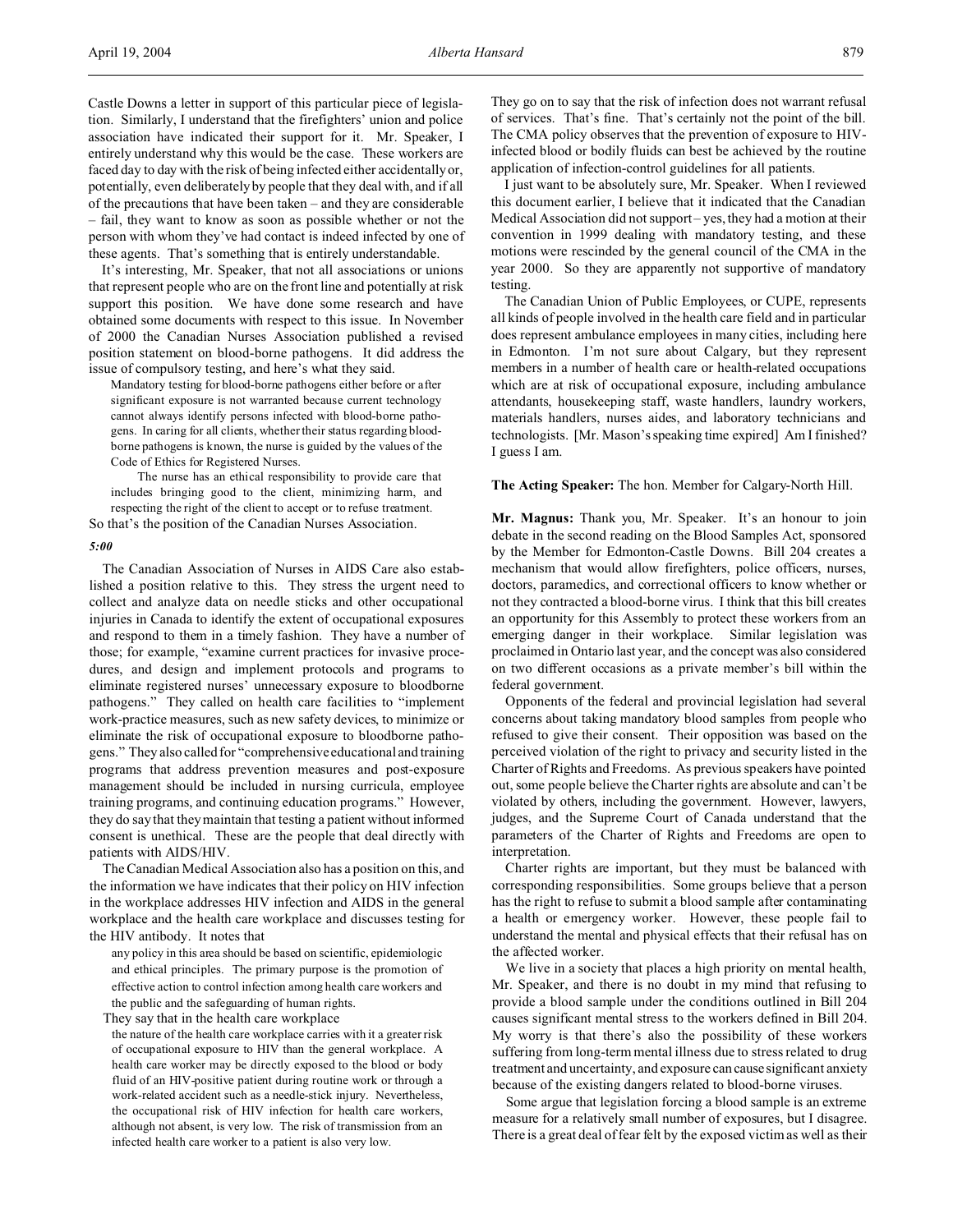Other speakers have pointed out that a blood sample will not cure the infected worker, but it will give him or her peace of mind. Knowing whether or not the test subject has a disease will reduce initial health concerns felt by the worker. The results from the blood sample will also reduce the fear and the distress of infection felt by the victim in the future.

There is also an important scientific reason to take blood samples. A blood sample allows the medical professionals to understand what disease, if any, they're dealing with. The prompt identification of infected source patients will allow the most appropriate and effective use of postexposure drugs.

Mr. Speaker, as you know, I'm very concerned about the safety of emergency workers. Paramedics, police officers, and firefighters put their lives on the line to protect others. I think it's our responsibility to respond whenever these workers are mistreated or a legal loophole leaves them suffering.

Mr. Speaker, to you or I the likelihood of contracting a bloodborne disease throughout the course of our duties is extremely low. I realize that this sounds obvious; however, there have been a number of people who have opposed legislation similar to Bill 204 because they don't believe that the number of officially recorded instances of exposure warrants such strong legislation. Most people would agree that there's a good chance that health care professionals will come into contact with people infected with a blood-borne disease. The chances are even greater for health care professionals working in emergency rooms.

#### *5:10*

Some opponents to this legislation claim that the vast majority of people infected with a blood-borne disease agree to a voluntary blood sample after exchanging fluid with a worker in a hospital setting. It's believed that patients agree to voluntary blood samples because doctors and nurses are trying to help them. The relationship between a health care professional and their patient is unique. However, I'm not convinced that doing nothing will help the few people who refuse to provide a blood sample. I believe Bill 204 is an important mechanism that must be in place for the few unfortunate times that this tool is really needed.

A potential carrier of a blood-borne disease may agree to a voluntary blood test if the infected person is a nurse or a doctor. However, outside the walls of hospitals and clinics, in the line of duty of police officers and correctional officers the rules are very different. We've heard other speakers talk about the important role front-line emergency workers play in society. However, these men and women are also subject to a different set of rules. The reality is that some people use their disease or the threat of having the disease as a weapon.

In fact, this was part of the logic for introducing similar legislation at the federal level. It was believed that using the threat of infection has become a new way to assault peace officers. This caused longterm mental health damage to the exposed officer. Inflicting harm on any other person in this manner was believed to have been dealt with through an amendment to the Criminal Code.

I think one of the reasons why refusing to supply a blood sample was considered appropriate for the Criminal Code was because of the hostile exchange between a suspect or an inmate and a peace officer.

There is a far more adversarial relationship between peace officers and suspects, and there have been instances where inmates in correctional facilities or criminal suspects wilfully bite or spit at workers as a way of taunting or intimidating the workers. Obviously, inmates and criminals are less likely to volunteer a blood sample after spitting at or biting a correctional officer.

I also understand that there may be a few interest groups who will oppose Bill 204, just like they opposed similar legislation in Ontario and at the federal level. I think it's a shame that some people would place a higher value on the perceived rights of an individual over the significant mental and physical damage caused by a person's refusal to provide a blood sample.

Mr. Speaker, imagine what would happen to an exposed worker's state of mind after the drug treatment finished and they were able to return to work. For six long months this worker would wonder whether or not they were carrying a life-threatening disease. Imagine the anxiety they would feel when called to an accident scene to help a victim bleeding from cuts from broken glass. I wonder if the worker would hesitate before assisting the victim, knowing that there is no legal way to know if that person has a disease. Right now these workers wear latex gloves and hope that they don't come into direct contact with another person's bodily fluid. If these workers are exposed, their well-being is at the mercy of the test subject.

Mr. Speaker, I believe that the workers defined in Bill 204 have the right to know whether or not they have to undergo noxious medical treatment after being infected with a communicable disease. Currently front-line workers have fewer rights than the injured people that they help. This bill will correct the uncertainty felt by many workers, and I would encourage all members in this Assembly to vote in favour of Bill 204.

Thank you, Mr. Speaker.

**The Acting Speaker:** The hon. Member for Edmonton-Centre.

**Ms Blakeman:** Thank you very much, Mr. Speaker. I forfeited my usual spot immediately following the sponsor of the bill because I wanted to hear some of the debate that was being brought forward. You know, I've had too many colleagues, friends, and acquaintances die from AIDS, so this is a bill that I'm very interested in and very interested in hearing the debate and the ideas that are being brought forward.

As has already been mentioned, this is not the first time that there has been an attempt at implementing mandatory blood sampling for people who might infect emergency workers. Ontario, in fact, as has been stated, did pass legislation in 2002. There was also a federal private member's bill that died on the Order Paper.

A couple of observations. The Ontario legislation requires mandatory blood samples from individuals who expose victims of crime, emergency workers, and good Samaritans to bodily fluids. Now, the former and the latter there are not included in this legislation. I'm wondering when the sponsor gets an opportunity if he can tell me why that choice was made not to include good Samaritans or victims of crime in the coverage.

One of the rationales is that it would reduce the number of preventative drug treatments that emergency personnel would have to take, and the previous speaker talked about that quite a bit, the drug cocktail over the six months and the emotional wear and tear that that causes.

I also note that Ontario's chief medical officer of health at the time, Dr. Colin D'Cunha, stated that the legal and ethical rules of sound public health practice respecting confidentiality and privacy issues involving patients are ignored under the bill. The bill I'm referring to is the Ontario bill there.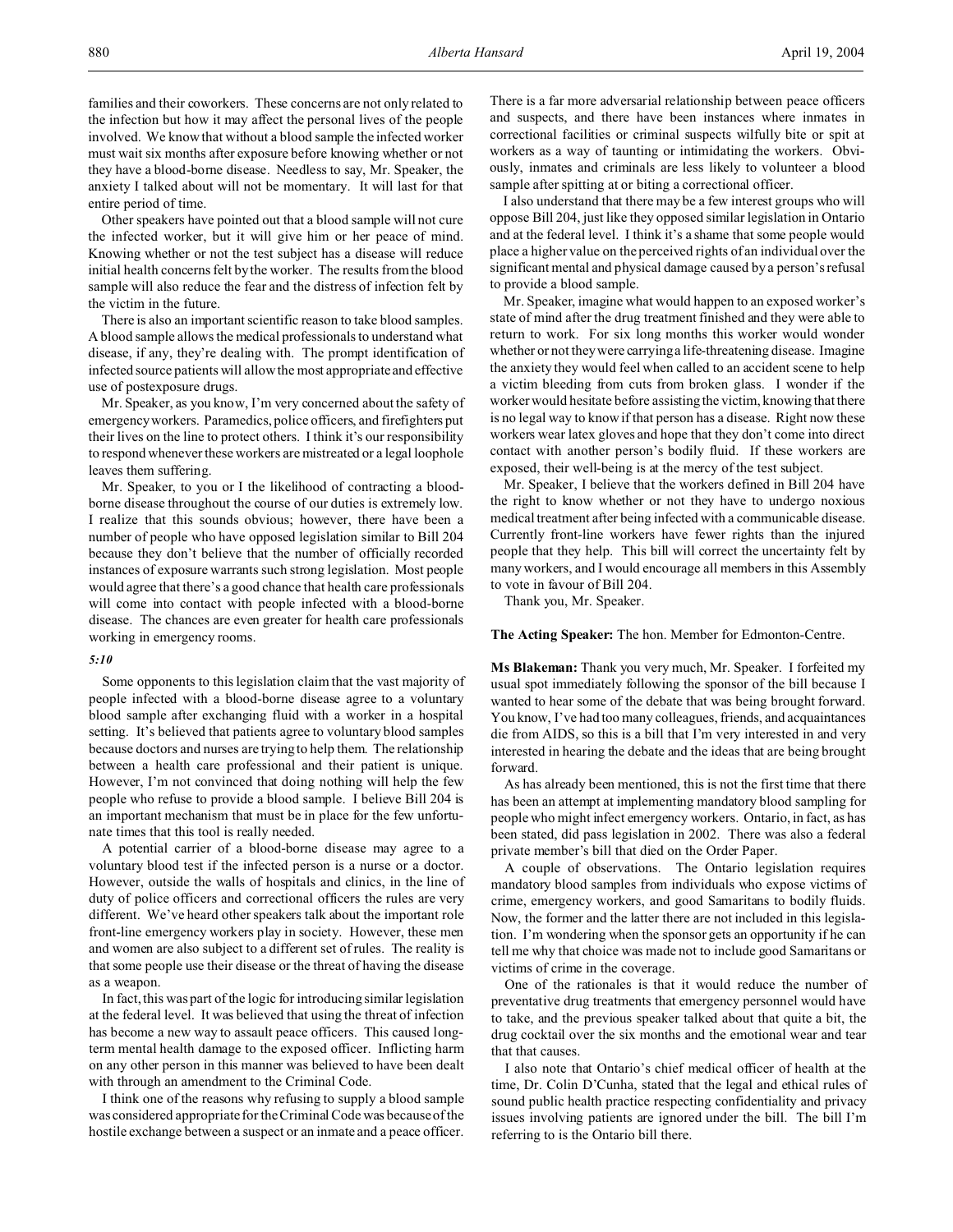There were additional concerns raised by the Canadian Medical Association that knew Ontario law could force blood sample collection. The CMA's director of ethics voiced his concerns that it contravened that association's recently revised policy on HIV infection in the workplace, which reasserted that compulsory testing was unjustified.

I know that the sponsoring member here has already been quoted in the media as saying that since the Ontario legislation there has been a higher rate of voluntary compliance, and they've not had to compel anyone to be tested. I also heard the Member for Calgary-North Hill talking about, you know, even if it was just a few people, we should have this bill to protect those few people who flat out refuse to be tested.

I went looking to see how many people we'd actually be trying to protect here. What is the magnitude of the problem of people who flat out, absolutely, positively refuse to be voluntarily tested? The information that I have is that as of 2002 there have only been two probable cases of occupational transmission of HIV and one confirmed case. The two confirmed cases were lab workers, so they wouldn't have been covered by what's being anticipated in this bill, which is only emergency medical personnel.

The office of the federal Privacy Commissioner had a test that was very interesting. They had four tests. The first one was necessity. Is the bill necessary? I've already talked, so far, about two probable cases of occupational transmission, one confirmed case.

A second test of effectiveness. Is the bill effective? Again, I'm referring here to the federal legislation. The point raised is that it would take time to get an order and carry out the testing, and the results wouldn't be conclusive. Part of my concern around this is that a negative test result doesn't necessarily mean that the person isn't infected. That's part of what's causing me real concern around this bill, and it's been raised in a number of places. I'm not the first person to raise it.

But the Member for Calgary-North Hill was clearly saying that a big impetus behind this was peace of mind to the emergency personnel that may be put in a situation where they would have cause to believe that they had been infected, and my concern is that they don't get peace of mind out of this because those first tests can be false-positives or false-negatives and you still need a repeat testing to be absolutely sure that you've got the correct diagnosis. So if the purpose of this bill is to make sure that we're offering peace of mind to our emergency personnel, I've a real concern that this bill in fact does the opposite because it gives a false reading, if you want.

I would be more concerned that we would actually end up with someone who could contract one of these truly, truly horrible diseases because they believed in initial testing that was taken and in fact didn't follow up. That's part of what causes me to ask questions about this.

## *5:20*

The third test is proportionality. How much of an invasion of privacy is this? I think we have to be very, very careful. If I can use the example of universality of programs and this government's attitude to universality of programs, there seems to be an understanding by the government on that level that: well, it's okay if you break the universality of something because it's just a little bit in any given example that I've ever heard, and it won't affect the way everything else operates. But it does affect the way everything else operates because the next program along they go: well, the last time it wasn't so bad, so we can expand this a bit more and take away more universal programs that are being offered.

That's part of what concerns me about this. As soon as you start to pierce the body wall, pierce that integrity of the person, I think we

venture into very dangerous territory, especially when we're trying to protect someone else who is providing a service, an underpaid service in many cases and often an underappreciated service, to society as a whole, that being police officers, firefighters, emergency medical personnel.

So I am very cautious about that because I think it gets used as a precedent by others whether or not that was intended in the first place. It makes it easier to expand that. If I go back and go: okay; so we're looking at breaking that wall, breaking that level of understanding of privacy for how many people? Again, with the information I have – and please prove me wrong. Please come up with other information. I'm happy to get it. I have not made up my mind how I'm going to vote for this bill. I'm listening carefully to what people are saying. I don't know how I'm going to vote on this, but these are the concerns that I have.

The fourth test from the Privacy Commissioner is: are there lessinvasive alternatives? Under voluntary consent I note that most people agree to be tested, and in fact we've had other people discussing that here. In Edmonton last year 19 cases were reported where police officers were exposed to bodily fluid, and in only two of those cases did the people involved refuse a blood test. So I think a lot of this is around improved prevention and management of occupational exposure. Those are the comments and issues that I wanted to raise.

I think it's important that we note that there are only two other instances where we take bodily samples without consent. One of them is testing for alcohol, for example, with drinking and driving, and second is DNA samples relating to prosecution of serious offences. The second one involves a fairly lengthy court process to prove the point. The first one is a less lengthy process. This one is involving going to a medical officer, and there is a time lag there.

So I think there are very, very serious issues that are being raised here, and I look forward to the rest of the debate.

Thank you.

**The Acting Speaker:** The hon. Member for Calgary-Buffalo.

**Mr. Cenaiko:** Thank you, Mr. Speaker.

**The Acting Speaker:** Oh, I'm sorry. There's no question after this. Is there no other speaker? Nobody else wishes to speak? The hon. Member for Edmonton-Castle Downs to close debate.

**Mr. Lukaszuk:** Thank you, Mr. Speaker. The members opposite have raised some very good questions. I would like to point out to the Member for Edmonton-Centre that she may have by error or omission not noticed, but good Samaritans are included in Bill 204, so definitely all good Samaritans will be covered. But, indeed, she is correct in the fact that victims of crime are not covered in the bill unlike in the Ontario counterpart of this bill where they are. There are a number of reasons for it, and I will perhaps get into that debate in committee to try to explain what the reasons for it are.

Nonetheless, all of the points brought forward by the members for Edmonton-Highlands and Edmonton-Centre are valuable, and those are considerations that ought to be taken in voting for the bill.

At this time, Mr. Speaker, I would like to call for conclusion of the debate on Bill 204 and ask the question.

[The voice vote indicated that the motion for second reading carried]

[Several members rose calling for a division. The division bell was rung at 5:25 p.m.]